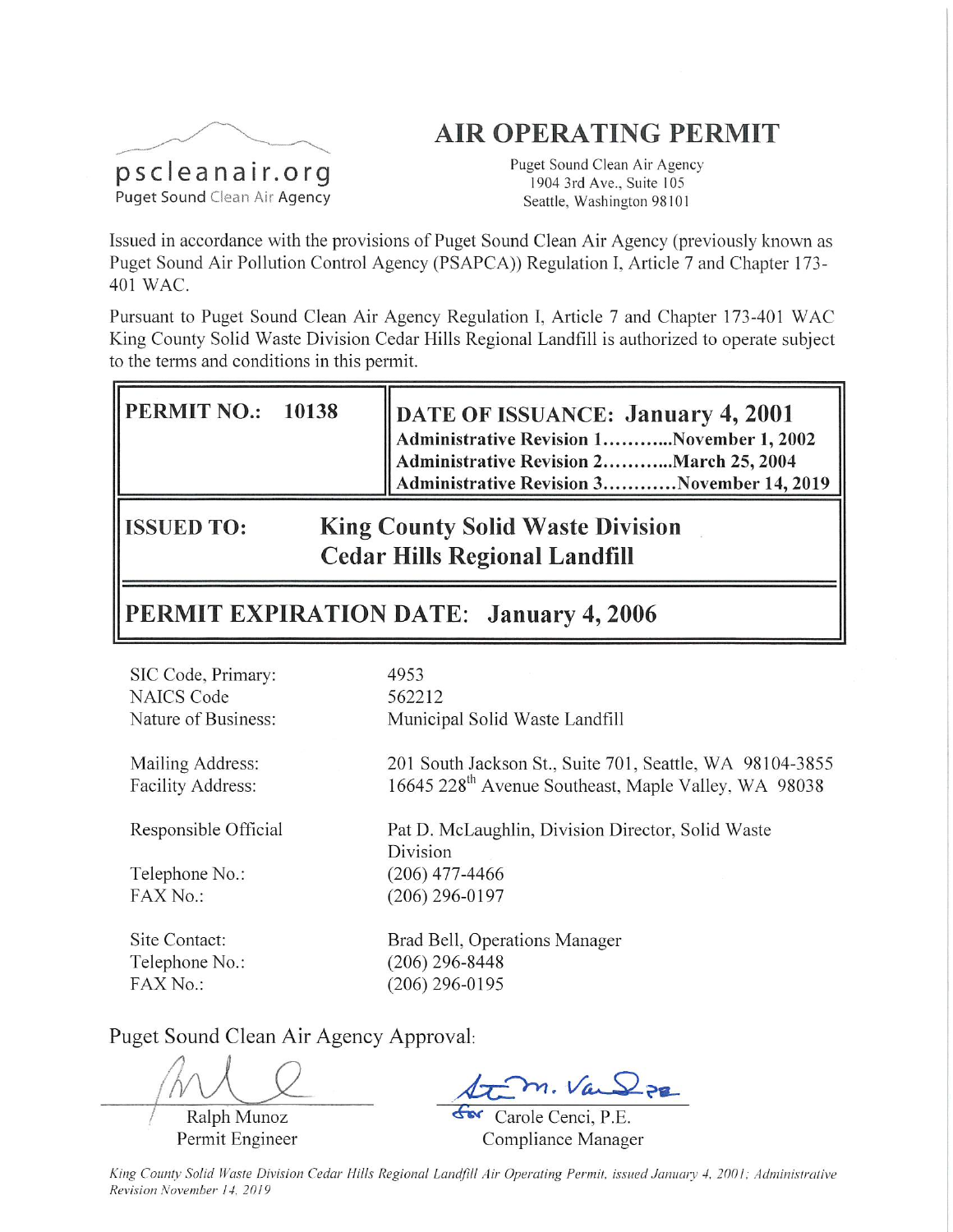# **TABLE OF CONTENTS**

| II.  | MONITORING, MAINTENANCE AND RECORDKEEPING PROCEDURES33 |  |
|------|--------------------------------------------------------|--|
| III. |                                                        |  |
|      |                                                        |  |
|      |                                                        |  |
|      |                                                        |  |
|      |                                                        |  |
|      |                                                        |  |
|      |                                                        |  |

# **Tables**

| Table 1 |                                                                                    |     |
|---------|------------------------------------------------------------------------------------|-----|
| Table 2 | Facility-Wide Applicable Requirements (Non-Federally Enforceable)                  |     |
| Table 3 | Emission Activity 1 (EA-1): Landfill Gas Collection and Destruction Operations 12  |     |
| Table 4 | Emission Activity 1 (EA-1): Landfill Gas Collection and Destruction (Non-federally | .22 |
| Table 5 |                                                                                    |     |
| Table 6 | Emission Activity 2 (EA-2): Asbestos Waste Disposal Operations (Non-               | .24 |
| Table 7 |                                                                                    |     |
| Table 8 | Emission Activity 3 (EA-3): Gasoline Fueling Operations                            |     |
| Table 9 |                                                                                    |     |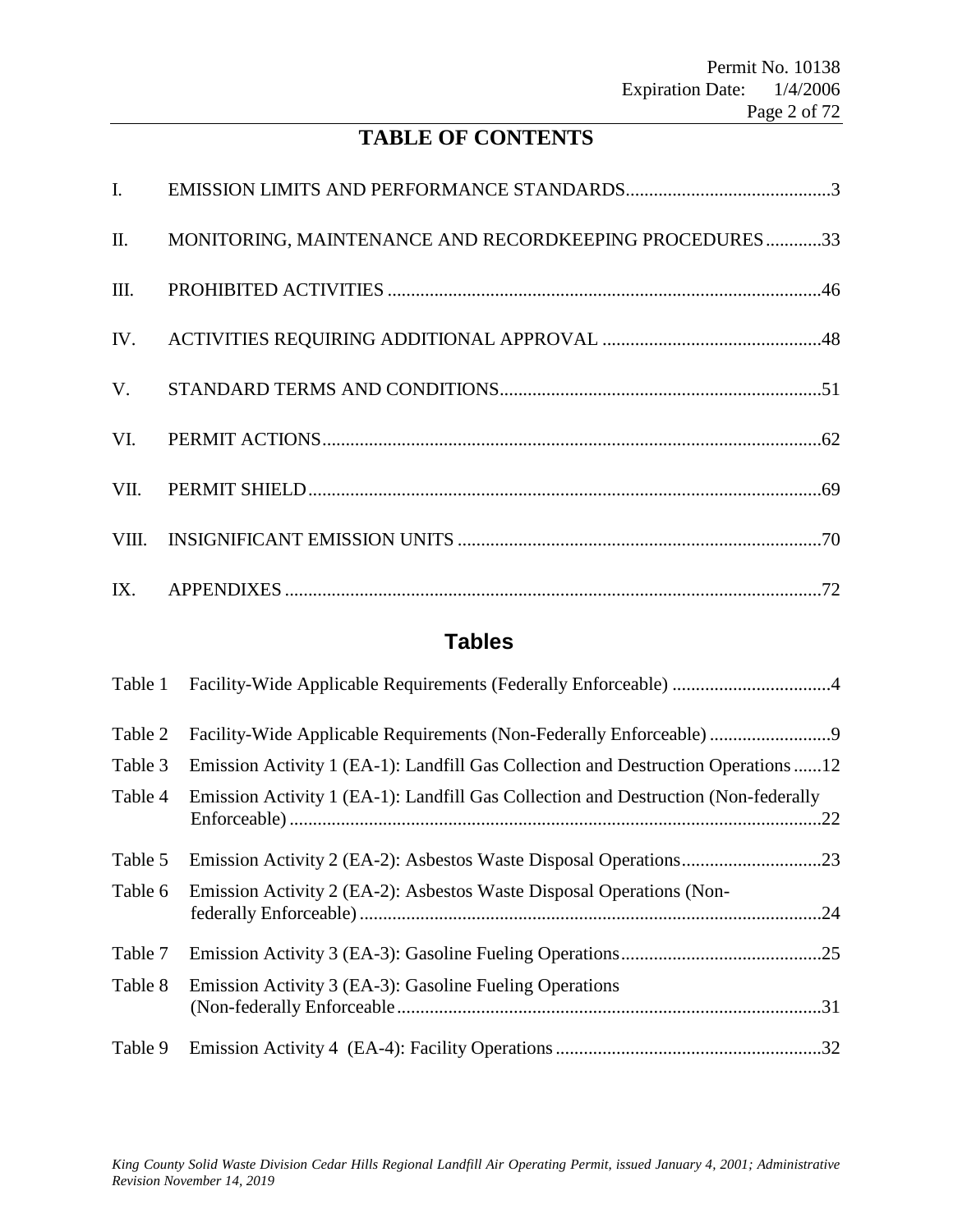# **I. EMISSION LIMITS AND PERFORMANCE STANDARDS**

The following tables list the citation for the "applicable requirement" in the second column. The third column (Date) contains the adoption or effective date of the requirement. In some cases, the effective dates of the Federally Enforceable Requirement and the State Only Requirement are different because only rules approved by EPA through Sections 110, 111, and 112 of the federal Clean Air Act are federally enforceable and either the state has not submitted the regulation to the EPA or the EPA has not approved it.

The first column is used as an identifier for the requirement, and the fourth (Requirement Paraphrase) column paraphrases the requirement. The first and fourth columns are for information only and are not enforceable conditions of this permit. The actual enforceable requirement is embodied in the requirement cited in the second and third columns.

The fifth column (Monitoring, Maintenance & Recordkeeping Method) identifies the methods described in Section II of the permit. Following these methods is an enforceable requirement of this permit. The sixth (Emission Standard Period) column identifies the averaging time for the reference test method. The last column (Reference Test Method) identifies the reference method associated with an applicable emission limit that is to be used when a source test is required. In some cases where the applicable requirement does not cite a test method, one has been added.

In the event of conflict or omission between the information contained in the fourth and sixth columns and the actual statute or regulation cited in the second column, the requirements and language of the actual statute or regulation cited shall govern. For more information regarding any of the requirements cited in the second and third columns, refer to the actual requirements cited.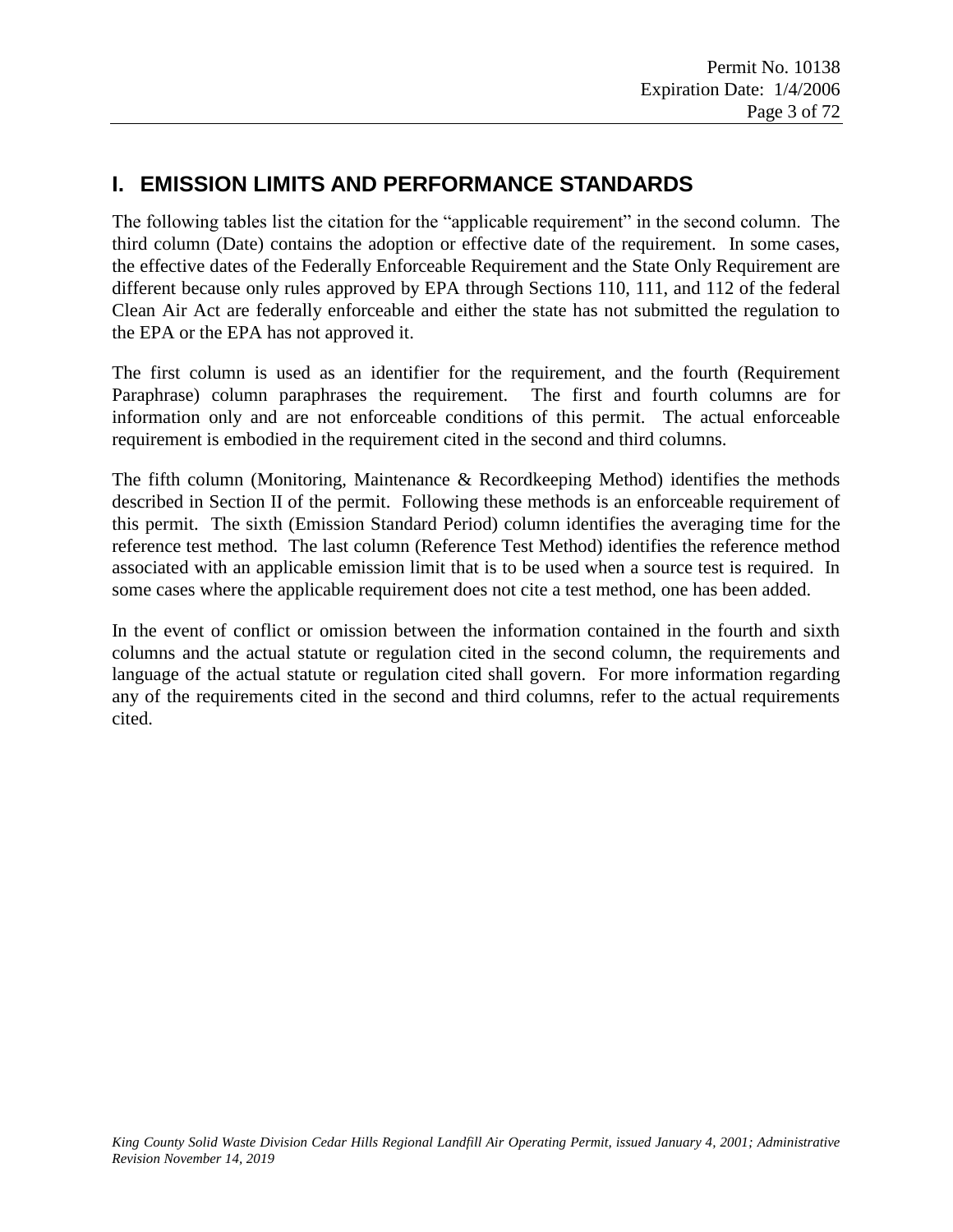### *A. FACILITY-WIDE APPLICABLE REQUIREMENTS*

The requirements in this section apply facility-wide to all the emission units regulated by this permit except that monitoring methods specified elsewhere in the permit for specific applicable requirements for specific emission units or activities supersede the general monitoring requirements listed in Section I.A.

| Reqmt.<br>No. | <b>Federally Enforceable</b><br>Requirement                                                                                                                                                                                                                                                                                           | <b>Adoption</b><br><b>or</b><br><b>Effective</b><br>Date | <b>Requirement Paraphrase</b><br>(Information Only)                                             | Monitoring, Maintenance &<br><b>Recordkeeping Method</b><br>(See Section II) | <b>Emission</b><br><b>Standard</b><br>Period | <b>Reference</b><br><b>Test Method</b>          |
|---------------|---------------------------------------------------------------------------------------------------------------------------------------------------------------------------------------------------------------------------------------------------------------------------------------------------------------------------------------|----------------------------------------------------------|-------------------------------------------------------------------------------------------------|------------------------------------------------------------------------------|----------------------------------------------|-------------------------------------------------|
| I.A.1         | Puget Sound Clean Air<br>Agency Reg I: 9.03<br>This requirement shall<br>be superseded by the<br>$3/11/99$ version of Reg.<br>$I: 9.03$ upon its<br>adoption into the SIP<br>WAC 173-400-040(1)<br>This requirement shall<br>be superseded by the<br>$10/23/98$ version of<br>WAC 173-400-040(1)<br>upon its adoption into<br>the SIP | 9/08/94<br>8/20/93                                       | Shall not emit air contaminants in excess<br>of 20% opacity for more than 3 minutes<br>per hour | $II.A.1(a)$ Opacity<br>Monitoring                                            | More<br>than 3<br>min in<br>any 1 hr         | <b>Ecology Method</b><br>9A<br>(See Section IX) |

**Table 1 Facility-Wide Applicable Requirements (Federally Enforceable)**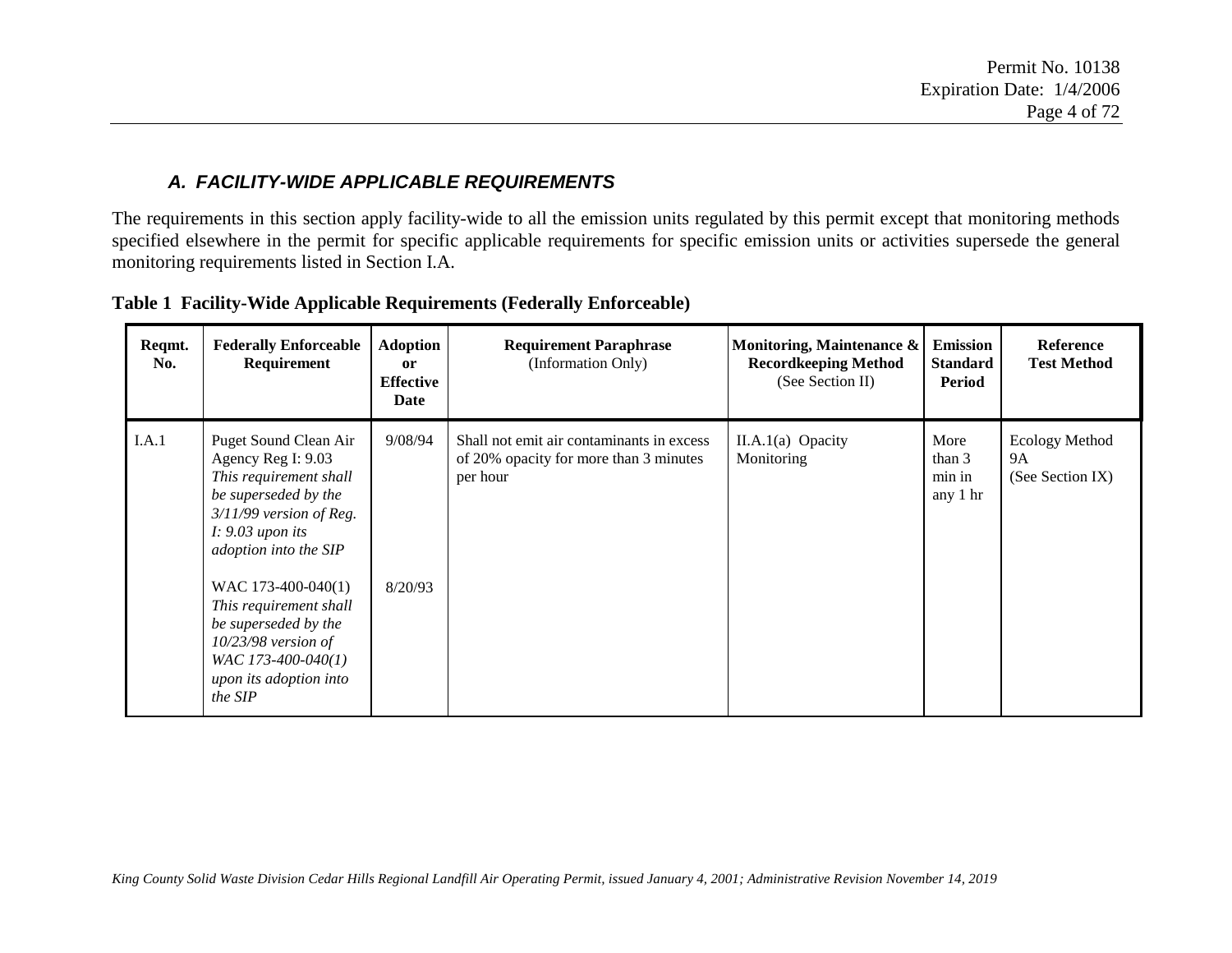| Reqmt.<br>No. | <b>Federally Enforceable</b><br>Requirement                                                                                                                                                                                                                                                                                        | <b>Adoption</b><br><b>or</b><br><b>Effective</b><br>Date | <b>Requirement Paraphrase</b><br>(Information Only)                                                                                                                                                                                                                          | Monitoring, Maintenance &<br><b>Recordkeeping Method</b><br>(See Section II) | <b>Emission</b><br><b>Standard</b><br>Period | Reference<br><b>Test Method</b>                                        |
|---------------|------------------------------------------------------------------------------------------------------------------------------------------------------------------------------------------------------------------------------------------------------------------------------------------------------------------------------------|----------------------------------------------------------|------------------------------------------------------------------------------------------------------------------------------------------------------------------------------------------------------------------------------------------------------------------------------|------------------------------------------------------------------------------|----------------------------------------------|------------------------------------------------------------------------|
| I.A.2         | Puget Sound Clean Air<br>Agency Reg I: 9.07<br>WAC 173-400-040(6)<br>first paragraph only.<br>This requirement shall<br>be superseded by the<br>10/23/98 version of<br>WAC 173-400-040(6)<br>upon its adoption into<br>the SIP                                                                                                     | 4/14/94<br>8/20/93                                       | Shall not emit $SO_2$ in excess of 1,000<br>ppmv (dry) corrected to 7% $O_2$ for fuel<br>burning equipment                                                                                                                                                                   | No monitoring required                                                       | At least<br>1-hr per<br>run                  | EPA Method 6C<br>(See 40 CFR Part<br>60, Appendix A,<br>July 1, 1998)  |
| I.A.3         | Puget Sound Clean Air<br>Agency Reg I: 9.09<br>This requirement shall<br>be superseded by the<br>4/9/98 version of Reg.<br>$I: 9.09$ upon its<br>adoption into the SIP<br>WAC 173-400-050(1)<br>This requirement shall<br>be superseded by the<br>$10/23/98$ version of<br>WAC 173-400-050(1)<br>upon its adoption into<br>the SIP | 2/10/94<br>8/20/93                                       | Shall not emit particulate matter in excess<br>of 0.05 gr/dscf corrected to 7% $O_2$ from<br>fuel burning equipment and combustion<br>sources (applies to equipment that<br>produces hot air, hot water, steam, or<br>other heated fluids by external<br>combustion of fuel) | II.A.1(a) Opacity<br>Monitoring                                              | At least<br>1-hr per<br>run                  | <b>Puget Sound Clean</b><br>Air Agency<br>Method 5<br>(See Section IX) |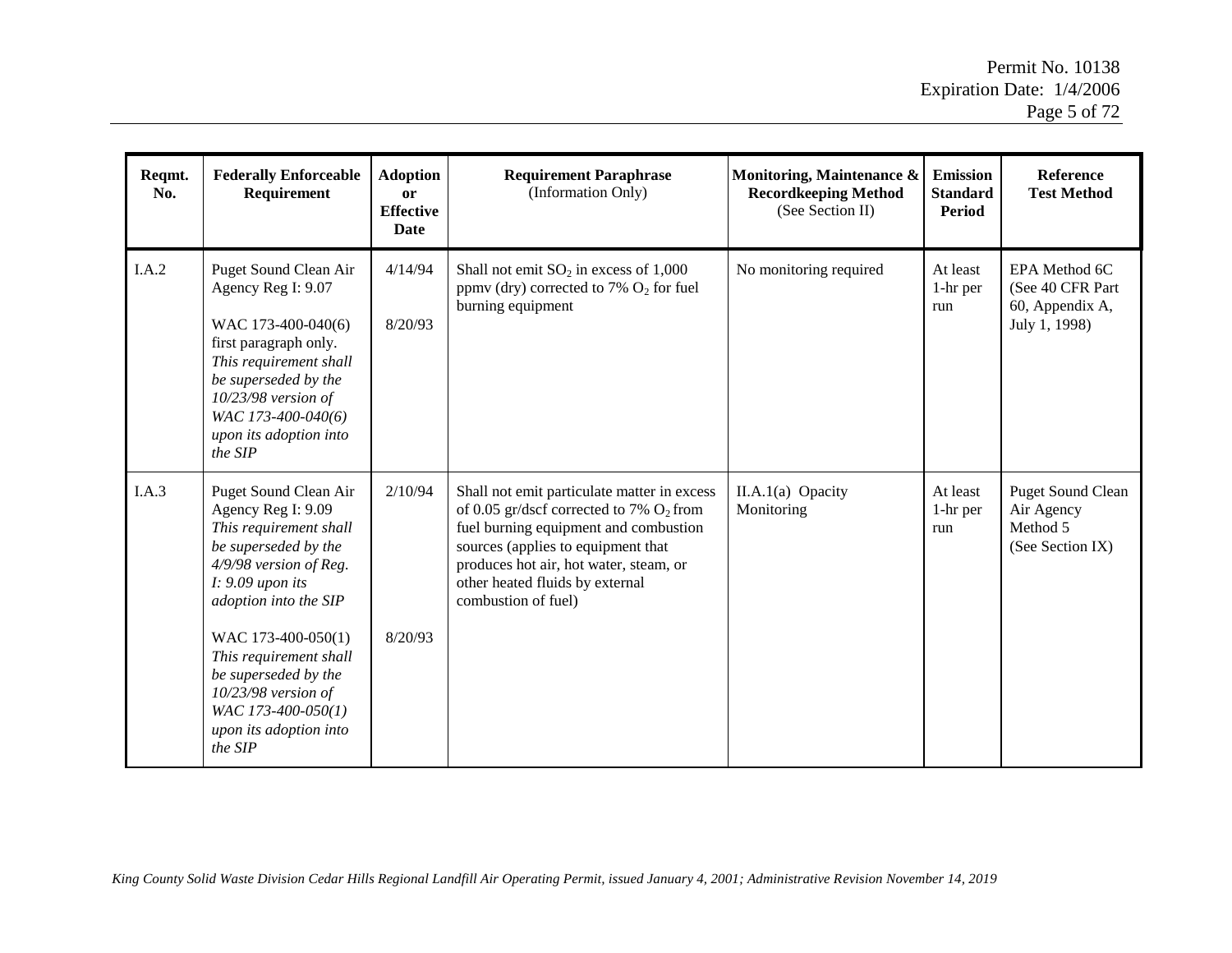| Reqmt.<br>No. | <b>Federally Enforceable</b><br>Requirement                                                                                                                                       | <b>Adoption</b><br>or<br><b>Effective</b><br>Date | <b>Requirement Paraphrase</b><br>(Information Only)                                                                                                                                                                                                                               | Monitoring, Maintenance &<br><b>Recordkeeping Method</b><br>(See Section II) | <b>Emission</b><br><b>Standard</b><br>Period | <b>Reference</b><br><b>Test Method</b> |
|---------------|-----------------------------------------------------------------------------------------------------------------------------------------------------------------------------------|---------------------------------------------------|-----------------------------------------------------------------------------------------------------------------------------------------------------------------------------------------------------------------------------------------------------------------------------------|------------------------------------------------------------------------------|----------------------------------------------|----------------------------------------|
| I.A.4         | Puget Sound Clean Air<br>Agency Reg I: $9.11(a)$<br>This requirement shall<br>be superseded by the<br>$3/11/99$ version of Reg.<br>$I: 9.11(a)$ upon its<br>adoption into the SIP | 6/09/83                                           | Shall not emit air contaminants in<br>sufficient quantities and of such<br>characteristics and duration as is, or is<br>likely to be, injurious to human health,<br>plant or animal life, or property, or which<br>unreasonably interferes with enjoyment of<br>life and property | $II.A.1(b)$ Complaint<br>Response<br>II.A.1(c) Facility-Wide<br>Inspections  | N/A                                          | N/A                                    |
|               | Puget Sound Clean Air<br>Agency Reg I: $9.15(d)$<br>This requirement shall<br>be superseded by the<br>$3/11/99$ version of Reg.<br>$I: 9.11(a)$ upon its<br>adoption into the SIP | 8/10/89                                           |                                                                                                                                                                                                                                                                                   |                                                                              |                                              |                                        |
|               | WAC 173-400-040(5)<br>This requirement shall<br>be superseded by the<br>10/23/98 version of<br>WAC 173-400-040(5)<br>upon its adoption into<br>the SIP                            | 8/20/93                                           |                                                                                                                                                                                                                                                                                   |                                                                              |                                              |                                        |
| I.A.5         | Puget Sound Clean Air<br>Agency – Order of<br>Approval No. 7676<br>Condition No. 8                                                                                                | 9/22/99                                           | Shall maintain and follow a complaint<br>response plan                                                                                                                                                                                                                            | II.A.1(b) Complaint<br>Response                                              | N/A                                          | N/A                                    |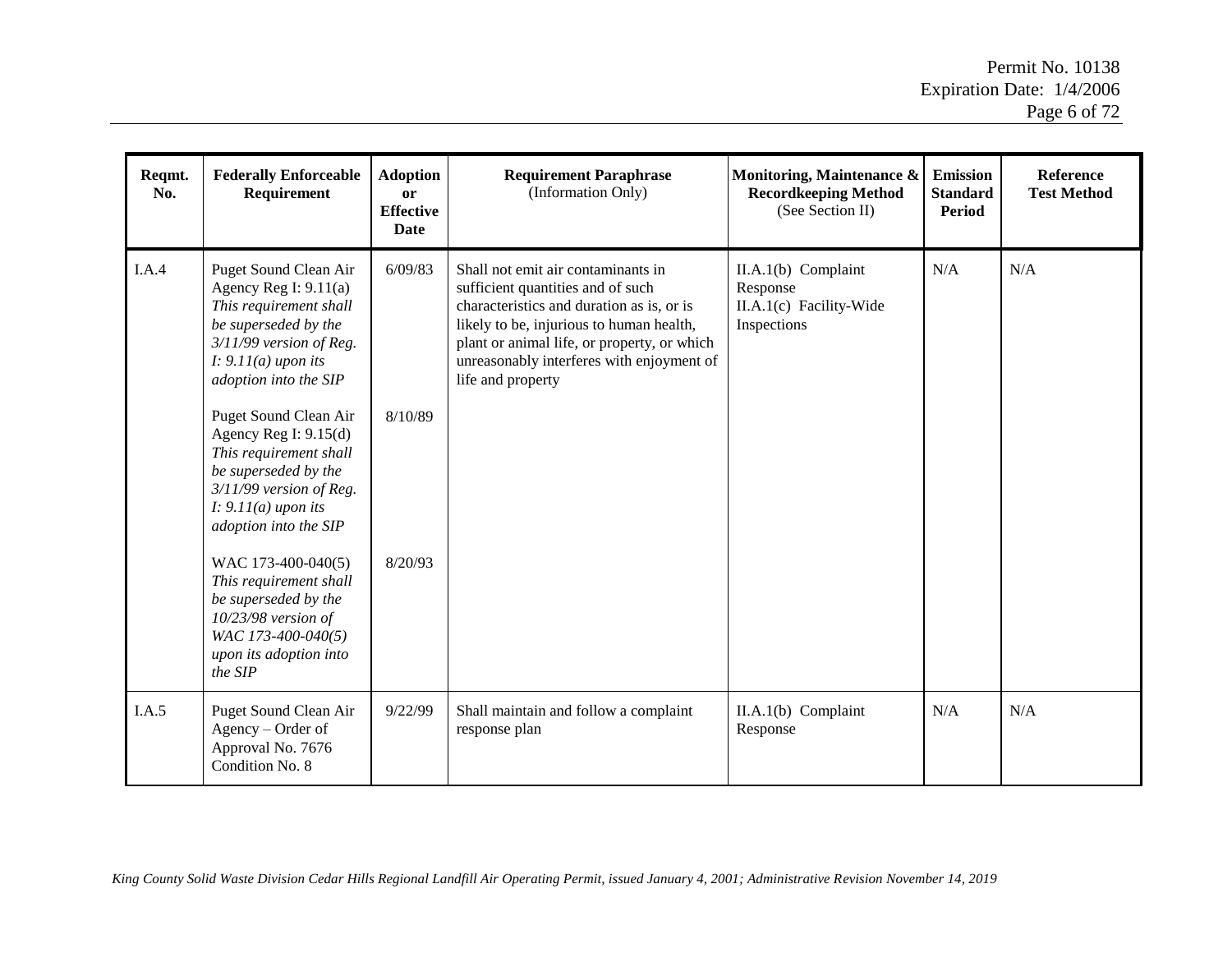| Reqmt.<br>No. | <b>Federally Enforceable</b><br>Requirement                                                                                                                                                                                                                                                                                                                                        | <b>Adoption</b><br><b>or</b><br><b>Effective</b><br><b>Date</b> | <b>Requirement Paraphrase</b><br>(Information Only)                                                          | Monitoring, Maintenance &<br><b>Recordkeeping Method</b><br>(See Section II) | <b>Emission</b><br><b>Standard</b><br><b>Period</b> | <b>Reference</b><br><b>Test Method</b> |
|---------------|------------------------------------------------------------------------------------------------------------------------------------------------------------------------------------------------------------------------------------------------------------------------------------------------------------------------------------------------------------------------------------|-----------------------------------------------------------------|--------------------------------------------------------------------------------------------------------------|------------------------------------------------------------------------------|-----------------------------------------------------|----------------------------------------|
| I.A.6         | Puget Sound Clean Air<br>Agency Reg I: $9.15(a)$<br>This requirement shall<br>be superseded by the<br>$3/11/99$ version of Reg.<br>$I: 9.15(a)$ upon its<br>adoption into the SIP<br>WAC 173-400-040(3)<br>WAC 173-400-040(8)<br>These requirements<br>shall be superseded by<br>the 10/23/98 versions of<br>SIP WAC 173-400-<br>$040(3)$ &(8) upon their<br>adoption into the SIP | 8/10/89<br>8/20/93<br>8/20/93                                   | Must employ BACT for fugitive dust                                                                           | $II.A.1(b)$ Complaint<br>Response<br>II.A.1(c) Facility-Wide<br>Inspections  | N/A                                                 | N/A                                    |
| I.A.7         | Puget Sound Clean Air<br>Agency Reg I: $9.15(b)$<br>This requirement shall<br>be superseded by the<br>$3/11/99$ version of Reg.<br>$I: 9.15(a)$ upon its<br>adoption into the SIP                                                                                                                                                                                                  | 8/10/89                                                         | Must employ measures to prevent track-<br>out and spillage of particulate matter on<br>paved public roadways | $II.A.1(b)$ Complaint<br>Response<br>II.A.1(c) Facility-Wide<br>Inspections  | N/A                                                 | N/A                                    |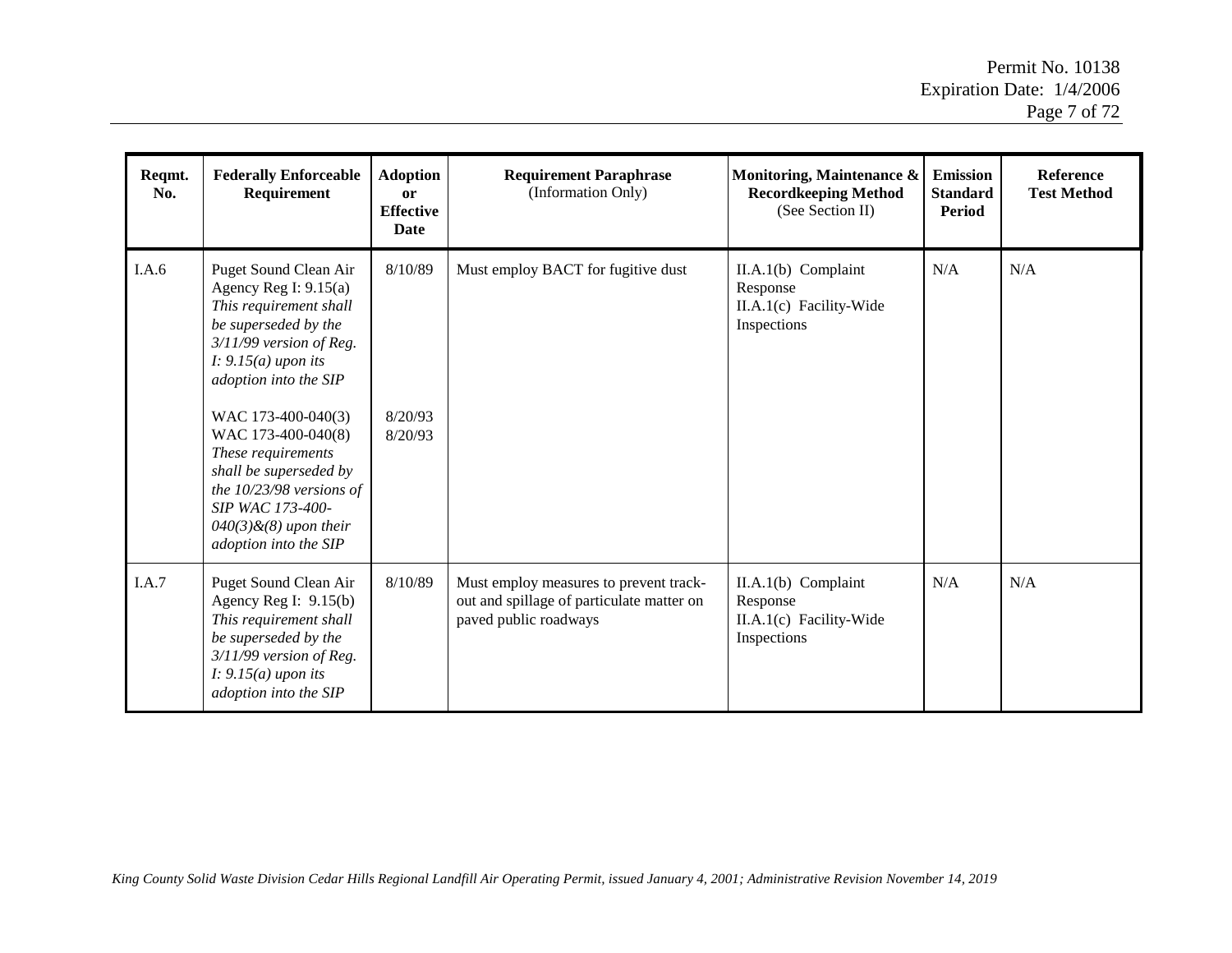| Reqmt.<br>No. | <b>Federally Enforceable</b><br>Requirement                                                                                                                                         | <b>Adoption</b><br><b>or</b><br><b>Effective</b><br><b>Date</b> | <b>Requirement Paraphrase</b><br>(Information Only)                                                                                         | Monitoring, Maintenance &<br><b>Recordkeeping Method</b><br>(See Section II)                                                                                                            | <b>Emission</b><br><b>Standard</b><br>Period | <b>Reference</b><br><b>Test Method</b> |
|---------------|-------------------------------------------------------------------------------------------------------------------------------------------------------------------------------------|-----------------------------------------------------------------|---------------------------------------------------------------------------------------------------------------------------------------------|-----------------------------------------------------------------------------------------------------------------------------------------------------------------------------------------|----------------------------------------------|----------------------------------------|
| I.A.8         | Puget Sound Clean Air<br>Agency Reg I: $9.15(c)$<br>This requirement shall<br>be superseded by the<br>$3/11/99$ version of Reg.<br>$I: 9.15(a)$ upon its<br>adoption into the SIP   | 8/10/89                                                         | Shall not emit fugitive dust from any fuel<br>burning equipment, equipment used in a<br>manufacturing process, or control<br>equipment      | $II.A.1(b)$ Complaint<br>Response<br>II.A.1(c) Facility-Wide<br>Inspections                                                                                                             | N/A                                          | N/A                                    |
| I.A.9         | Puget Sound Clean Air<br>Agency Reg I: $9.20(b)$                                                                                                                                    | 6/09/88                                                         | Must maintain equipment not subject to<br>Puget Sound Clean Air Agency<br>Regulation I, Section 9.20(a) in good<br>working order            | <b>II.A</b> Minimum Monitoring<br>and Maintenance<br>Requirements.                                                                                                                      | N/A                                          | N/A                                    |
| I.A.10        | Puget Sound Clean Air<br>Agency Reg I: $7.09(b)$<br>This requirement shall<br>be superseded by the<br>$9/10/98$ version of Reg.<br>$I: 7.09(b)$ ) upon its<br>adoption into the SIP | 9/12/96                                                         | Must develop and implement an O&M<br>Plan to assure continuous compliance<br>with Puget Sound Clean Air Agency<br>Regulations I, II and III | II.B Operation and<br>Maintenance (O&M) Plan<br>Requirements<br>II.A.1(c) Facility-Wide<br>Inspections<br>II.A.1(d) Maintenance and<br>Repair of Insignificant<br><b>Emission Units</b> | N/A                                          | N/A                                    |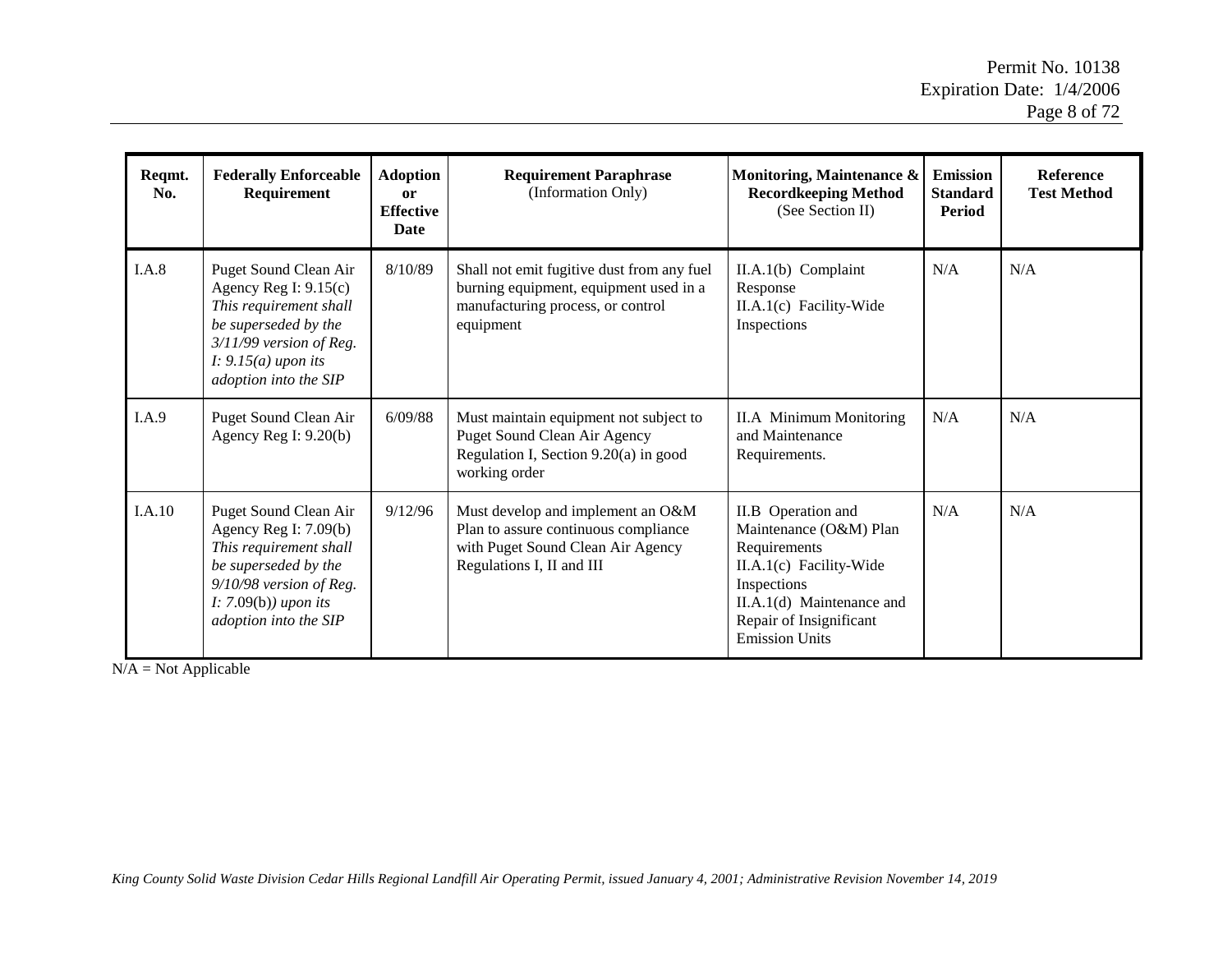The following facility-wide requirements are **not** federally enforceable. They are enforceable only by the Puget Sound Clean Air Agency and the Washington State Department of Ecology.

|        | Reqmt. No. State/Puget Sound Clean<br><b>Air Agency Enforceable</b><br>Requirement | <b>Adoption</b><br><sub>or</sub><br><b>Effective</b><br>Date | <b>Requirement Paraphrase</b><br>(Information Only)                                                                                                                                                                                                                               | Monitoring, Maintenance &<br><b>Recordkeeping Method</b><br>(See Section II) | <b>Emission</b><br><b>Standard</b><br>Period | <b>Reference</b><br><b>Test Method</b>                                  |
|--------|------------------------------------------------------------------------------------|--------------------------------------------------------------|-----------------------------------------------------------------------------------------------------------------------------------------------------------------------------------------------------------------------------------------------------------------------------------|------------------------------------------------------------------------------|----------------------------------------------|-------------------------------------------------------------------------|
| I.A.11 | Puget Sound Clean Air<br>Agency Reg I: 9.03<br>WAC 173-400-040(1)                  | 03/11/99<br>10/23/98                                         | Shall not emit air contaminants in excess<br>of 20% opacity for more than 3 minutes<br>per hour                                                                                                                                                                                   | $II.A.1(a)$ Opacity<br>Monitoring                                            | More<br>than $3$<br>min. in<br>any 1 hr      | <b>Ecology Method</b><br><b>9A</b><br>(See Section IX)                  |
| I.A.12 | WAC 173-400-040(6)                                                                 | 10/23/98                                                     | Shall not emit $SO_2$ in excess of 1,000<br>ppmv (dry) corrected to 7% $O_2$ for fuel<br>burning equipment                                                                                                                                                                        | No monitoring required                                                       | At least<br>1-hr per<br>run                  | EPA Method 6C<br>(See 40 CFR Part)<br>60, Appendix A,<br>July 1, 1998)  |
| I.A.13 | Puget Sound Clean Air<br>Agency Reg I: $9.10(a)$                                   | 06/09/88                                                     | Shall not emit HCl in excess of 100 ppm<br>(dry) corrected to 7% $O_2$ for combustion<br>sources                                                                                                                                                                                  | No monitoring required                                                       | At least<br>$1-hr$ per<br>run                | EPA Method 26A<br>(See 40 CFR Part)<br>60, Appendix A;<br>July 1, 1998) |
| I.A.14 | Puget Sound Clean Air<br>Agency Reg I: 9.11(a)<br>WAC 173-400-040(5)               | 03/11/99<br>10/23/98                                         | Shall not emit air contaminants in<br>sufficient quantities and of such<br>characteristics and duration as is, or is<br>likely to be, injurious to human health,<br>plant or animal life, or property, or which<br>unreasonably interferes with enjoyment of<br>life and property | $II.A.1(b)$ Complaint<br>Response<br>II.A.1(c) Facility-Wide<br>Inspections  | N/A                                          | N/A                                                                     |

**Table 2 Facility-Wide Applicable Requirements (Non-Federally Enforceable)**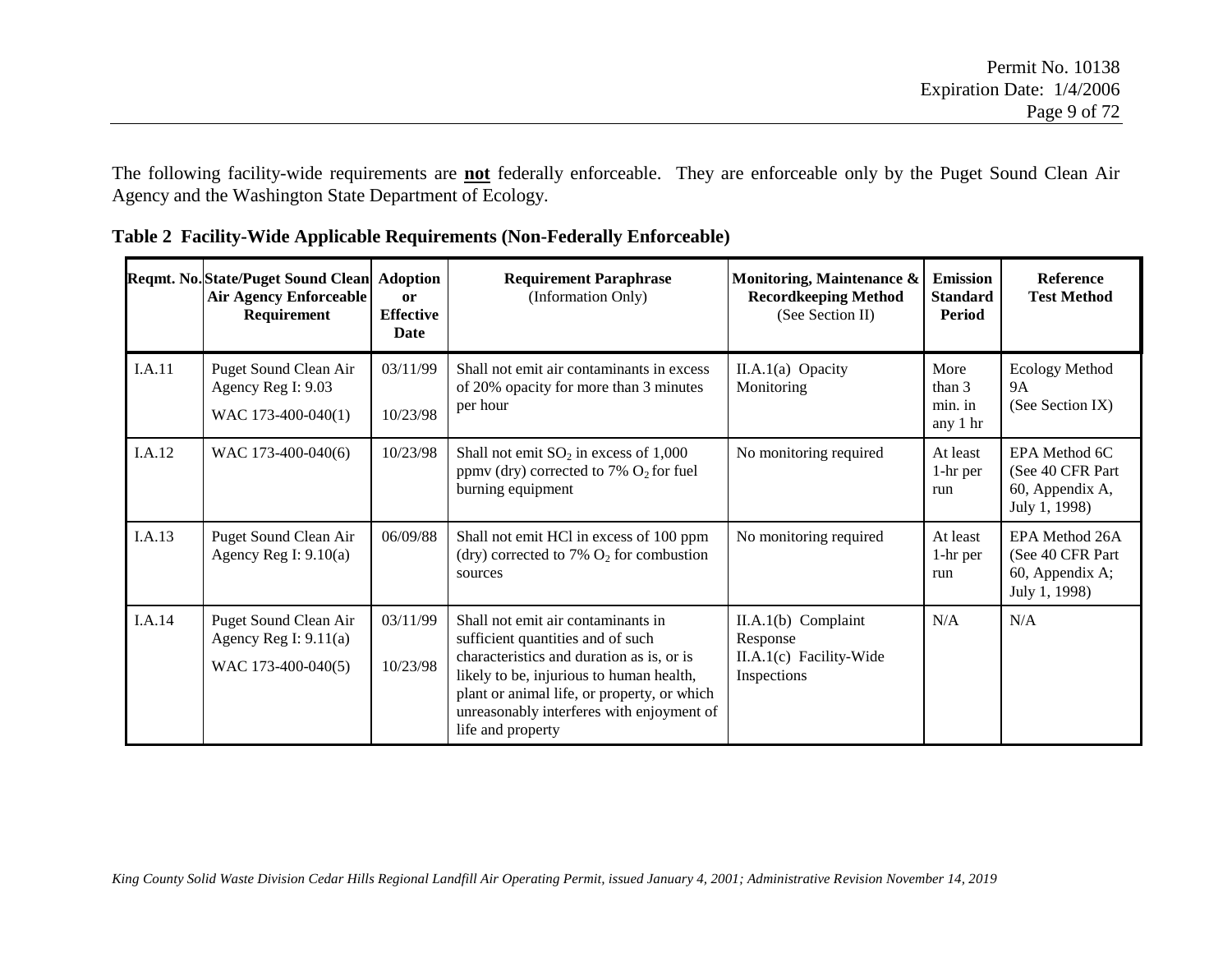$\mathbb{R}$ 

|        | Reqmt. No. State/Puget Sound Clean<br><b>Air Agency Enforceable</b><br>Requirement | <b>Adoption</b><br>or<br><b>Effective</b><br>Date | <b>Requirement Paraphrase</b><br>(Information Only)                                                                                                                                                                                                                                                                                                                                                                                                                                                                                                                                                                                                                                                                                                                                                                                                                                                                                                                  | Monitoring, Maintenance &<br><b>Recordkeeping Method</b><br>(See Section II) | <b>Emission</b><br><b>Standard</b><br><b>Period</b> | <b>Reference</b><br><b>Test Method</b> |
|--------|------------------------------------------------------------------------------------|---------------------------------------------------|----------------------------------------------------------------------------------------------------------------------------------------------------------------------------------------------------------------------------------------------------------------------------------------------------------------------------------------------------------------------------------------------------------------------------------------------------------------------------------------------------------------------------------------------------------------------------------------------------------------------------------------------------------------------------------------------------------------------------------------------------------------------------------------------------------------------------------------------------------------------------------------------------------------------------------------------------------------------|------------------------------------------------------------------------------|-----------------------------------------------------|----------------------------------------|
| I.A.15 | WAC 173-400-040(4)                                                                 | 08/20/93                                          | Must use recognized good practice and<br>procedures to reduce odors which may<br>unreasonably interfere with any other<br>property owners' use and enjoyment of<br>their property                                                                                                                                                                                                                                                                                                                                                                                                                                                                                                                                                                                                                                                                                                                                                                                    | $II.A.1(b)$ Complaint<br>Response<br>II.A.1(c) Facility-Wide<br>Inspections  | N/A                                                 | N/A                                    |
| I.A.16 | Puget Sound Clean Air<br>Agency Reg I: $9.15(a)$                                   | 3/11/99                                           | It shall be unlawful for any person to<br>cause or allow visible emissions of<br>fugitive dust unless reasonable<br>precautions are employed to minimize the<br>emissions. Reasonable precautions<br>include, but are not limited to, the<br>following:<br>$(1)$ The use of control equipment,<br>enclosures, and wet (or chemical)<br>suppression techniques, as practical, and<br>curtailment during high winds;<br>(2) Surfacing roadways and parking areas<br>with asphalt, concrete, or gravel;<br>(3) Treating temporary, low-traffic areas<br>(e.g., construction sites) with water or<br>chemical stabilizers, reducing vehicle<br>speeds, constructing pavement or rip rap<br>exit aprons, and cleaning vehicle<br>undercarriages before they exit to prevent<br>the track-out of mud or dirt onto paved<br>public roadways; or<br>(4) Covering or wetting truck loads or<br>allowing adequate freeboard to prevent<br>the escape of dust-bearing materials | $II.A.1(b)$ Complaint<br>Response<br>II.A.1(c) Facility-Wide<br>Inspections  | N/A                                                 | N/A                                    |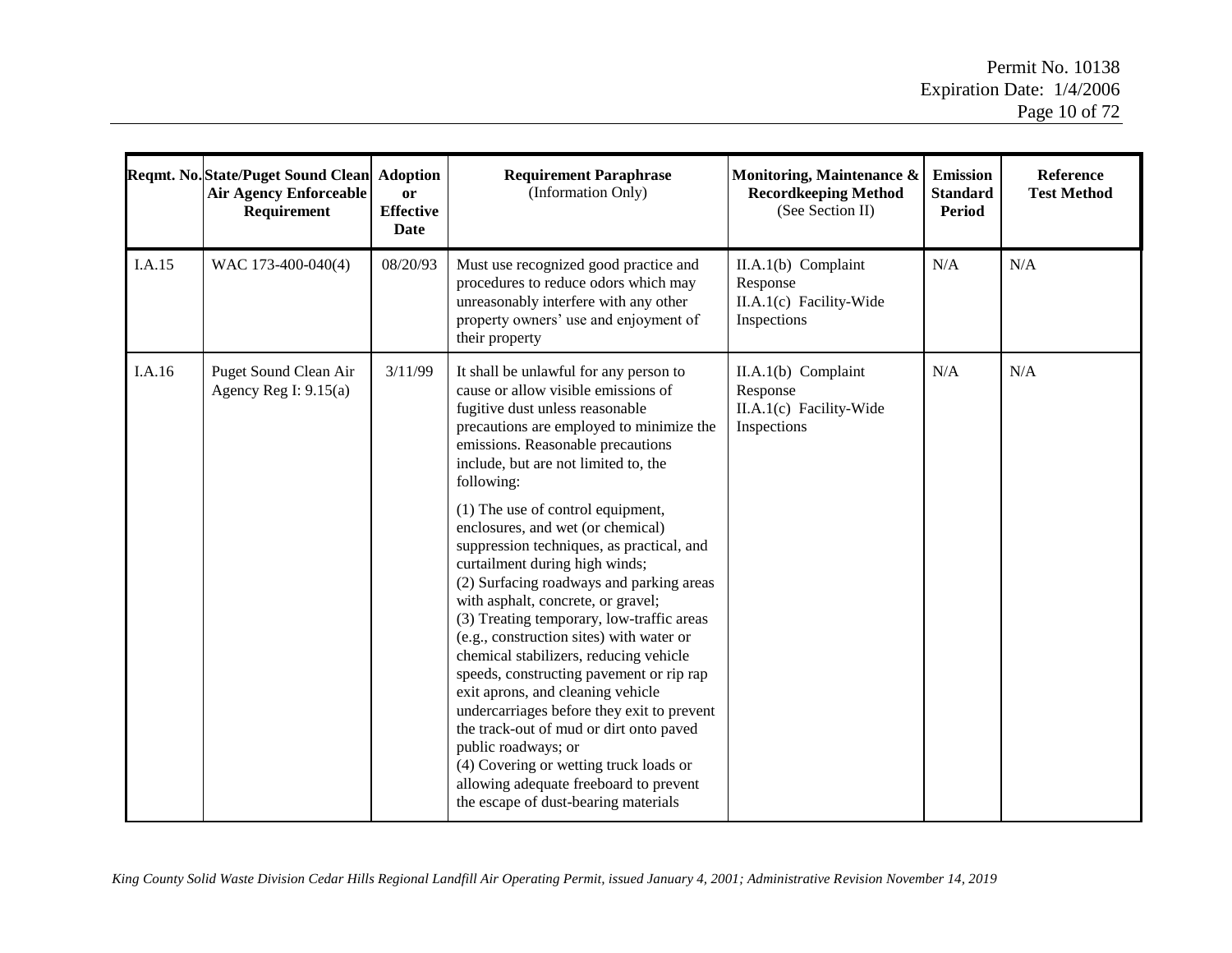|        | <b>Reqmt. No. State/Puget Sound Clean</b><br><b>Air Agency Enforceable</b><br>Requirement | Adoption<br><sub>or</sub><br><b>Effective</b><br>Date | <b>Requirement Paraphrase</b><br>(Information Only)                                                                                                                                                                                                                                                                                                           | Monitoring, Maintenance &<br><b>Recordkeeping Method</b><br>(See Section II) | <b>Emission</b><br><b>Standard</b><br>Period | <b>Reference</b><br><b>Test Method</b> |
|--------|-------------------------------------------------------------------------------------------|-------------------------------------------------------|---------------------------------------------------------------------------------------------------------------------------------------------------------------------------------------------------------------------------------------------------------------------------------------------------------------------------------------------------------------|------------------------------------------------------------------------------|----------------------------------------------|----------------------------------------|
| I.A.17 | WAC 173-400-040(2)                                                                        | 8/20/93                                               | Shall not deposit particulate matter<br>beyond property boundary in sufficient<br>quantity to interfere unreasonably with the<br>use and enjoyment of the property                                                                                                                                                                                            | $II.A.1(b)$ Complaint<br>Response<br>II.A.1(c) Facility-Wide<br>Inspections  | N/A                                          | N/A                                    |
| I.A.18 | RCW 70.94.040                                                                             | 1996                                                  | Shall not emit air contaminants in<br>sufficient quantities and of such<br>characteristics and duration as is, or is<br>likely to be, injurious to human health,<br>plant or animal life, or property, or which<br>unreasonably interferes with enjoyment of<br>life and property or cause a violation of<br>RCW 70.94 or any regulation adopted<br>hereunder | $II.A.1(b)$ Complaint<br>Response<br>II.A.1(c) Facility-Wide<br>Inspections  | N/A                                          | N/A                                    |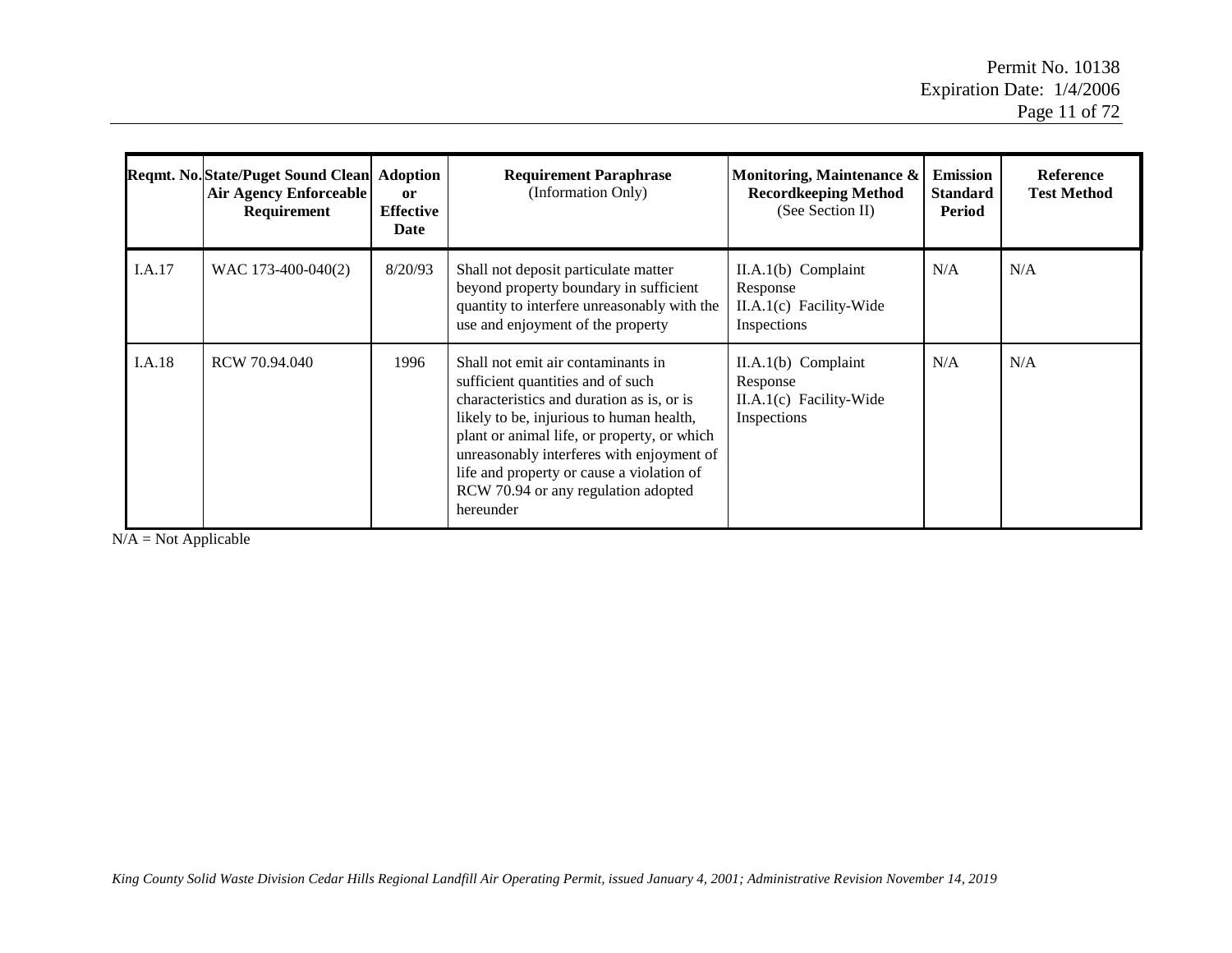## *B. EMISSION UNIT SPECIFIC APPLICABLE REQUIREMENTS*

The requirements in Section I.B only apply to the specific emission units cited; however, the requirements in Section I.A. also apply to the specific emission units or activities described in Section I.B. If the monitoring, maintenance, and recordkeeping method for any requirement in Section I.A is more extensive for specific emission units, the requirement is repeated in this section with the additional monitoring, maintenance and recordkeeping requirements.

#### **1. Emission Activity #1 (EA-1): Landfill Gas Collection and Destruction Operations**

The Municipal Solid Waste (MSW) Landfill currently covers 920 acres with approximately 406 acres available for landfilling and support functions. The primary source of MSW landfill emissions is biodegradation of which the main products are methane, nonmethane organic compounds (NMOC), and  $CO<sub>2</sub>$ . The landfill gas control system provides collection and destruction of methane and NMOC. Active gas collection uses a blower-created vacuum and a large number of well points to extract landfill gas from the fill. Passive gas collection relies on pressure buildup within a landfill cell to provide the motive force to move gas to the open flare.

| <b>Regmt No.</b> | <b>Federally Enforceable</b><br>Requirement                                                                         | <b>Adoption</b><br><sub>or</sub><br><b>Effective</b><br>Date | <b>Requirement Paraphrase</b><br>(Information Only)                                     | Monitoring, Maintenance &<br><b>Recordkeeping Method</b><br>(See Section II) | <b>Emission</b><br>Period | <b>Emission</b><br><b>Standard Standard Reference</b><br><b>Test Method</b> |  |  |  |  |
|------------------|---------------------------------------------------------------------------------------------------------------------|--------------------------------------------------------------|-----------------------------------------------------------------------------------------|------------------------------------------------------------------------------|---------------------------|-----------------------------------------------------------------------------|--|--|--|--|
|                  | <b>Landfill Gas Collection System</b><br>These requirements apply to the North, South, and Southeast Flare Stations |                                                              |                                                                                         |                                                                              |                           |                                                                             |  |  |  |  |
| EA 1.1           | 40 CFR $60.11(d)$                                                                                                   | 6/4/87                                                       | Operate consistent with good air pollution<br>control practice for minimizing emissions | II.A Minimum Monitoring<br>and Maintenance<br>Requirements.                  | N/A                       | N/A                                                                         |  |  |  |  |

|  |  |  |  |  |  |  | Table 3 Emission Activity 1 (EA-1): Landfill Gas Collection and Destruction Operations |
|--|--|--|--|--|--|--|----------------------------------------------------------------------------------------|
|--|--|--|--|--|--|--|----------------------------------------------------------------------------------------|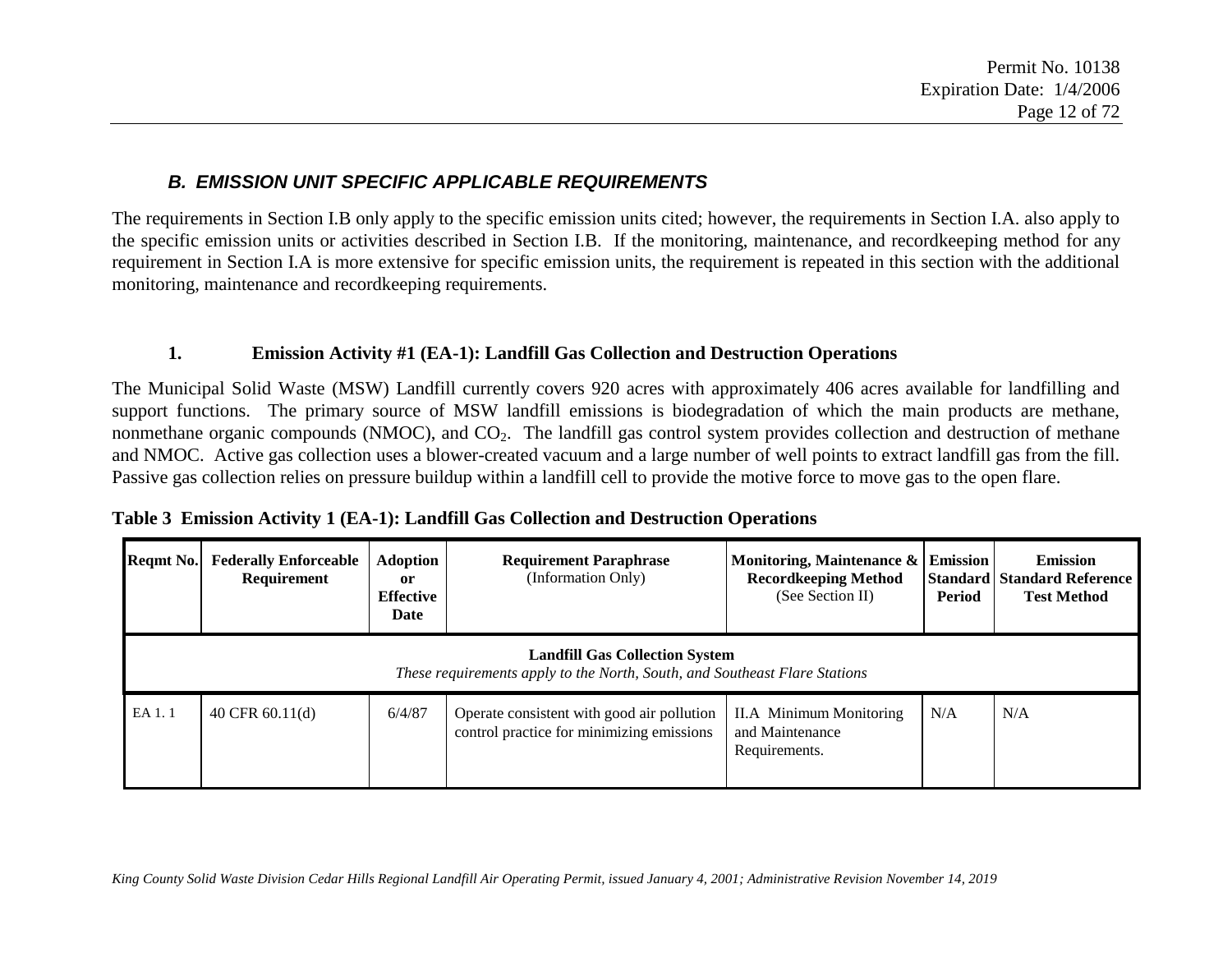| Reqmt No. | <b>Federally Enforceable</b><br>Requirement                                               | <b>Adoption</b><br><sub>or</sub><br><b>Effective</b><br>Date | <b>Requirement Paraphrase</b><br>(Information Only)                                                                            | Monitoring, Maintenance $\&$ Emission<br><b>Recordkeeping Method</b><br>(See Section II)                                                                                                | <b>Standard</b><br>Period | <b>Emission</b><br><b>Standard Reference</b><br><b>Test Method</b> |
|-----------|-------------------------------------------------------------------------------------------|--------------------------------------------------------------|--------------------------------------------------------------------------------------------------------------------------------|-----------------------------------------------------------------------------------------------------------------------------------------------------------------------------------------|---------------------------|--------------------------------------------------------------------|
| EA 1.2    | Puget Sound Clean Air<br>Agency Reg I: $9.20(a)$                                          | 6/09/88                                                      | Must maintain sources approved under<br>Puget Sound Clean Air Agency<br>Regulation I, Article 6, in good working<br>order      | <b>II.A</b> Minimum Monitoring<br>and Maintenance<br>Requirements.                                                                                                                      | N/A                       | N/A                                                                |
| EA 1.3    | Puget Sound Clean Air<br>Agency – Order of<br>Approval No. 3271<br>Condition No. 5        | 8/07/89                                                      | King County Solid Waste Division shall<br>follow its Operations and Maintenance<br>Plan for the landfill gas collection system | II.B Operation and<br>Maintenance (O&M) Plan<br>Requirements<br>II.A.1(c) Facility-Wide<br>Inspections<br>II.A.1(d) Maintenance and<br>Repair of Insignificant<br><b>Emission Units</b> | N/A                       | N/A                                                                |
| EA 1.4    | Puget Sound Clean Air<br>Agency – Order of<br>Approval No. 7676<br>Permit Condition No. 3 | 9/22/99                                                      | King County Solid Waste Division shall<br>comply with the applicable requirements<br>of 40 CFR 60 Subparts A and WWW           | N/A                                                                                                                                                                                     | N/A                       | N/A                                                                |
| EA 1.5    | 40 CFR $60.752(c)$ & (d)                                                                  | 4/10/00                                                      | King County Solid Waste Division shall<br>maintain an operating permit under Title<br>V until the landfill is closed           | N/A                                                                                                                                                                                     | N/A                       | N/A                                                                |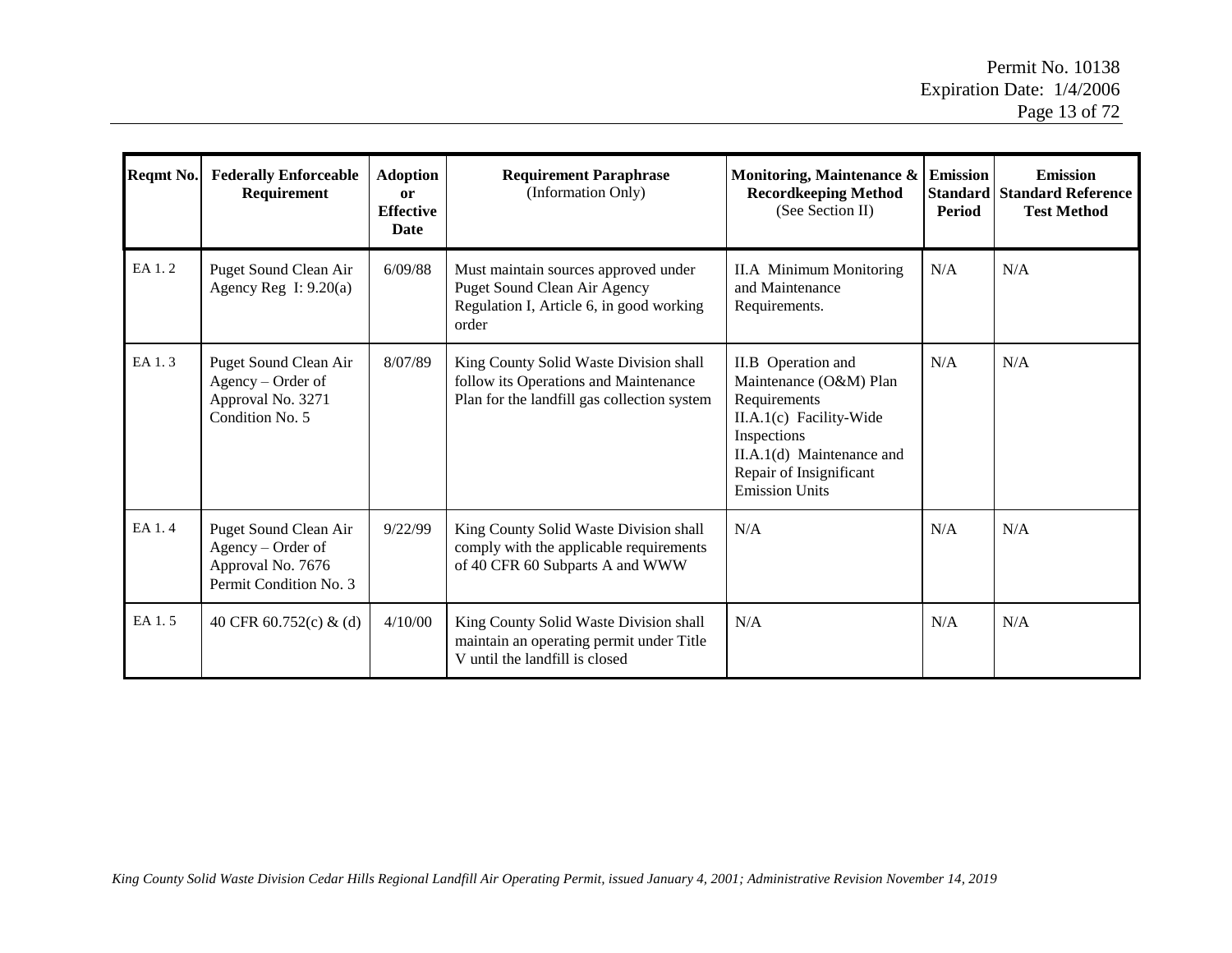| Reqmt No. | <b>Federally Enforceable</b><br>Requirement                        | <b>Adoption</b><br><sub>or</sub><br><b>Effective</b><br>Date | <b>Requirement Paraphrase</b><br>(Information Only)                                                                                                                                                                                                                                                                                                                                                                                       | Monitoring, Maintenance $\&$ Emission<br><b>Recordkeeping Method</b><br>(See Section II) | Standard<br><b>Period</b> | <b>Emission</b><br><b>Standard Reference</b><br><b>Test Method</b> |
|-----------|--------------------------------------------------------------------|--------------------------------------------------------------|-------------------------------------------------------------------------------------------------------------------------------------------------------------------------------------------------------------------------------------------------------------------------------------------------------------------------------------------------------------------------------------------------------------------------------------------|------------------------------------------------------------------------------------------|---------------------------|--------------------------------------------------------------------|
| EA 1.6    | 40 CFR 60.755(e)                                                   | 6/16/98                                                      | The provisions of 40 CFR 60 Subparts A<br>and WWW apply at all times, except<br>during periods of start-up, shutdown, or<br>malfunction. The duration of start-up,<br>shutdown, or malfunction shall not exceed<br>5 days for collection systems and shall not<br>exceed 1 hour for the enclosed<br>combustion flares or other control devices                                                                                            | N/A                                                                                      | N/A                       | N/A                                                                |
| EA 1.7    | <b>40 CFR</b><br>60.752(b)(2)(ii)                                  | 4/10/00                                                      | King County Solid Waste Division shall<br>install a collection system that captures<br>the gas generated within the landfill by<br>March 22, 2002                                                                                                                                                                                                                                                                                         | N/A                                                                                      | N/A                       | N/A                                                                |
| EA 1.8    | 40 CFR<br>$60.752(b)(2)(iii)(A)$ or<br>(B) and<br>40 CFR 60.753(e) | 4/10/00<br>6/16/98                                           | By March 22, 2002, King County Solid<br>Waste Division shall route the collected<br>landfill gas either to an open flare<br>designed and operated in accordance with<br>40 CFR 60.18, or to an enclosed<br>combustion flare. The enclosed<br>combustion flare will be designed and<br>operated to reduce NMOC by 98 weight-<br>percent or to a concentration of less than<br>20 ppm by volume, dry basis as hexane at<br>3 percent oxygen | N/A                                                                                      | N/A                       | N/A                                                                |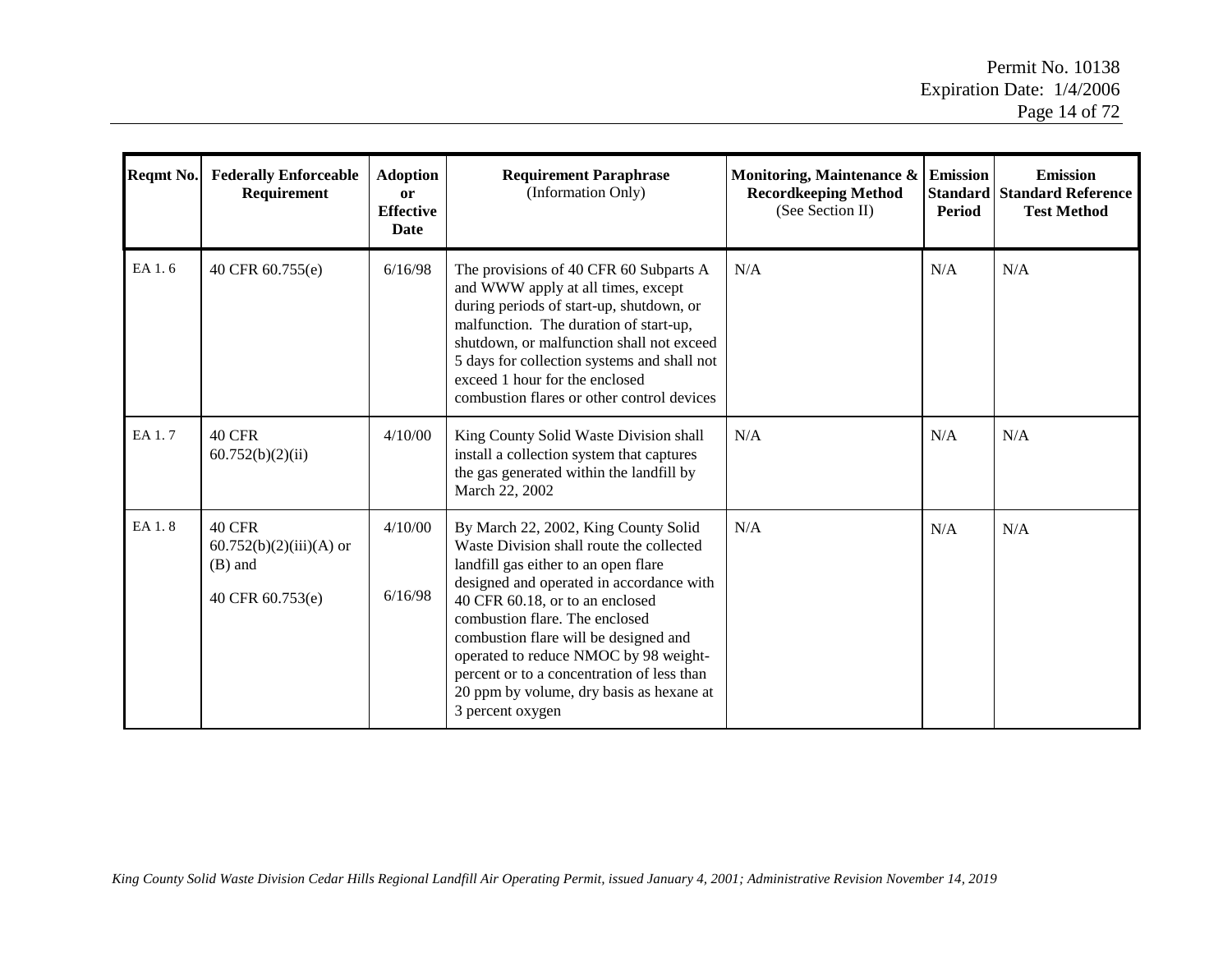| Reqmt No. | <b>Federally Enforceable</b><br>Requirement               | <b>Adoption</b><br><b>or</b><br><b>Effective</b><br>Date | <b>Requirement Paraphrase</b><br>(Information Only)                                                                                                                                                                                                                                                                                                  | Monitoring, Maintenance &<br><b>Recordkeeping Method</b><br>(See Section II) | <b>Emission</b><br><b>Standard</b><br><b>Period</b> | <b>Emission</b><br><b>Standard Reference</b><br><b>Test Method</b>                                                                                                                          |
|-----------|-----------------------------------------------------------|----------------------------------------------------------|------------------------------------------------------------------------------------------------------------------------------------------------------------------------------------------------------------------------------------------------------------------------------------------------------------------------------------------------------|------------------------------------------------------------------------------|-----------------------------------------------------|---------------------------------------------------------------------------------------------------------------------------------------------------------------------------------------------|
| EA 1.9    | 40 CFR<br>60.752(b)(2)(iii)(B)<br>and<br>40 CFR 60.754(d) | 6/16/98                                                  | The required 98% weight-percent<br>reduction efficiency of NMOC, or the<br>volume of NMOCs remaining in parts per<br>million after control, shall be established<br>by an initial performance test on the<br>enclosed combustion flares. This test is<br>to be completed no later than 180 days<br>after the initial startup of each new flare       | II.A.2(d) Flare Monitoring                                                   | 3-One<br>Hour<br><b>Tests</b>                       | Use source testing<br>methods and<br>equation in 40 CFR<br>60.753(d), EPA<br>Method 25C, (or<br>Method 18 for<br>compounds listed in<br>most recent EPA<br>AP-42) for NMOC<br>concentration |
| EA 1.10   | 40 CFR<br>60.752(b)(2)(iii)(B)(2)                         | 4/10/00                                                  | Operate the enclosed combustion flares<br>within the parameter ranges established<br>during the initial or most recent<br>performance test.                                                                                                                                                                                                          | II.A.2(d) Flare Monitoring                                                   | 3-One<br>Hour<br><b>Tests</b>                       | Use source testing<br>methods and<br>equation in 40 CFR<br>60.753(d), EPA<br>Method 25C, (or<br>Method 18 for<br>compounds listed in<br>most recent EPA<br>AP-42) for NMOC<br>concentration |
| EA 1.11   | <b>40 CFR</b><br>$60.752(b)(2)(iv) \& (v)$                | 4/10/00                                                  | King County Solid Waste Division shall<br>operate the installed collection and<br>control devices in compliance with 40<br>CFR 60.753, 60.755, and 60.756 until the<br>system is capped or removed after landfill<br>closure; and until conditions in 40 CFR<br>$60.752(b)(2)(v)$ are met using source<br>testing and equation in 40 CFR $60.754(b)$ | N/A                                                                          | N/A                                                 | EPA Method 2E for<br>gas flow and 25C<br>(or Method 18 for<br>compounds listed in<br>most recent EPA<br>AP-42) for NMOC<br>concentration                                                    |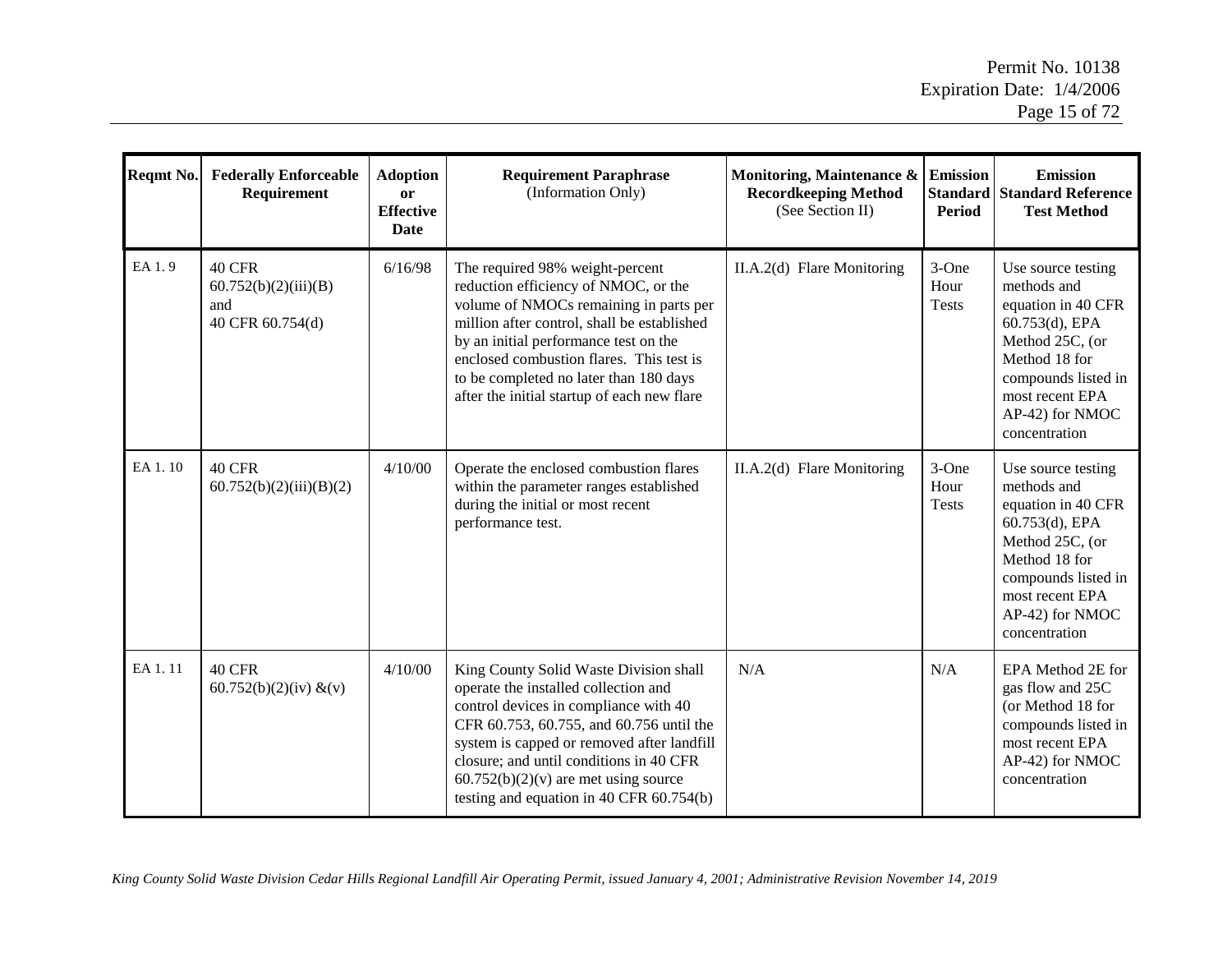| Reqmt No. | <b>Federally Enforceable</b><br>Requirement | <b>Adoption</b><br><sub>or</sub><br><b>Effective</b><br><b>Date</b> | <b>Requirement Paraphrase</b><br>(Information Only)                                                                                                                                                                                                                                                                                                                                                                                                                                                                                                                                                                                                                                                                                                    | Monitoring, Maintenance $\&$ Emission<br><b>Recordkeeping Method</b><br>(See Section II) | <b>Standard</b><br><b>Period</b> | <b>Emission</b><br><b>Standard Reference</b><br><b>Test Method</b> |
|-----------|---------------------------------------------|---------------------------------------------------------------------|--------------------------------------------------------------------------------------------------------------------------------------------------------------------------------------------------------------------------------------------------------------------------------------------------------------------------------------------------------------------------------------------------------------------------------------------------------------------------------------------------------------------------------------------------------------------------------------------------------------------------------------------------------------------------------------------------------------------------------------------------------|------------------------------------------------------------------------------------------|----------------------------------|--------------------------------------------------------------------|
| EA 1.12   | 40 CFR 60.753(a) and<br>40 CFR 60.755(b)    | 6/16/98                                                             | King County Solid Waste Division shall<br>operate the collection system such that<br>gas is collected from each area, cell, or<br>group of cells in the MSW landfill in<br>which solid waste has been in place for:<br>$(1)$ 5 years or more if active; or<br>(2) 2 years or more if closed or at final<br>grade<br>For the purposes of compliance with 40<br>CFR 60.753(a), King County Solid Waste<br>Division shall place each well or design<br>component as specified in the approved<br>design plan. Each well shall be installed<br>no later than 60 days after the date on<br>which the initial solid waste has been in<br>place for a period of:<br>$(1)$ 5 years or more if active; or<br>(2) 2 years or more if closed or at final<br>grade | N/A                                                                                      | N/A                              | N/A                                                                |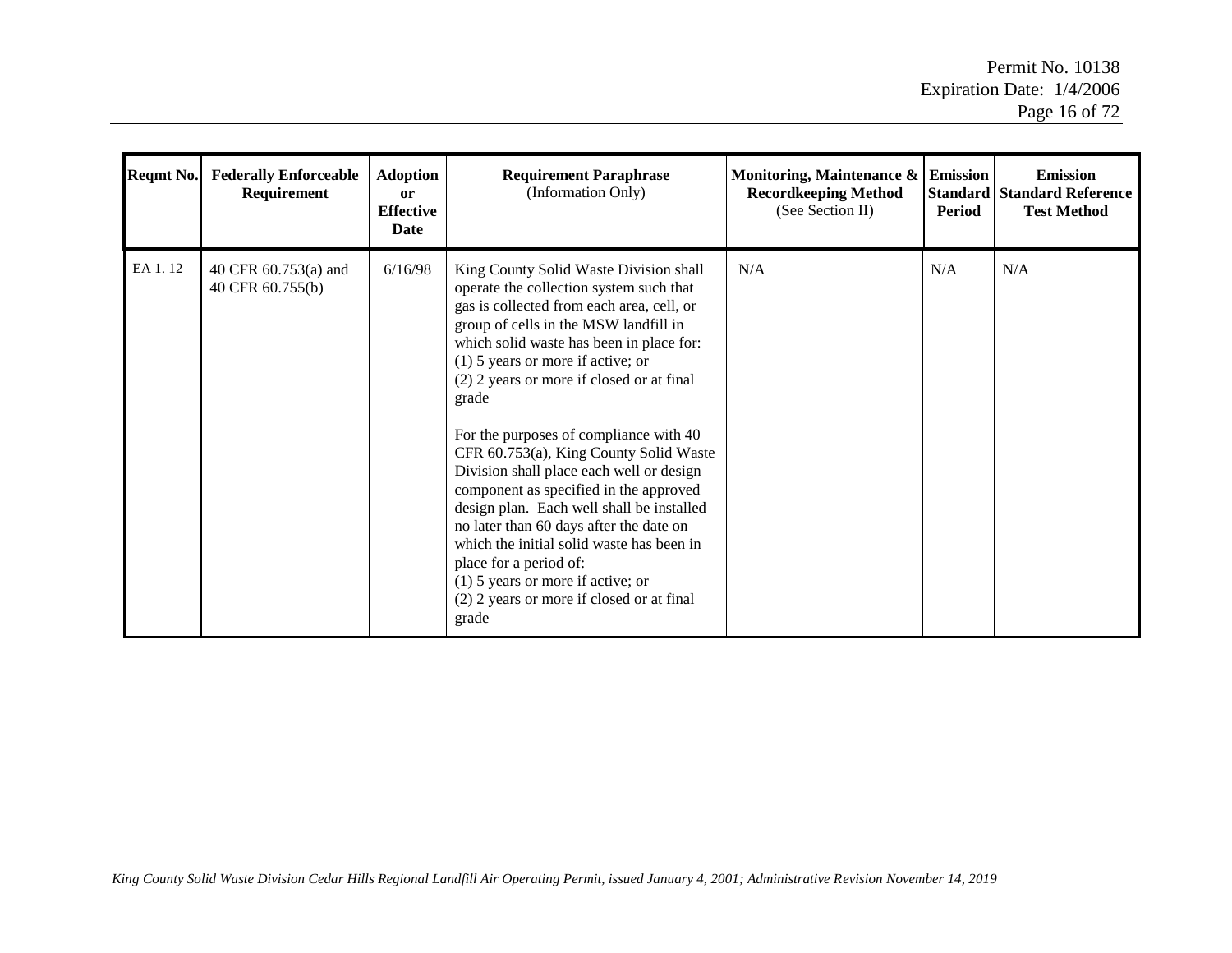$\overline{a}$ 

| Regmt No. | <b>Federally Enforceable</b><br>Requirement | <b>Adoption</b><br>or<br><b>Effective</b><br>Date | <b>Requirement Paraphrase</b><br>(Information Only)                                                                                                                                                                                                                                                                                                                                                                                       | Monitoring, Maintenance &<br><b>Recordkeeping Method</b><br>(See Section II) | <b>Emission</b><br><b>Standard</b><br><b>Period</b> | <b>Emission</b><br><b>Standard Reference</b><br><b>Test Method</b>                                                   |
|-----------|---------------------------------------------|---------------------------------------------------|-------------------------------------------------------------------------------------------------------------------------------------------------------------------------------------------------------------------------------------------------------------------------------------------------------------------------------------------------------------------------------------------------------------------------------------------|------------------------------------------------------------------------------|-----------------------------------------------------|----------------------------------------------------------------------------------------------------------------------|
| EA 1.13   | 40 CFR 60.753(b)<br>40 CFR 60.753(g)        | 6/16/98<br>6/16/98                                | King County Solid Waste Division shall<br>operate the collection system with<br>negative pressure at each wellhead except<br>to avoid a fire or when used under a geo-<br>membrane cover or when a well is<br>decommissioned due to declining flows<br>If corrective actions are taken as specified<br>in the monitoring method, the monitored<br>exceedance is not a violation of the<br>operational requirements in this<br>requirement | $II.A.2(a)(1)$ Flow Rate<br>Monitoring                                       | N/A                                                 | N/A                                                                                                                  |
| EA 1.14   | 40 CFR 60.753(c)<br>40 CFR 60.753(g)        | 6/16/98<br>6/16/98                                | King County Solid Waste Division shall<br>operate each interior wellhead at a landfill<br>gas temperature less than 55 degrees C<br>(131 degrees F) and either with nitrogen<br>at less than 20% nitrogen or oxygen at<br>less than 5% oxygen<br>If corrective actions are taken as specified<br>in the monitoring method, the monitored<br>exceedance is not a violation of the<br>operational requirements in this<br>requirement       | $II.A.2(a)(2)$ Air Infiltration<br>Monitoring                                | N/A                                                 | Nitrogen-EPA<br>Method 3C, or<br>$Oxygen - EPA$<br>Method 3A with<br>exceptions allowed<br>by 40 CFR<br>60.753(c)(2) |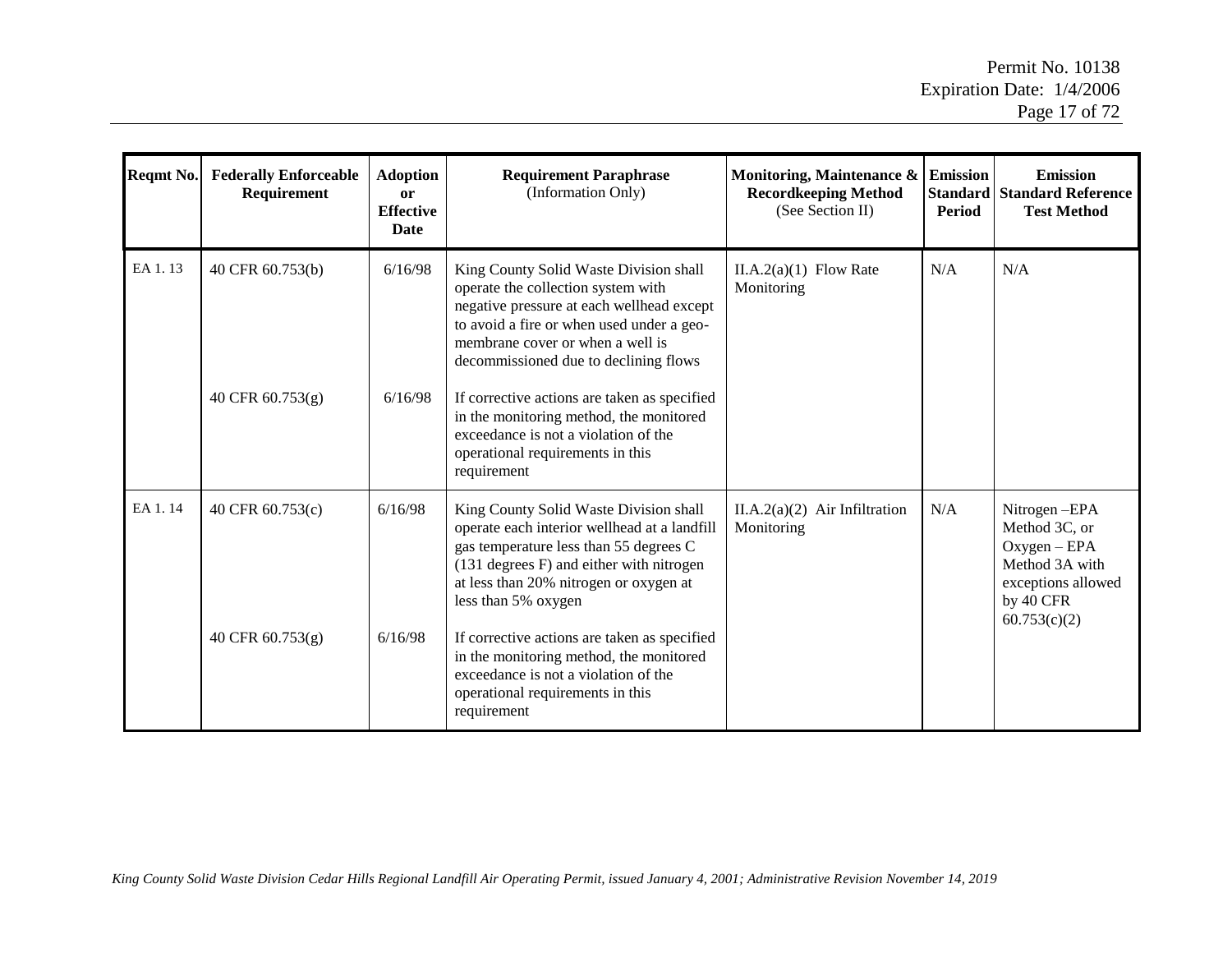| Reqmt No. | <b>Federally Enforceable</b><br>Requirement                                        | <b>Adoption</b><br>or<br><b>Effective</b><br>Date | <b>Requirement Paraphrase</b><br>(Information Only)                                                                                                                                                                                                                                                                                               | Monitoring, Maintenance &<br><b>Recordkeeping Method</b><br>(See Section II)                         | <b>Emission</b><br><b>Standard</b><br>Period | <b>Emission</b><br><b>Standard Reference</b><br><b>Test Method</b>                                                                       |  |  |  |
|-----------|------------------------------------------------------------------------------------|---------------------------------------------------|---------------------------------------------------------------------------------------------------------------------------------------------------------------------------------------------------------------------------------------------------------------------------------------------------------------------------------------------------|------------------------------------------------------------------------------------------------------|----------------------------------------------|------------------------------------------------------------------------------------------------------------------------------------------|--|--|--|
| EA 1.15   | 40 CFR 60.753(d)<br>40 CFR 60.753(g)                                               | 6/16/98<br>6/16/98                                | Operate the collection system so that the<br>methane concentration is less than 500<br>parts per million above background at the<br>surface of the landfill<br>If corrective actions are taken as specified<br>in the monitoring method, the monitored<br>exceedance is not a violation of the<br>operational requirements in this<br>requirement | II.A.2(b) Quarterly Surface<br>Monitoring for Fugitive<br>Landfill Gas<br>II.A.2(c) Cover Monitoring | NA                                           | Perimeter and<br>traverses in pattern<br>described in 40 CFR<br>$60.753$ (d) using<br>EPA Method 21 as<br>altered by 40 CFR<br>60.755(d) |  |  |  |
| EA 1.16   | 40 CFR 60.753(e)                                                                   | 6/16/98                                           | In the event the collection or control<br>system is inoperable, the gas mover<br>system shall be shut down and all valves<br>in the system shall be closed within one<br>hour                                                                                                                                                                     | N/A                                                                                                  | N/A                                          | N/A                                                                                                                                      |  |  |  |
| EA 1.17   | 40 CFR 60.753(f)                                                                   | 6/16/98                                           | Operate the enclosed combustion flares at<br>all times when the collected gas is routed<br>to the system                                                                                                                                                                                                                                          | N/A                                                                                                  | N/A                                          | N/A                                                                                                                                      |  |  |  |
|           | <b>North Flare Station</b>                                                         |                                                   |                                                                                                                                                                                                                                                                                                                                                   |                                                                                                      |                                              |                                                                                                                                          |  |  |  |
| EA 1.18   | Puget Sound Clean Air<br>Agency – Order of<br>Approval No. 3271<br>Condition No. 5 | 8/07/89                                           | Shall follow O&M Plan for this operation                                                                                                                                                                                                                                                                                                          | II.B Operation and<br>Maintenance (O&M) Plan<br>Requirements                                         | N/A                                          | N/A                                                                                                                                      |  |  |  |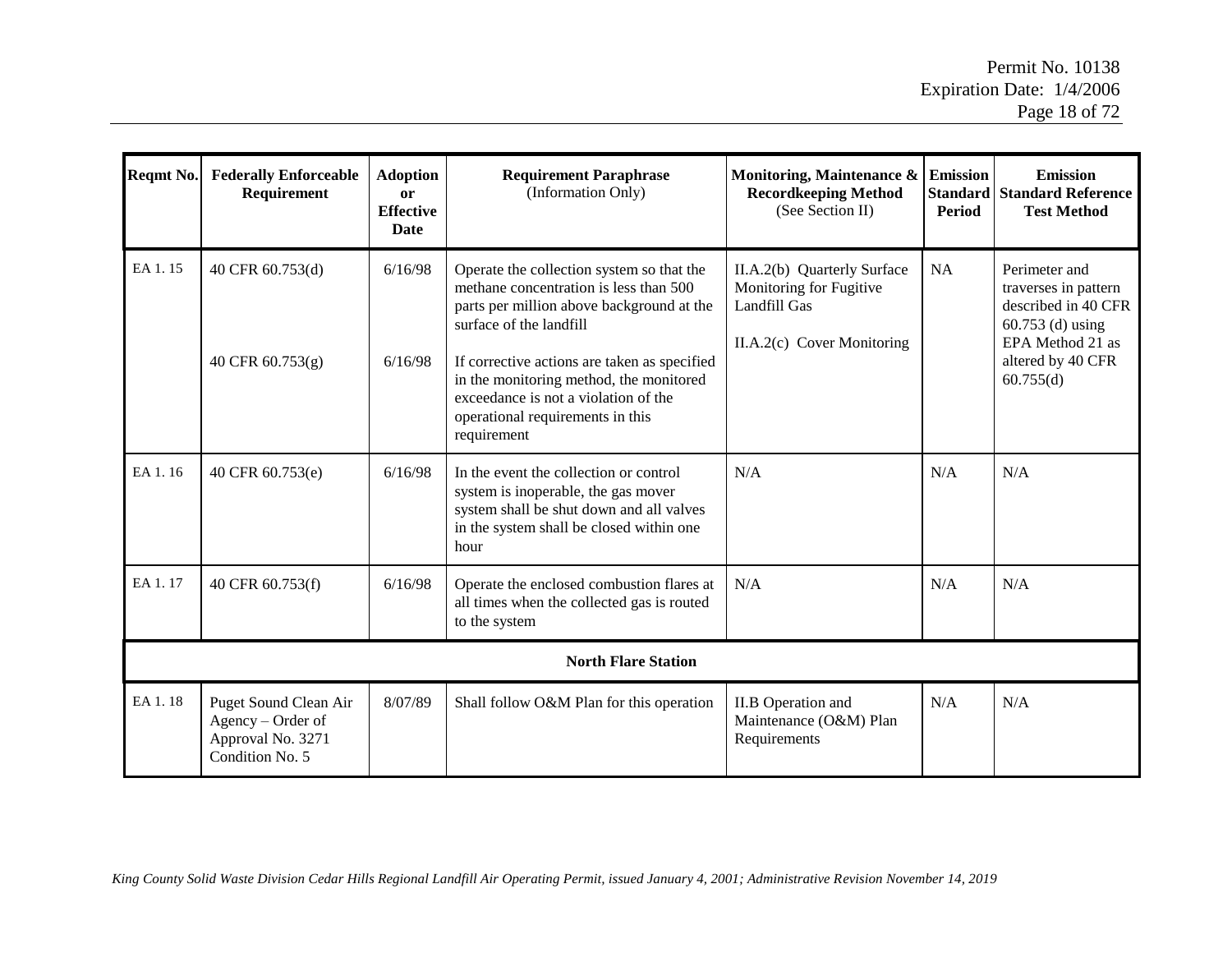| Reqmt No.                                       | <b>Federally Enforceable</b><br>Requirement                                                                                                                                                       | <b>Adoption</b><br><b>or</b><br><b>Effective</b><br><b>Date</b> | <b>Requirement Paraphrase</b><br>(Information Only)                                                                                                                                               | Monitoring, Maintenance &<br><b>Recordkeeping Method</b><br>(See Section II) | <b>Emission</b><br><b>Standard</b><br><b>Period</b> | <b>Emission</b><br><b>Standard Reference</b><br><b>Test Method</b>                                                                                                                                      |  |  |
|-------------------------------------------------|---------------------------------------------------------------------------------------------------------------------------------------------------------------------------------------------------|-----------------------------------------------------------------|---------------------------------------------------------------------------------------------------------------------------------------------------------------------------------------------------|------------------------------------------------------------------------------|-----------------------------------------------------|---------------------------------------------------------------------------------------------------------------------------------------------------------------------------------------------------------|--|--|
| EA 1.19                                         | Puget Sound Clean Air<br>Agency – Order of<br>Approval No.7076<br>Condition No.3, and<br>Order of Approval No.<br>8062 Condition No. 4                                                            | 9/10/97<br>2/18/00                                              | Enclosed Combustion Flares No. 4 and<br>No. $5 -$ Achieve 98% destruction of all<br>nonmethane organic compounds (NMOC)                                                                           | II.A.2(d) Flare Monitoring                                                   | N/A                                                 | Shall source test by<br>fixed gas analysis<br>using GC-TCD<br>(inlet), EPA<br>Methods 4 and TO-<br>14 (inlet and outlet),<br>and EPA Methods<br>3A, 6C, 7E, and<br>26A (outlet), EPA<br>Method<br>TO-14 |  |  |
| EA 1.20                                         | Puget Sound Clean Air<br>Agency – Order of<br>Approval No. 6002<br>Condition No. 8, and<br>Order of Approval No.<br>7076 Condition No. 8,<br>and Order of Approval<br>No. 8062 Condition No.<br>8 | 6/01/95<br>9/10/97<br>2/18/00                                   | Operate the enclosed combustion flares at<br>temperatures and flows consistent with<br>those used during the source tests<br>As measured by the continuous<br>temperature indicator and recorders | II.A.2(d) Flare Monitoring                                                   | N/A                                                 | N/A                                                                                                                                                                                                     |  |  |
| <b>South Solid Waste Area Passive Gas Flare</b> |                                                                                                                                                                                                   |                                                                 |                                                                                                                                                                                                   |                                                                              |                                                     |                                                                                                                                                                                                         |  |  |
| EA 1.21                                         | Puget Sound Clean Air<br>Agency – Order of<br>Approval No. 7096<br>Condition No. 3                                                                                                                | 9/09/97                                                         | Landfill gas shall not be allowed to vent<br>from the open flare without combustion                                                                                                               | II.A.2(d) Flare Monitoring                                                   | N/A                                                 | N/A                                                                                                                                                                                                     |  |  |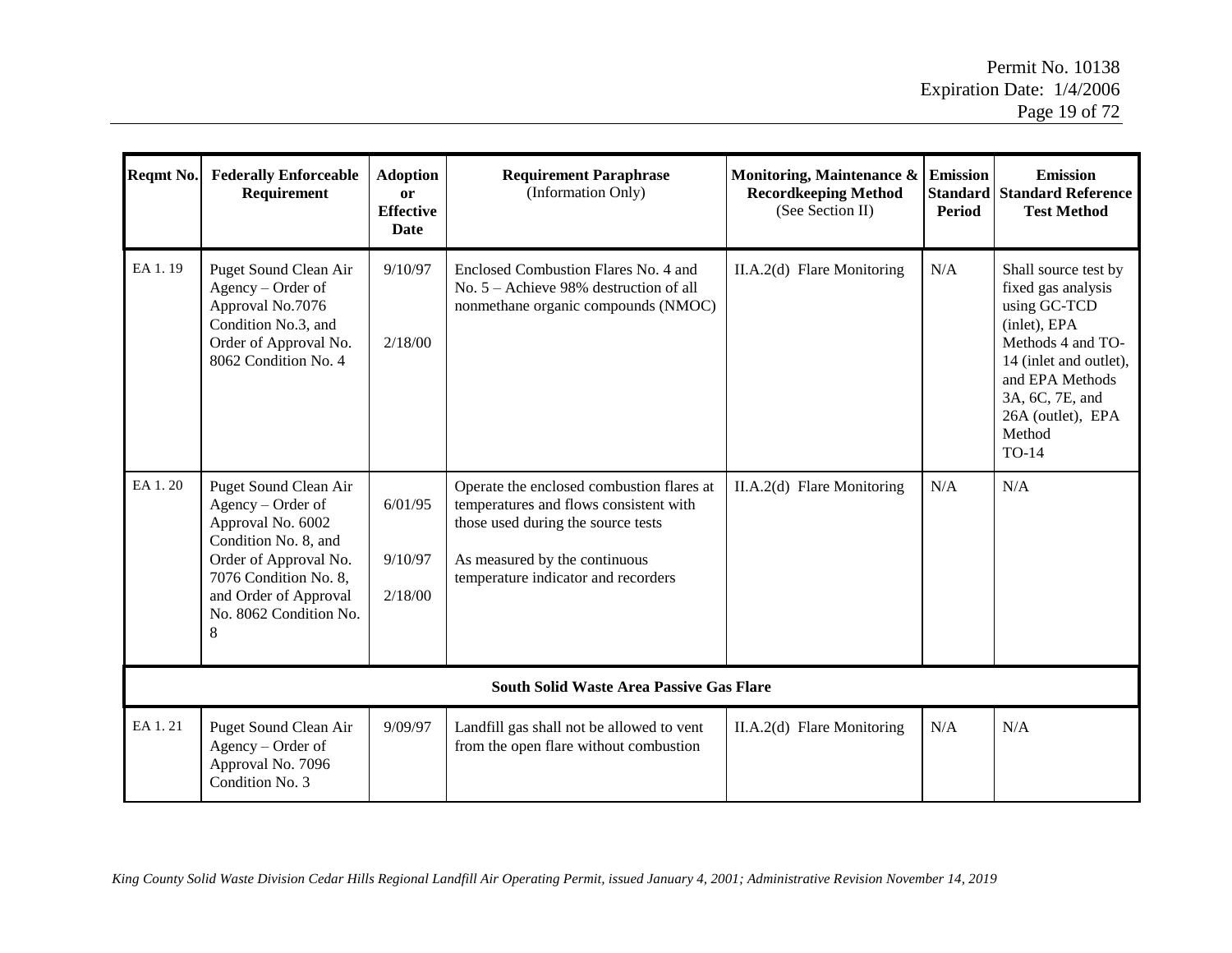$\overline{a}$ 

| Reqmt No. | <b>Federally Enforceable</b><br>Requirement                                        | <b>Adoption</b><br><b>or</b><br><b>Effective</b><br>Date | <b>Requirement Paraphrase</b><br>(Information Only)                                                                                                                                                                                                       | Monitoring, Maintenance &<br><b>Recordkeeping Method</b><br>(See Section II) | <b>Emission</b><br><b>Standard</b><br><b>Period</b> | <b>Emission</b><br><b>Standard Reference</b><br><b>Test Method</b> |
|-----------|------------------------------------------------------------------------------------|----------------------------------------------------------|-----------------------------------------------------------------------------------------------------------------------------------------------------------------------------------------------------------------------------------------------------------|------------------------------------------------------------------------------|-----------------------------------------------------|--------------------------------------------------------------------|
| EA 1.22   | Puget Sound Clean Air<br>Agency – Order of<br>Approval No.7096<br>Condition No. 4  | 9/09/97                                                  | The control system shall shut the supply<br>valve to the open flare whenever the<br>temperature sensed by the thermocouple<br>falls below 200 degrees F                                                                                                   | II.A.2(d) Flare Monitoring                                                   | N/A                                                 | N/A                                                                |
| EA 1.23   | 40 CFR<br>$60.752(b)(2)(ii)$ and<br>(ii)(B)                                        | 4/10/00                                                  | Passive open flare and gas collection<br>system shall be replaced with an active<br>collection system by March 22, 2002<br>unless 40 CFR $60.752(b)(2)(v)$ and<br>$60.759$ (a)(3)(ii) for removing collection<br>systems for non-productive areas are met | N/A                                                                          | N/A                                                 | N/A                                                                |
|           |                                                                                    |                                                          | Southeast Flare Station - Active Perimeter Migration Gas Collection and Control System - 1000 CFM Portable Skid Mount Flare                                                                                                                               |                                                                              |                                                     |                                                                    |
| EA 1.24   | Puget Sound Clean Air<br>Agency – Order of<br>Approval No. 6454<br>Condition No. 4 | 5/16/96                                                  | Shall install and operate a continuous<br>temperature indicator and recorder for<br>portable flare                                                                                                                                                        | II.A.2(d) Flare Monitoring                                                   | Continuo<br>usly                                    | N/A                                                                |
| EA 1.25   | Puget Sound Clean Air<br>Agency - Order of<br>Approval No. 6454<br>Condition No. 5 | 5/16/96                                                  | Shall operate the flares at temperatures<br>and flows consistent with those<br>recommended by the manufacturer                                                                                                                                            | II.A.2(d) Flare Monitoring                                                   | N/A                                                 | N/A                                                                |
|           |                                                                                    |                                                          | Backup 1000 CFM Portable Active Gas Collection and Control, Trailer Mounted Flare                                                                                                                                                                         |                                                                              |                                                     |                                                                    |
| EA 1.26   | Puget Sound Clean Air<br>Agency – Order of<br>Approval No. 7836<br>Condition No. 3 | 10/20/99                                                 | Shall install and operate a continuous<br>temperature indicator and recorder for<br>portable flare                                                                                                                                                        | II.A.2(d) Flare Monitoring                                                   | Continu<br>ously                                    | N/A                                                                |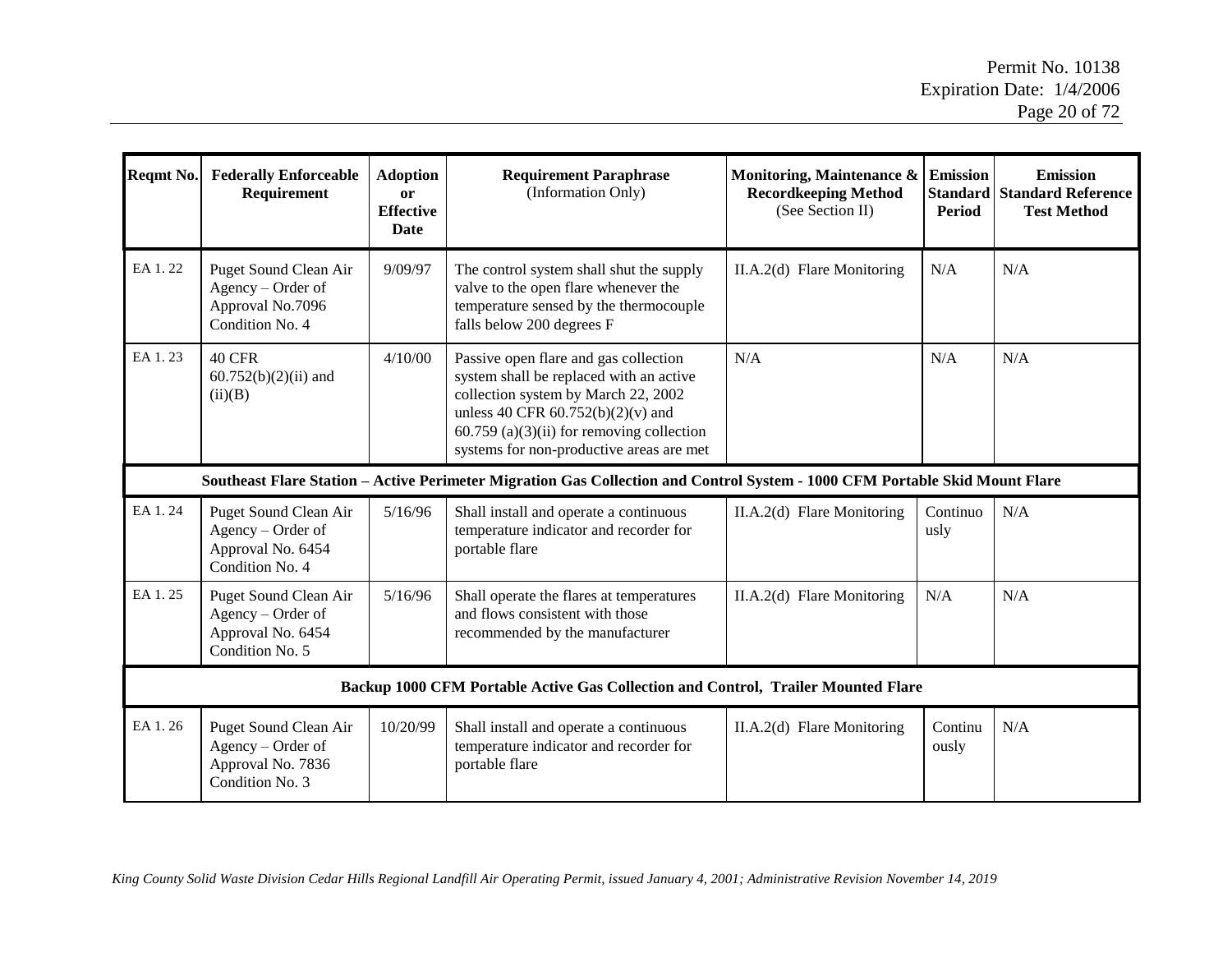$\overline{\phantom{a}}$ 

| Reqmt No. | <b>Federally Enforceable</b><br>Requirement                                          | <b>Adoption</b><br>or<br><b>Effective</b><br>Date | <b>Requirement Paraphrase</b><br>(Information Only)                                                                                           | Monitoring, Maintenance $\&$ Emission<br><b>Recordkeeping Method</b><br>(See Section II) | Period | <b>Emission</b><br><b>Standard Standard Reference</b><br><b>Test Method</b> |
|-----------|--------------------------------------------------------------------------------------|---------------------------------------------------|-----------------------------------------------------------------------------------------------------------------------------------------------|------------------------------------------------------------------------------------------|--------|-----------------------------------------------------------------------------|
| EA 1.27   | Puget Sound Clean Air<br>$Agency - Order of$<br>Approval No. 7836<br>Condition No. 4 | 10/20/99                                          | Shall operate the flares at temperatures<br>and flows consistent with those<br>recommended by the manufacturer                                | $II.A.2(d)$ Flare Monitoring                                                             | N/A    | N/A                                                                         |
| EA 1.28   | Puget Sound Clean Air<br>Agency – Order of<br>Approval No. 7836<br>Condition No. 5   | 10/20/99                                          | Authorized use for all King County<br>Landfills. Agency to be notified by letter<br>of movements between sites                                | N/A                                                                                      | N/A    | N/A                                                                         |
| EA 1.29   | Puget Sound Clean Air<br>Agency – Order of<br>Approval No. 7836<br>Condition No. 5   | 10/20/99                                          | A placard bearing the legend "Puget"<br>Sound Clean Air Agency Order of<br>Approval No. 7836" shall be placed on or<br>near the control panel | N/A                                                                                      | N/A    | N/A                                                                         |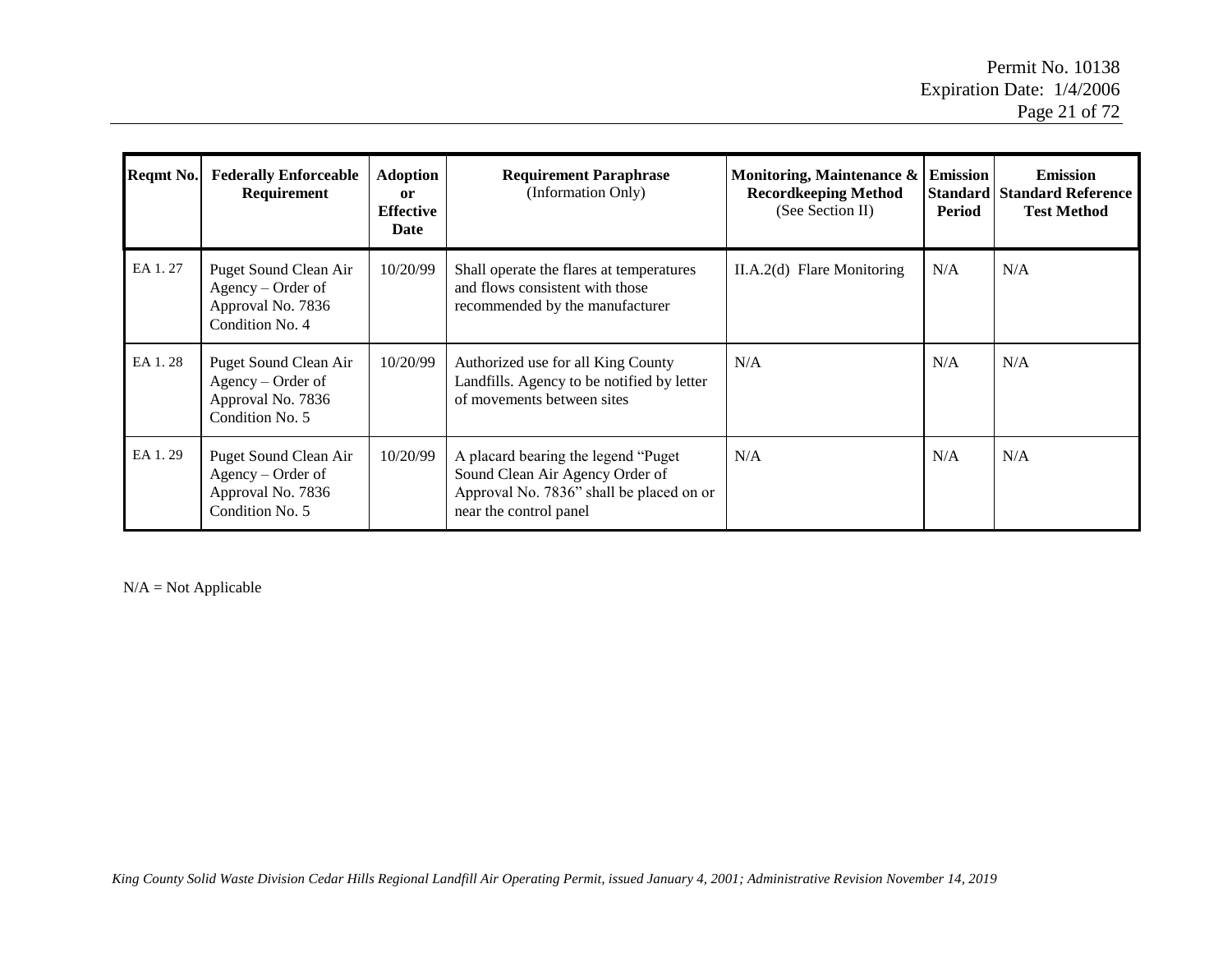The following requirements are **not** federally enforceable. They are enforceable only by the Puget Sound Clean Air Agency and/or the Washington State Department of Ecology.

| Reqmt No. | <b>State/Puget Sound</b><br><b>Clean Air Agency</b><br>Enforceable<br>Requirement | <b>Adoption or</b><br>Effective<br>Date | <b>Requirement Paraphrase</b><br>(Information Only)                                 | Monitoring, Maintenance &<br><b>Recordkeeping Method</b><br>(See Section II) | <b>Emission</b><br><b>Standard</b><br>Period | <b>Emission</b><br><b>Standard Reference</b><br><b>Test Method</b> |
|-----------|-----------------------------------------------------------------------------------|-----------------------------------------|-------------------------------------------------------------------------------------|------------------------------------------------------------------------------|----------------------------------------------|--------------------------------------------------------------------|
| EA 1.30   | RCW 70.94.152(7)                                                                  | 1996                                    | Must maintain and operate equipment<br>requiring an NOC in good working order       | <b>II.A</b> Minimum Monitoring<br>and Maintenance<br>Requirements.           | N/A                                          | N/A                                                                |
| EA 1.31   | Puget Sound Clean Air<br>Agency Reg I:6.11                                        | 9/09/99                                 | Shall comply with the applicable<br>requirements of 40 CFR 60 Subparts A<br>and WWW | N/A                                                                          | N/A                                          | N/A                                                                |

| Table 4 Emission Activity 1 (EA-1): Landfill Gas Collection and Destruction (Non-federally Enforceable) |  |  |  |
|---------------------------------------------------------------------------------------------------------|--|--|--|
|                                                                                                         |  |  |  |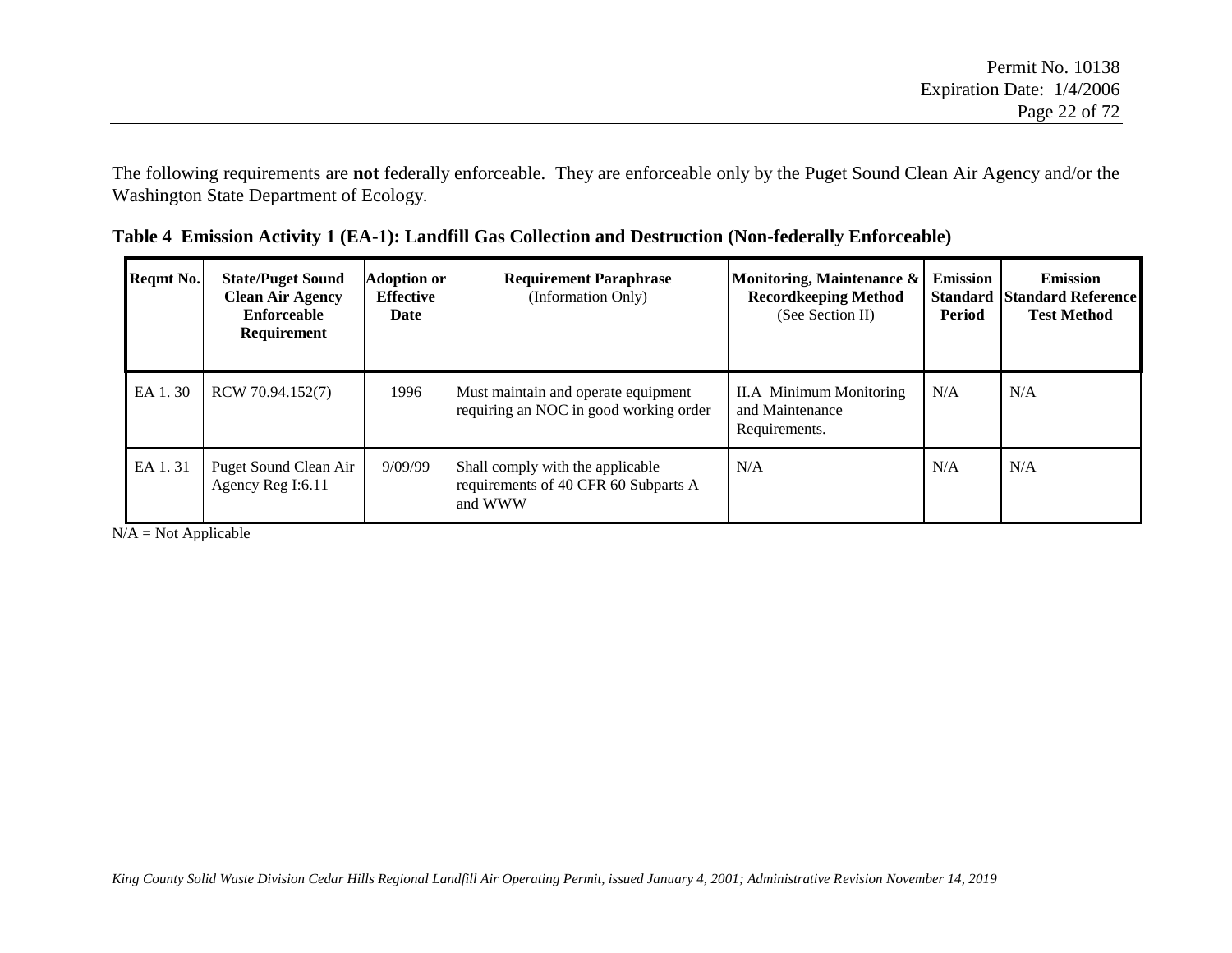#### **2. Emission Activity #2 (EA-2): Asbestos Waste Disposal Operations**

This emission activity covers the asbestos containing waste materials deposited in monofill trenches created in the municipal solid waste. When full, each trench location is surveyed and covered with MSW. Then a new monofill trench is created. The source of the asbestos is properly wetted, bagged, and tagged asbestos wastes from homes, commercial buildings, and underground utility services.

| Reqmt No. | <b>Federally Enforceable</b><br>Requirement | <b>Adoption</b><br>or<br><b>Effective</b><br>Date | <b>Requirement Paraphrase</b><br>(Information Only)                                                                                        | Monitoring, Maintenance &<br><b>Recordkeeping Method</b><br>(See Section II) | <b>Emission</b><br><b>Standard</b><br>Period | <b>Emission</b><br><b>Standard Reference</b><br><b>Test Method</b> |
|-----------|---------------------------------------------|---------------------------------------------------|--------------------------------------------------------------------------------------------------------------------------------------------|------------------------------------------------------------------------------|----------------------------------------------|--------------------------------------------------------------------|
| EA 2.1    | 40 CFR $61.12(c)$                           | 02/24/97                                          | Maintain and operate the source,<br>including controls, consistent with good<br>air pollution control practice for<br>minimizing emissions | II.A.1(c) Facility-Wide<br>Inspections                                       | N/A                                          | N/A                                                                |
| EA 2.2    | 40 CFR 61.154 (a)                           | 01/16/91                                          | No visible emissions from any active<br>waste disposal site where asbestos-<br>containing waste material has been<br>deposited             | $II.A.1(a)$ Opacity<br>Monitoring<br>II.A.1(c) Facility-Wide<br>Inspections  | N/A                                          | N/A                                                                |
| EA 2.3    | 40 CFR 61.154 (b)                           | 01/16/91                                          | Maintain a barrier between the public and<br>the disposal site                                                                             | $II.A.1(c)$ Facility-Wide<br>Inspections                                     | N/A                                          | N/A                                                                |

**Table 5 Emission Activity 2 (EA-2): Asbestos Waste Disposal Operations**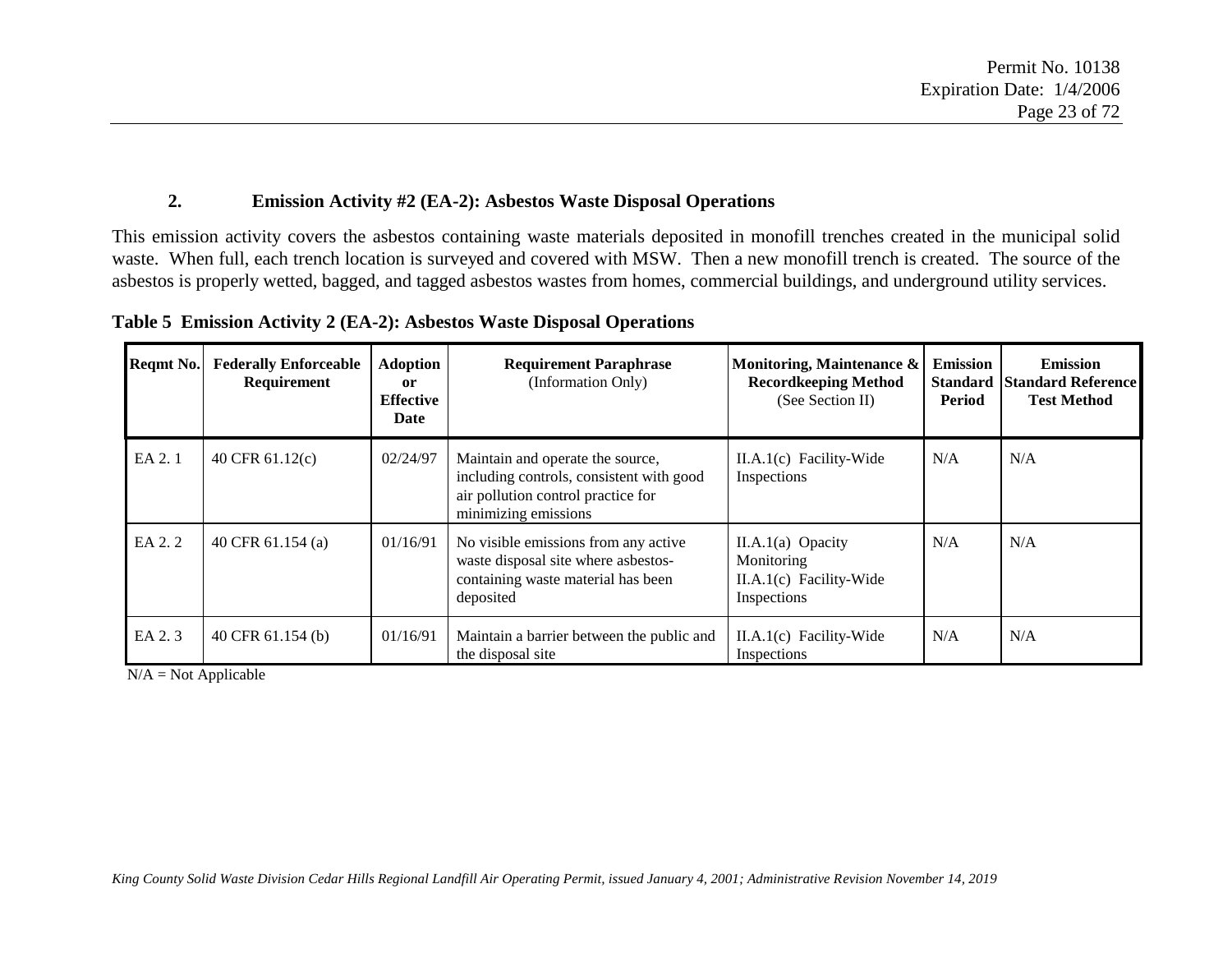The following requirement is **not** federally enforceable. It is enforceable only by the Puget Sound Clean Air Agency and/or the Washington State Department of Ecology.

|  |  | Table 6 Emission Activity 2 (EA-2): Asbestos Waste Disposal Operations (Non-federally Enforceable) |  |
|--|--|----------------------------------------------------------------------------------------------------|--|
|  |  |                                                                                                    |  |

| Regmt No. | <b>State/Puget Sound</b><br><b>Clean Air Agency</b><br>Enforceable<br><b>Requirement</b> | <b>Adoption or</b><br><b>Effective</b><br>Date | <b>Requirement Paraphrase</b><br>(Information Only)                               | Monitoring, Maintenance &<br><b>Recordkeeping Method</b><br>(See Section II) | <b>Emission</b><br>Period | <b>Emission</b><br><b>Standard Standard Reference</b><br><b>Test Method</b> |
|-----------|------------------------------------------------------------------------------------------|------------------------------------------------|-----------------------------------------------------------------------------------|------------------------------------------------------------------------------|---------------------------|-----------------------------------------------------------------------------|
| EA 2.4    | Puget Sound Clean Air<br>Agency Reg III: 2.02                                            | 9/09/99                                        | Shall comply with the applicable<br>requirements of 40 CFR 61 Subparts A<br>and M | N/A                                                                          | N/A                       | N/A                                                                         |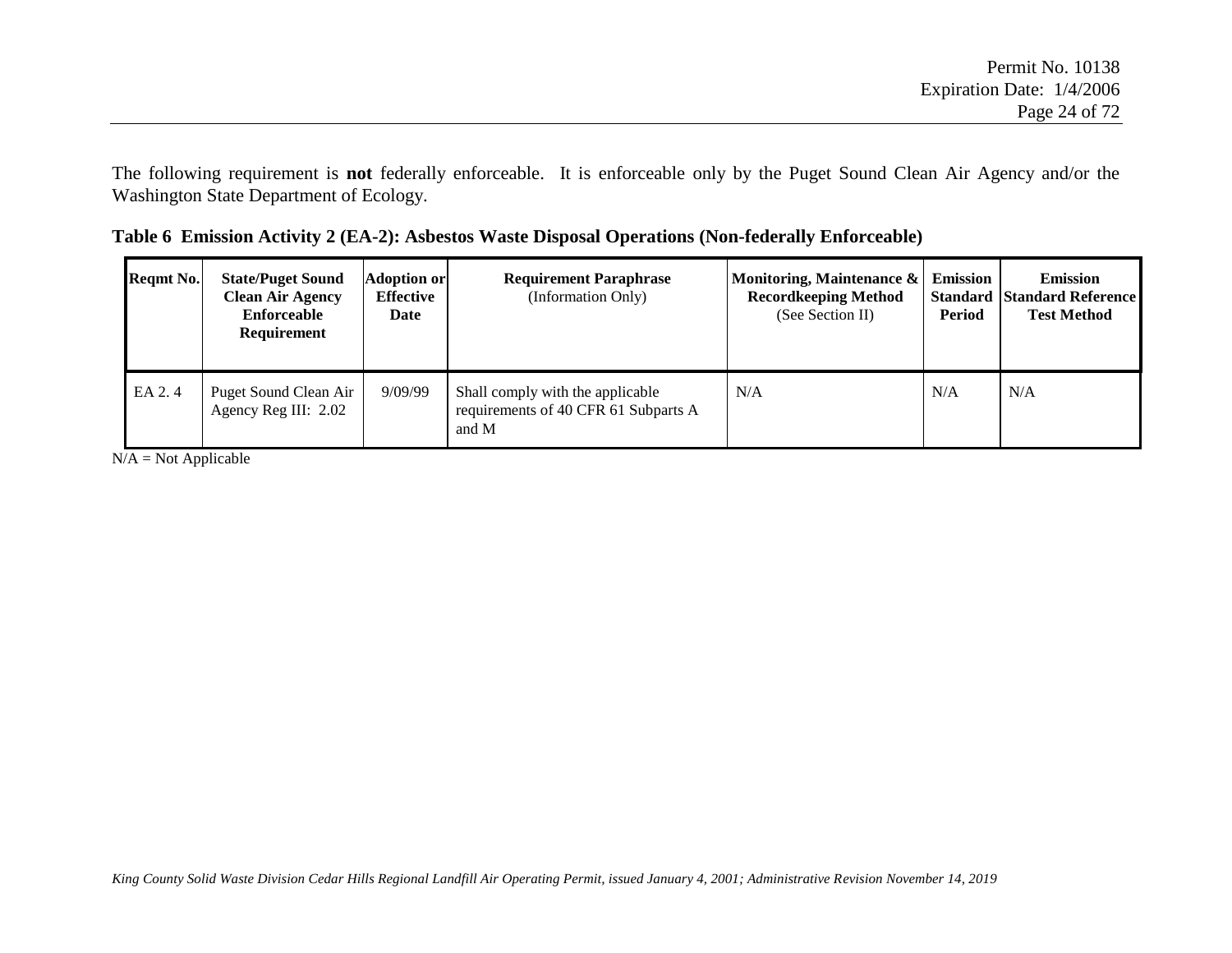#### **3. Emission Activity #3 (EA-3): Fueling Operations**

This emission activity consists of two (2) 4000 gallon underground gasoline storage tanks with Stage 1 & 2 vapor recovery, one (1) 20,000 gallon diesel storage tank, and one (1) 12,000 gallon diesel storage tank.

|        | Reqmt No. Federally Enforceable Adoption or<br>Requirement                                                                                                                              | <b>Effective</b><br>Date | <b>Requirement Paraphrase</b><br>(Information Only)                                                                                                                                                                                                                         | Monitoring, Maintenance &<br><b>Recordkeeping Method</b><br>(See Section II) | <b>Emission</b><br><b>Standard</b><br>Period | <b>Emission</b><br><b>Standard Reference</b><br><b>Test Method</b>                                                                                                  |
|--------|-----------------------------------------------------------------------------------------------------------------------------------------------------------------------------------------|--------------------------|-----------------------------------------------------------------------------------------------------------------------------------------------------------------------------------------------------------------------------------------------------------------------------|------------------------------------------------------------------------------|----------------------------------------------|---------------------------------------------------------------------------------------------------------------------------------------------------------------------|
| EA 3.1 | Puget Sound Clean Air<br>Agency Reg I:<br>9.20(a)                                                                                                                                       | 06/09/88                 | Must maintain sources approved under<br>Puget Sound Clean Air Agency<br>Regulation I, Article 6 in good working<br>order                                                                                                                                                    | II.A Minimum Monitoring<br>and Maintenance<br>Requirements.                  | N/A                                          | N/A                                                                                                                                                                 |
| EA 3.2 | Puget Sound Clean Air<br>Agency Reg. II:<br>2.07(b)<br>This requirement shall<br>become effective upon<br>adoption of the<br>$12/9/99$ version of<br>Reg. II: $2.07(b)$ into<br>the SIP | 12/09/99                 | Shall not cause or allow the transfer of<br>gasoline from a transport tank into a<br>stationary storage tank unless<br>1) The tank is CARB Stage 1 certified<br>with submerged fill pipe; and<br>2) The Stage 1 system is visually<br>inspected after each product delivery | II.A.2(e) Gasoline Station<br>Certification and Monitoring                   | N/A                                          | Pressure decay<br><b>CARB</b> test<br>procedure TP-<br>201.3<br>and<br>back pressure wet<br><b>CARB</b> test<br>procedure TP-<br>201.4 for Stage 1<br>certification |

**Table 7 Emission Activity 3 (EA-3): Gasoline Fueling Operations**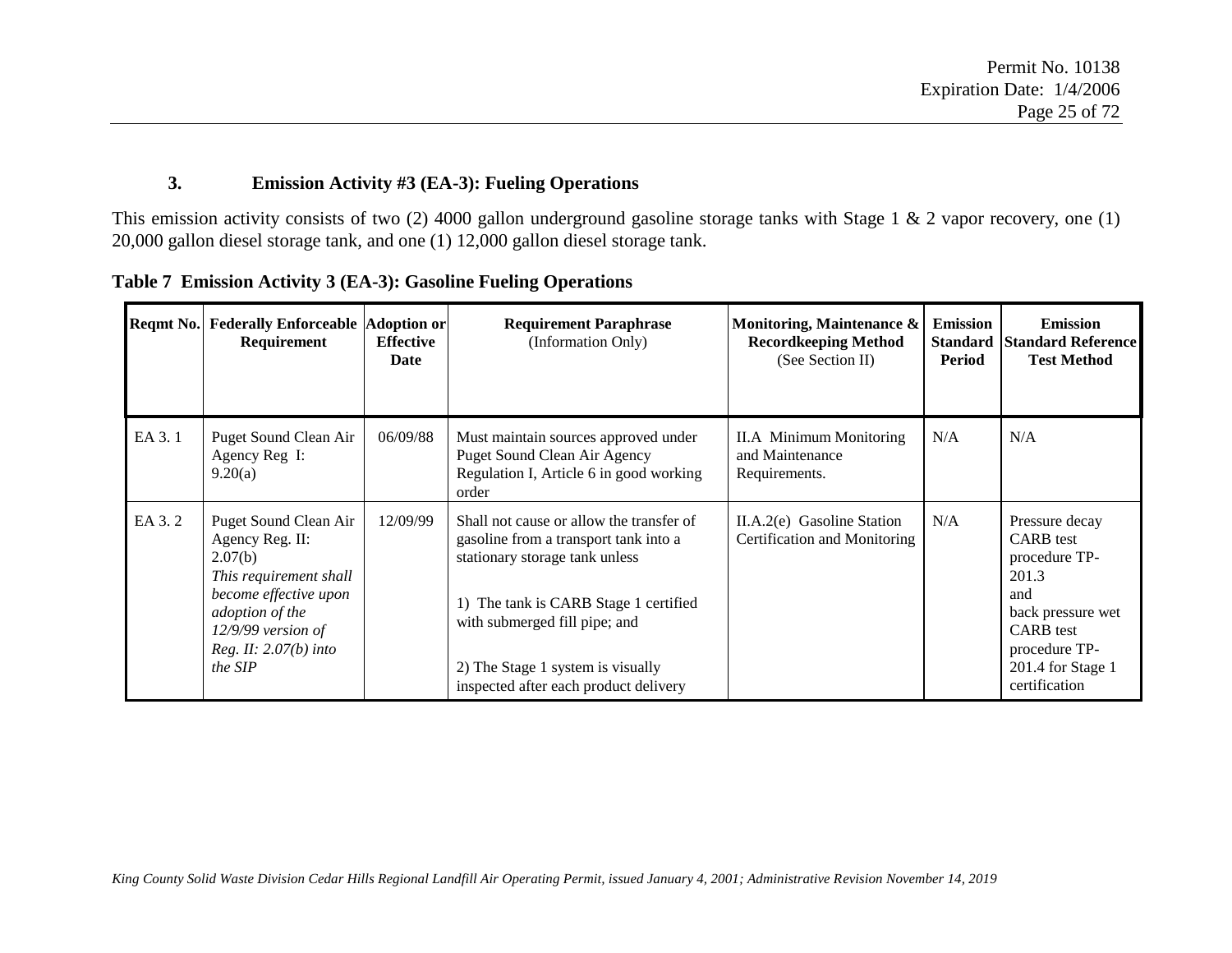| Reqmt No. | <b>Federally Enforceable Adoption or</b><br>Requirement                                                                                                                                                     | <b>Effective</b><br><b>Date</b> | <b>Requirement Paraphrase</b><br>(Information Only)                                                                                                                                                                                                                                                                                                                                                                              | Monitoring, Maintenance &<br><b>Recordkeeping Method</b><br>(See Section II) | <b>Emission</b><br><b>Standard</b><br>Period | <b>Emission</b><br><b>Standard Reference</b><br><b>Test Method</b>                                                                                                  |
|-----------|-------------------------------------------------------------------------------------------------------------------------------------------------------------------------------------------------------------|---------------------------------|----------------------------------------------------------------------------------------------------------------------------------------------------------------------------------------------------------------------------------------------------------------------------------------------------------------------------------------------------------------------------------------------------------------------------------|------------------------------------------------------------------------------|----------------------------------------------|---------------------------------------------------------------------------------------------------------------------------------------------------------------------|
| EA 3.3    | Puget Sound Clean Air<br>Agency Reg. II:<br>2.07(b)<br>This requirement shall<br>no longer be effective<br>upon adoption of the<br>$12/9/99$ version of<br>Reg. II: 2.07(b) into<br>the SIP                 | 2/10/94                         | Shall not cause or allow the transfer of<br>gasoline from a transport tank into a<br>stationary storage tank unless<br>The tank is CARB Stage 1 certified<br>1)<br>with submerged fill pipe;<br>2)<br>The transport tank is equipped to<br>balance vapors; and<br>3)<br>All vapor lines are connected<br>between the transport tank and the<br>stationary storage tank, and the<br>Stage 1 vapor recovery system is<br>operating | II.A.2(e) Gasoline Station<br>Certification and Monitoring                   | N/A                                          | Pressure decay<br><b>CARB</b> test<br>procedure TP-<br>201.3<br>and<br>back pressure wet<br><b>CARB</b> test<br>procedure TP-<br>201.4 for Stage 1<br>certification |
| EA 3.4    | Puget Sound Clean Air<br>Agency Reg. II:<br>$2.07(a)(2)$ and (b)(1)<br>This requirement shall<br>no longer be effective<br>upon adoption of the<br>$12/9/99$ version of<br>Reg. II: 2.07(b) into<br>the SIP | 2/10/94                         | Tanks over 1000 gallons must be<br>equipped with CARB certified Stage 1<br>vapor recovery system with submerged<br>fill pipe                                                                                                                                                                                                                                                                                                     | II.A.2(e) Gasoline Station<br>Certification and Monitoring                   | N/A                                          | N/A                                                                                                                                                                 |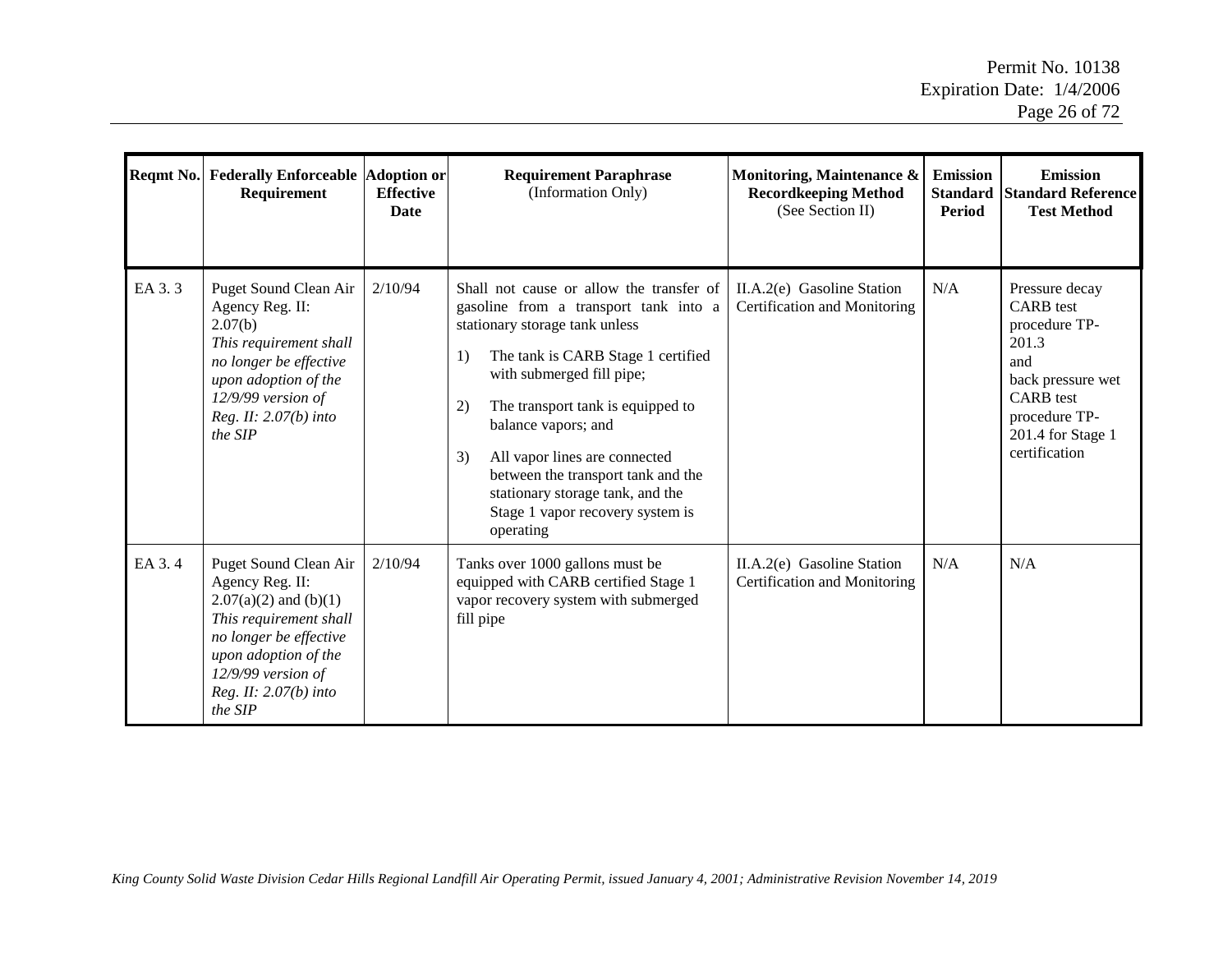| Reqmt No. | <b>Federally Enforceable Adoption or</b><br>Requirement                                                                                                                                        | <b>Effective</b><br><b>Date</b> | <b>Requirement Paraphrase</b><br>(Information Only)                                                                                                                                                                             | Monitoring, Maintenance &<br><b>Recordkeeping Method</b><br>(See Section II) | <b>Emission</b><br><b>Standard</b><br><b>Period</b> | <b>Emission</b><br><b>Standard Reference</b><br><b>Test Method</b> |
|-----------|------------------------------------------------------------------------------------------------------------------------------------------------------------------------------------------------|---------------------------------|---------------------------------------------------------------------------------------------------------------------------------------------------------------------------------------------------------------------------------|------------------------------------------------------------------------------|-----------------------------------------------------|--------------------------------------------------------------------|
| EA 3.5    | Puget Sound Clean Air<br>Agency Reg. II:<br>2.07(b)(2)<br>This requirement shall<br>no longer be effective<br>upon adoption of the<br>$12/9/99$ version of<br>Reg. II: 2.07(b) into<br>the SIP | 2/10/94                         | Transport tank must be equipped to<br>balance vapors for Stage 1 tanks                                                                                                                                                          | II.A.2(e) Gasoline Station<br>Certification and Monitoring                   | N/A                                                 | N/A                                                                |
| EA 3.6    | Puget Sound Clean Air<br>Agency Reg. II:<br>2.07(b)(3)<br>This requirement shall<br>no longer be effective<br>upon adoption of the<br>$12/9/99$ version of<br>Reg. II: 2.07(b) into<br>the SIP | 2/10/94                         | Stage 1 system must be operating with the<br>vapor return lines connected between<br>stationary and transport tanks                                                                                                             | II.A.2(e) Gasoline Station<br>Certification and Monitoring                   | N/A                                                 | N/A                                                                |
| EA 3.7    | Puget Sound Clean Air<br>Agency Reg. II:<br>2.08(b)<br>This requirement shall<br>no longer be effective<br>upon adoption of the<br>$12/9/99$ version of<br>Reg. II: 2.07(b) into<br>the SIP    | 6/13/91                         | Current inspection sticker must be<br>displayed on transport tank vehicle or<br>current leak test certification for transport<br>tank must be on file with King County<br>Solid Waste Division prior to filling<br>storage tank | II.A.2(e) Gasoline Station<br>Certification and Monitoring                   | N/A                                                 | N/A                                                                |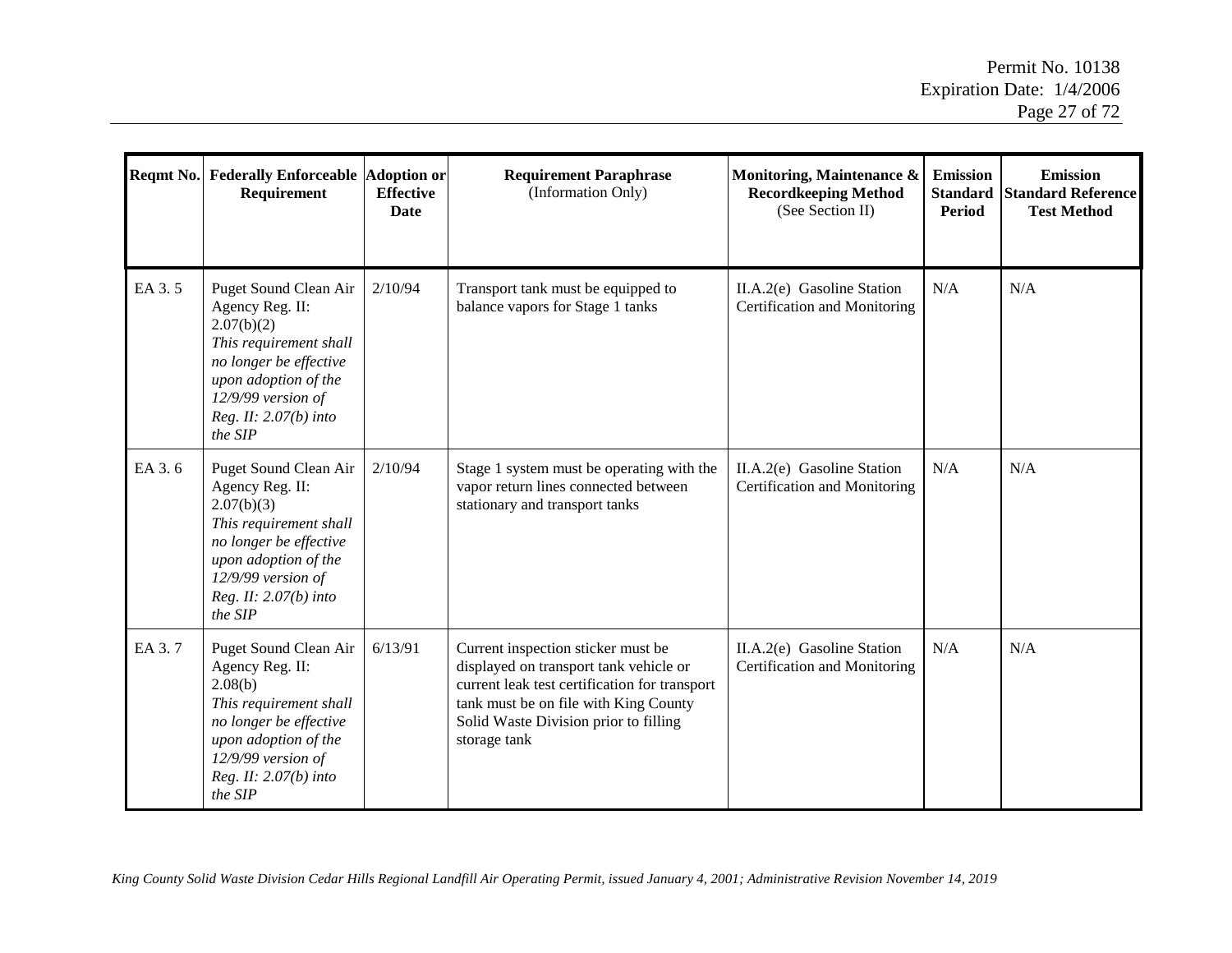| <b>Reqmt No.</b> | <b>Federally Enforceable Adoption or</b><br>Requirement                                                                                                                                          | <b>Effective</b><br>Date | <b>Requirement Paraphrase</b><br>(Information Only)                                                               | Monitoring, Maintenance &<br><b>Recordkeeping Method</b><br>(See Section II) | <b>Emission</b><br><b>Standard</b><br>Period | <b>Emission</b><br><b>Standard Reference</b><br><b>Test Method</b> |
|------------------|--------------------------------------------------------------------------------------------------------------------------------------------------------------------------------------------------|--------------------------|-------------------------------------------------------------------------------------------------------------------|------------------------------------------------------------------------------|----------------------------------------------|--------------------------------------------------------------------|
| EA 3.8           | Puget Sound Clean Air<br>Agency Reg. II:<br>2.08(d)(1)<br>This requirement shall<br>no longer be effective<br>upon adoption of the<br>$12/9/99$ version of<br>Reg. II: 2.07(b) into<br>the SIP   | 6/13/91                  | Vapor recovery system operated during<br>transfer so gasoline vapor < LEL                                         | II.A.2(e) Gasoline Station<br>Certification and Monitoring                   | N/A                                          | N/A                                                                |
| EA 3.9           | Puget Sound Clean Air<br>Agency Reg. II:<br>2.08(d)(2)<br>This requirement shall<br>no longer be effective<br>upon adoption of the<br>$12/9/99$ version of<br>Reg. II: $2.07(b)$ into<br>the SIP | 6/13/91                  | No liquid leaks $> 3$ drops/minute during<br>transfer and no more than 10 m1 of liquid<br>drainage per disconnect | II.A.2(e) Gasoline Station<br>Certification and Monitoring                   | N/A                                          | N/A                                                                |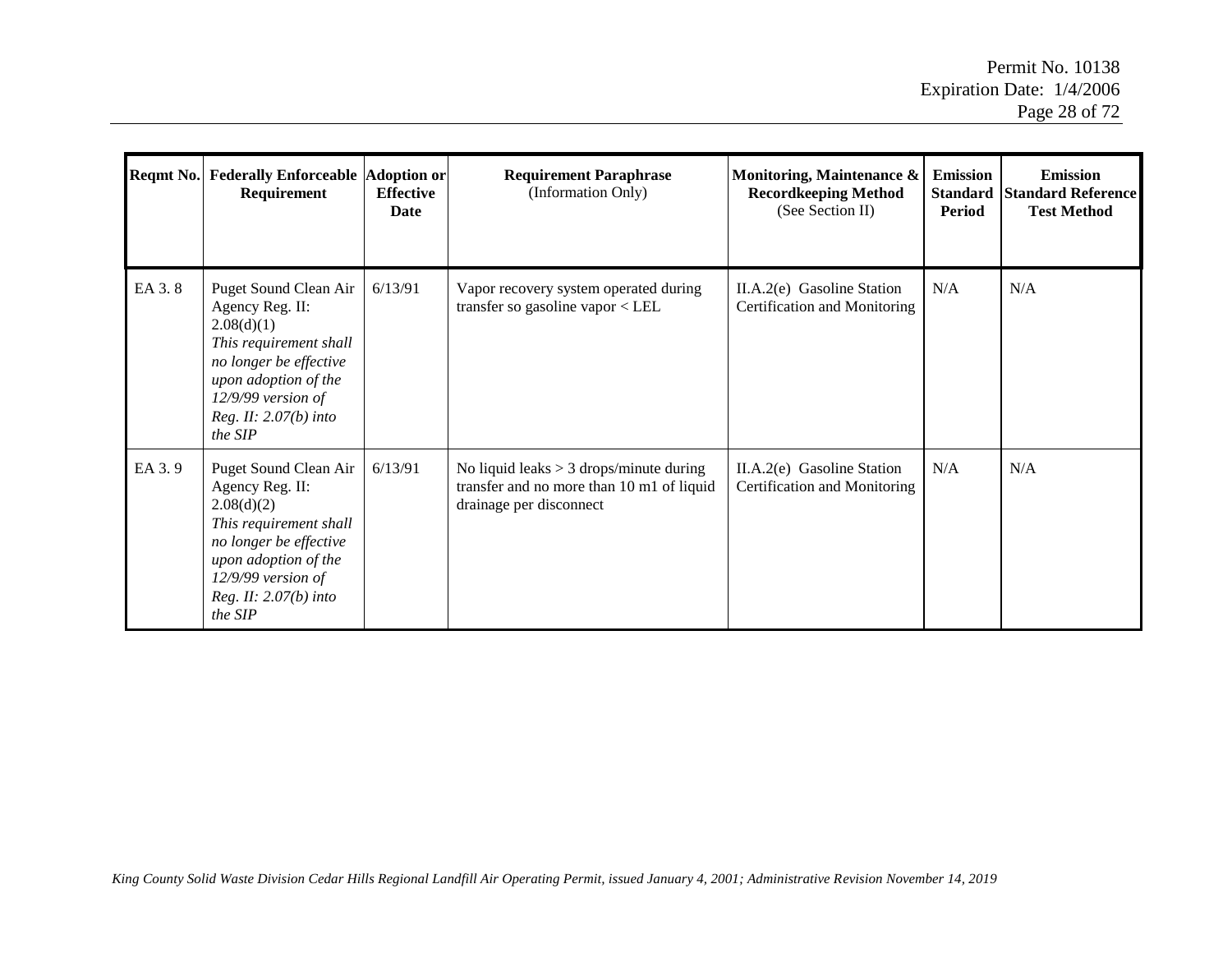| Reqmt No. | <b>Federally Enforceable Adoption or</b><br>Requirement                                                                                                                                | <b>Effective</b><br>Date | <b>Requirement Paraphrase</b><br>(Information Only)                                                                                                                                                                                                                                                                                                                                                                                                                                                                                                                                                          | Monitoring, Maintenance &<br><b>Recordkeeping Method</b><br>(See Section II) | <b>Emission</b><br><b>Standard</b><br><b>Period</b> | <b>Emission</b><br><b>Standard Reference</b><br><b>Test Method</b> |
|-----------|----------------------------------------------------------------------------------------------------------------------------------------------------------------------------------------|--------------------------|--------------------------------------------------------------------------------------------------------------------------------------------------------------------------------------------------------------------------------------------------------------------------------------------------------------------------------------------------------------------------------------------------------------------------------------------------------------------------------------------------------------------------------------------------------------------------------------------------------------|------------------------------------------------------------------------------|-----------------------------------------------------|--------------------------------------------------------------------|
| EA 3.10   | Puget Sound Clean Air<br>Agency Reg II:<br>2.07(c)<br>This requirement shall<br>become effective upon<br>adoption of the<br>$12/9/99$ version of<br>Reg. II: $2.07(c)$ into<br>the SIP | 12/09/99                 | Shall not allow the transfer of gasoline<br>from any storage tank into any motor<br>vehicle fuel tank (except motorcycles)<br>unless:<br>The dispenser system is CARB Stage<br>1)<br>2 certified,<br>Operating instructions for Stage 2<br>2)<br>equipment to include warning against<br>topping off, and Dept of Ecology's<br>toll-free telephone number for<br>complaints about the system, are<br>posted, and<br>Stage 2 Vapor Recovery equipment<br>3)<br>shall be visually inspected for<br>equipment defects once per week.<br>Any defective equipment shall be<br>taken out of service until repaired | II.A.2(e) Gasoline Station<br>Certification and Monitoring                   | N/A                                                 | N/A                                                                |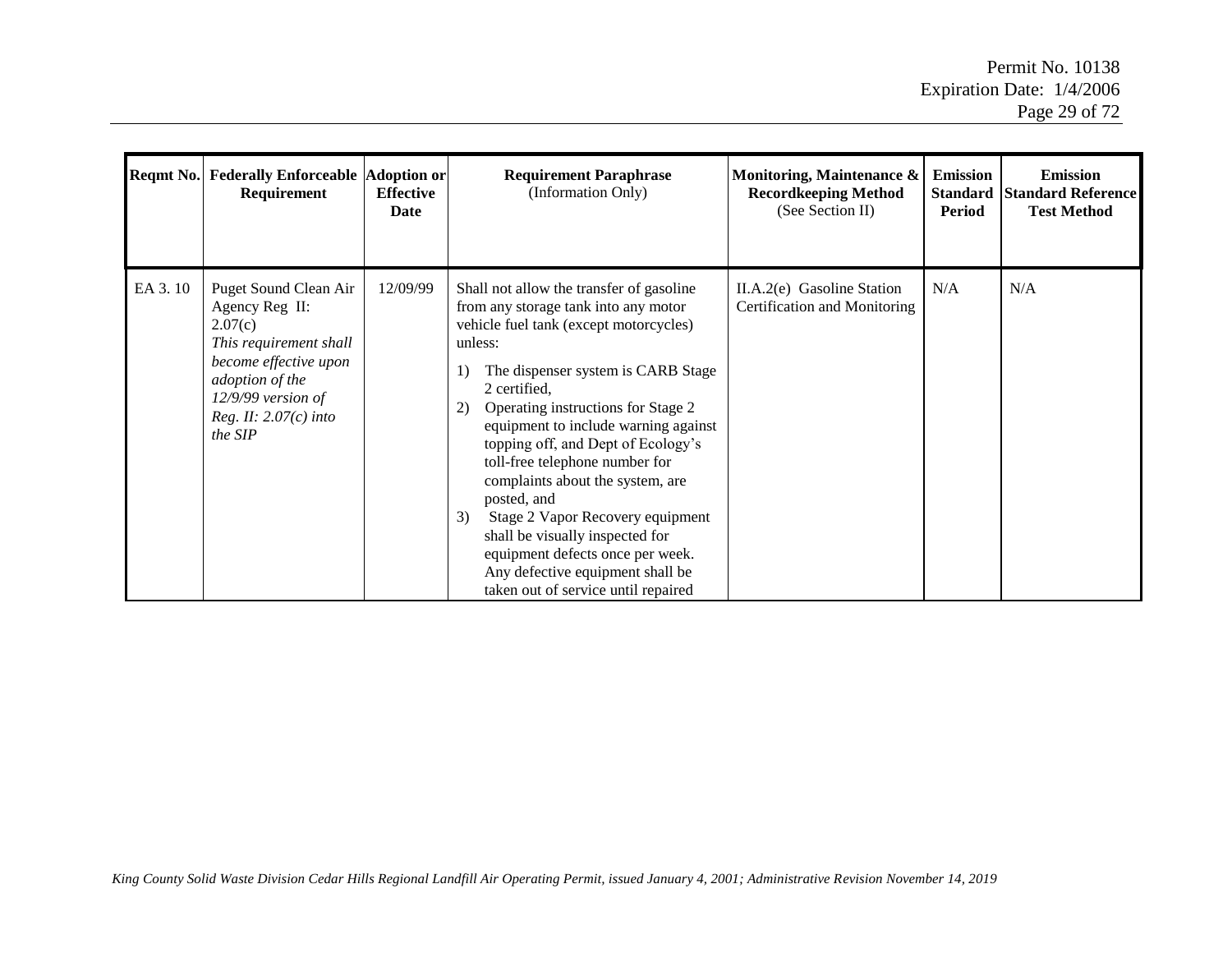|         | Reqmt No. Federally Enforceable Adoption or<br><b>Requirement</b>                                                                                                                            | <b>Effective</b><br><b>Date</b> | <b>Requirement Paraphrase</b><br>(Information Only)                                                                                                                                                                                                                                                                                                                                                                                                                                                                                                                                                                                                     | Monitoring, Maintenance &<br><b>Recordkeeping Method</b><br>(See Section II) | <b>Emission</b><br><b>Standard</b><br>Period | <b>Emission</b><br><b>Standard Reference</b><br><b>Test Method</b> |
|---------|----------------------------------------------------------------------------------------------------------------------------------------------------------------------------------------------|---------------------------------|---------------------------------------------------------------------------------------------------------------------------------------------------------------------------------------------------------------------------------------------------------------------------------------------------------------------------------------------------------------------------------------------------------------------------------------------------------------------------------------------------------------------------------------------------------------------------------------------------------------------------------------------------------|------------------------------------------------------------------------------|----------------------------------------------|--------------------------------------------------------------------|
| EA 3.11 | Puget Sound Clean Air<br>Agency Reg II:<br>2.07(e)<br>This requirement shall<br>no longer be effective<br>upon adoption of the<br>$12/9/99$ version of<br>Reg. II: $2.07(c)$ into<br>the SIP | 02/10/94                        | Shall not allow the transfer of gasoline<br>from any storage tank into any motor<br>vehicle fuel tank (except motorcycles)<br>unless:<br>The dispenser system is CARB Stage<br>1)<br>2 certified,<br>The vapor return line is connected<br>2)<br>between the storage tank and the<br>motor vehicle,<br>All bellows-type nozzles are<br>3)<br>inspected daily. Any defective<br>equipment shall be taken out of<br>service until repaired, and<br>Operating instructions for Stage 2<br>4)<br>equipment to include warning against<br>topping off, and Dept of Ecology's<br>toll-free telephone number for<br>complaints about the system, are<br>posted | II.A.2(e) Gasoline Station<br>Certification and Monitoring                   | N/A                                          | N/A                                                                |
| EA 3.12 | Puget Sound Clean Air<br>Agency – Order of<br>Approval No. 7836<br>Condition No. 3                                                                                                           | 10/20/99                        | Certify CARB compliance to Stage 2<br>equipment prior to placing in operation                                                                                                                                                                                                                                                                                                                                                                                                                                                                                                                                                                           | II.A.2(e) Gasoline Station<br>Certification and Monitoring                   | N/A                                          | N/A                                                                |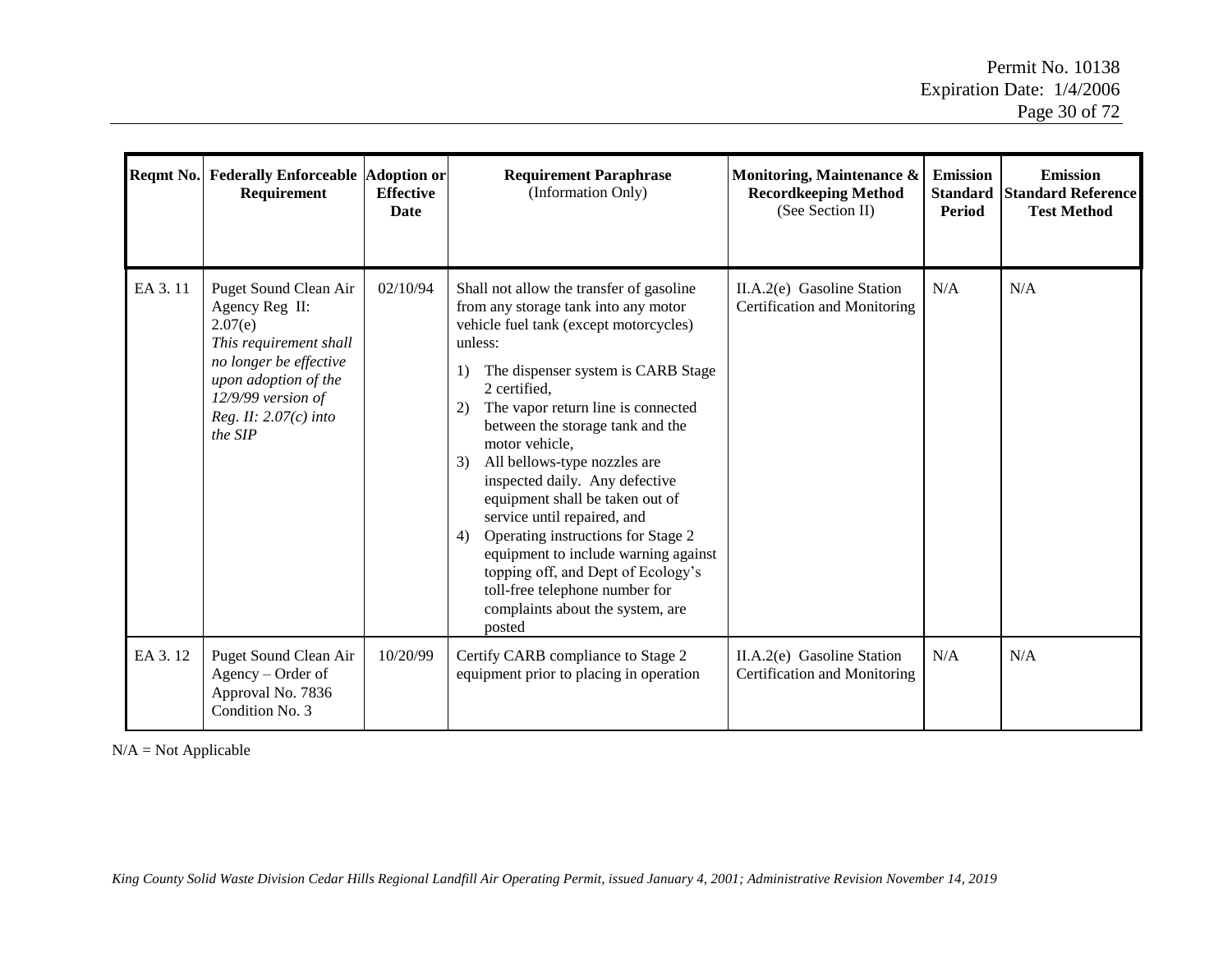The following requirement is **not** federally enforceable. It is enforceable only by the Puget Sound Clean Air Agency and/or the Washington State Department of Ecology.

|  | Table 8 Emission Activity 3 (EA-3): Gasoline Fueling Operations (Non-federally Enforceable) |  |
|--|---------------------------------------------------------------------------------------------|--|
|  |                                                                                             |  |

| <b>Reqmt No.</b> | <b>State/Puget Sound</b><br><b>Clean Air Agency</b><br>Enforceable<br><b>Requirement</b> | <b>Adoption or</b><br>Effective<br>Date | <b>Requirement Paraphrase</b><br>(Information Only)                           | Monitoring, Maintenance &<br><b>Recordkeeping Method</b><br>(See Section II) | <b>Emission</b><br><b>Standard</b><br>Period | <b>Emission</b><br><b>Standard Reference</b><br><b>Test Method</b> |
|------------------|------------------------------------------------------------------------------------------|-----------------------------------------|-------------------------------------------------------------------------------|------------------------------------------------------------------------------|----------------------------------------------|--------------------------------------------------------------------|
| EA 3.13          | RCW 70.94.152(7)                                                                         | 1996                                    | Must maintain and operate equipment<br>requiring an NOC in good working order | <b>II.A</b> Minimum Monitoring<br>and Maintenance<br>Requirements.           | N/A                                          | N/A                                                                |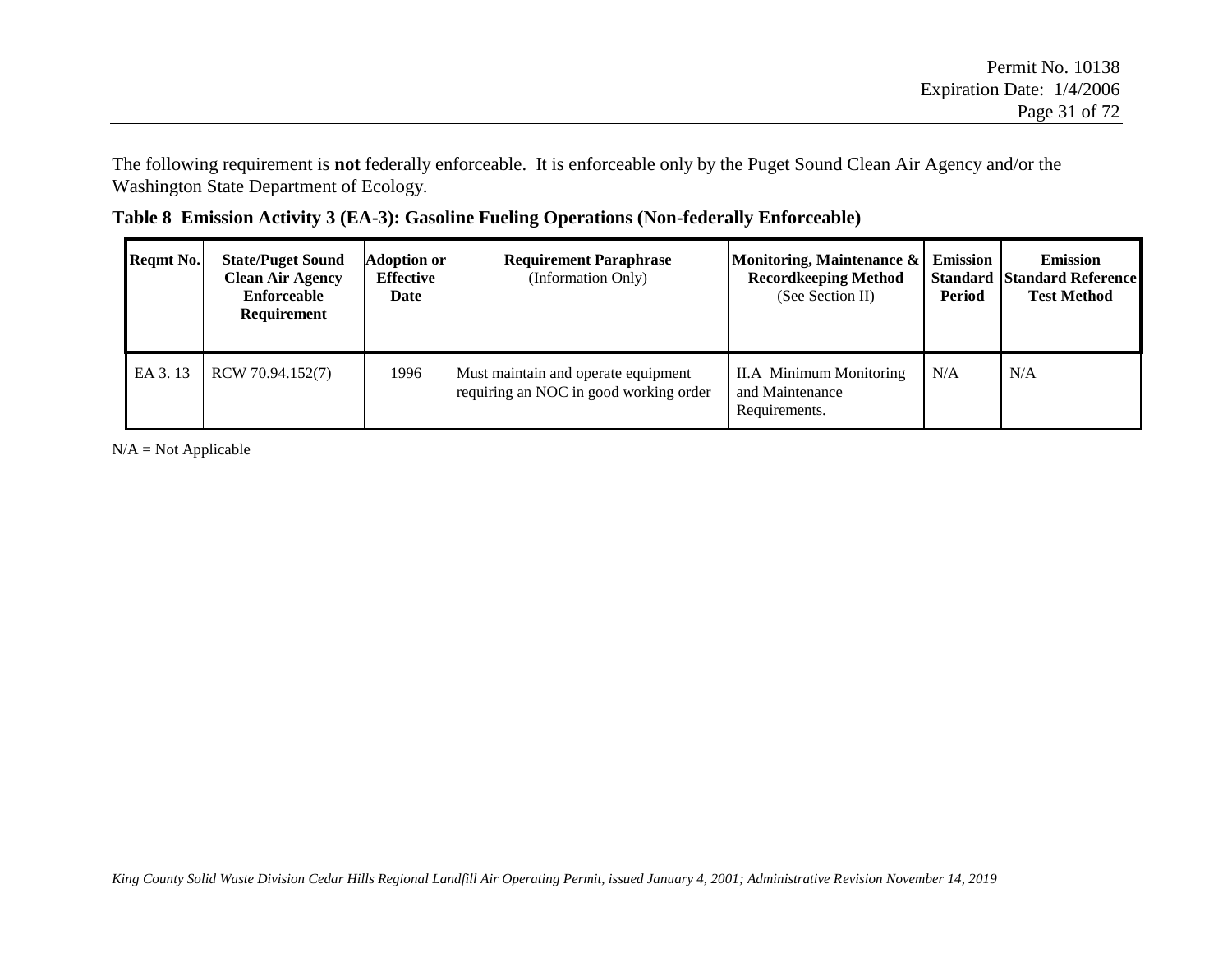#### **4. Emission Activity (EA-4): Facility Operations**

This emission activity consists of maintenance activities and equipment used for landfill facilities maintenance. The activities occur site-wide and include maintenance of mobile equipment, landfill gas collection/destruction equipment and tools, leachate management, truck washers and all other plant facilities and utilities.

| Regmt No. | <b>Federally Enforceable Adoption or</b><br>Requirement                            | <b>Effective</b><br>Date | <b>Requirement Paraphrase</b><br>(Information Only)                                                                                                                 | Monitoring, Maintenance &<br><b>Recordkeeping Method</b><br>(See Section II) | <b>Emission</b><br><b>Standard</b><br>Period | <b>Emission</b><br><b>Standard Reference</b><br><b>Test Method</b> |
|-----------|------------------------------------------------------------------------------------|--------------------------|---------------------------------------------------------------------------------------------------------------------------------------------------------------------|------------------------------------------------------------------------------|----------------------------------------------|--------------------------------------------------------------------|
| EA 4.1    | Puget Sound Clean Air<br>Agency – Order of<br>Approval No. 7676<br>Condition No. 7 | 9/22/99                  | To the greatest degree possible, roads<br>shall be paved. Truck wheels shall be<br>washed. Aggressive dust control and road<br>sweeping program will be implemented | $II.A.1(b)$ Complaint<br>Response<br>II.A.1(c) Facility-Wide<br>Inspections  | N/A                                          | N/A                                                                |
|           |                                                                                    |                          |                                                                                                                                                                     | II.B Operation and<br>Maintenance (O&M) Plan<br>Requirements                 |                                              |                                                                    |

### **Table 9 Emission Activity 4 (EA-4): Facility Operations**

 $N/A = Not$  Applicable

There are no specific federally or state only enforceable applicable requirements. However, the requirements in Section I. A. do apply.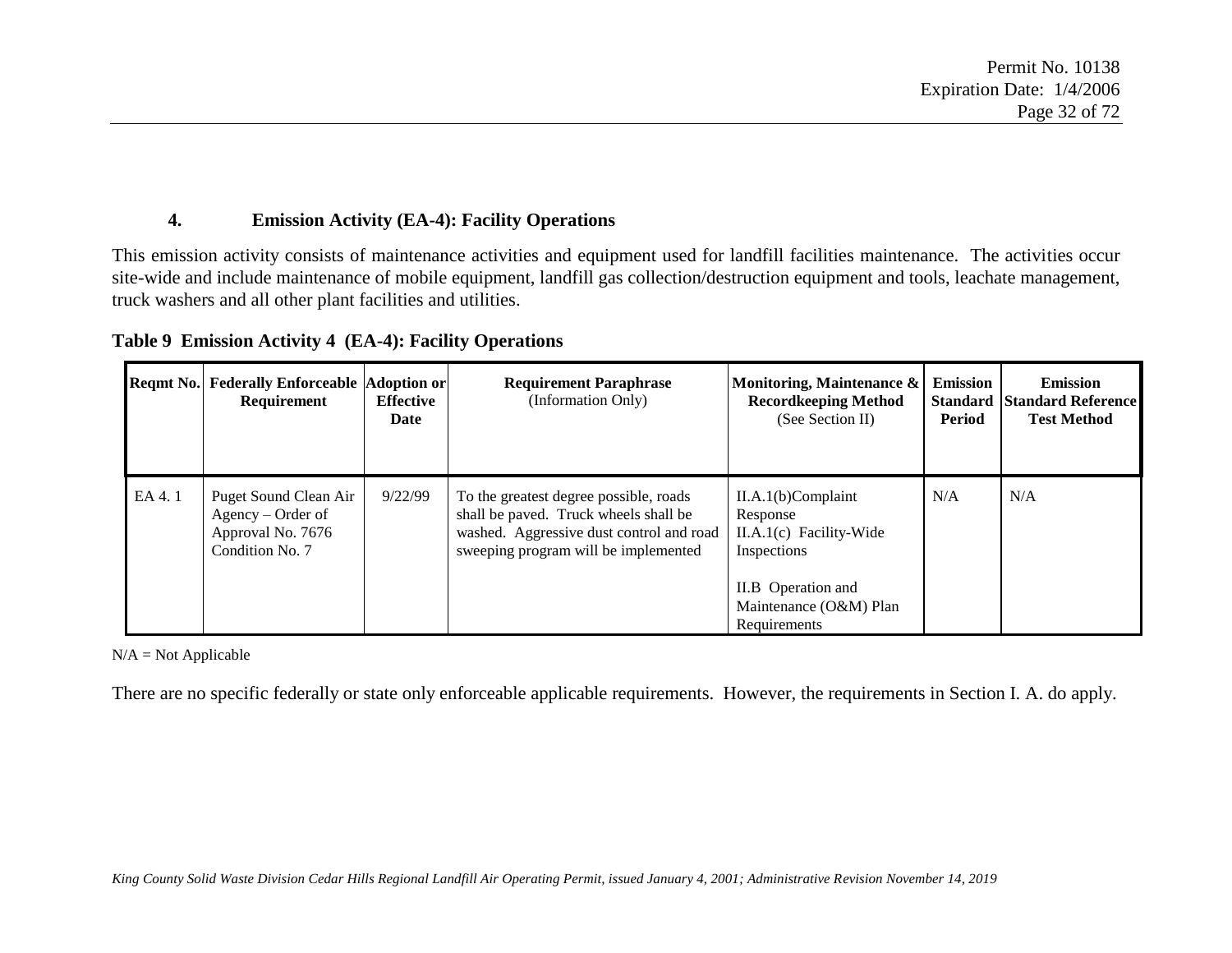# <span id="page-32-2"></span><span id="page-32-0"></span>**II. MONITORING, MAINTENANCE AND RECORDKEEPING PROCEDURES**

# <span id="page-32-1"></span>*A. Minimum Monitoring and Maintenance Requirements.*

## **1. Facility-Wide Monitoring**

### *(a) Opacity Monitoring*

King County Solid Waste Division shall conduct monthly inspections of the facility for visible emissions. Inspections are to be performed while the equipment is in operation during daylight hours. If, during the scheduled inspection, or at any other time, visible emissions other than uncombined water are observed, King County Solid Waste Division shall, as soon as possible, but no later than within 24 hours of the initial observation, take corrective action until there are no visible emissions or, alternatively, record the opacity using the reference test method or shut down the unit or activity until it can be repaired.

## *(b) Complaint Response*

King County Solid Waste Division shall maintain and follow a complaint response plan, which includes the following:

- 1) Designation of a responsible person to respond to and record complaints regarding odor, fugitive dust or nuisance. [Puget Sound Clean Air Agency - Order of Approval No. 7676 Condition No. 8]
- 2) An informational bulletin that will be mailed out to any person that contacts the landfill, or to other interested persons forwarded from a local governmental agency that has a complaint or questions about the complaint response process. This informational bulletin shall include an explanation of the landfill's odor and nuisance control plans and the name and telephone number of the person responsible for responding to the complaints. [Puget Sound Clean Air Agency Order of Approval No. 7676, Condition No. 8]
- 3) King County Solid Waste Division shall record and investigate complaints regarding odor, fugitive dust, or nuisance as soon as possible, but no later than 12 hours after receipt of the complaint. The investigation will include documentation of wind direction and speed during the time the complaint occurred. King County Solid Waste Division shall use good industrial practices to correct any problems identified by the complaint investigations within 24 hours. [Puget Sound Clean Air Agency Order of Approval No. 7676, Condition No. 8]. King County Solid Waste Division shall record and investigate complaints about any emissions that are, or likely to be, injurious to human health, plant or animal life, or property, or which unreasonably interfere with enjoyment of life and property, emissions from fallout and any track-out onto paved roads open to the public, or complaints regarding other applicable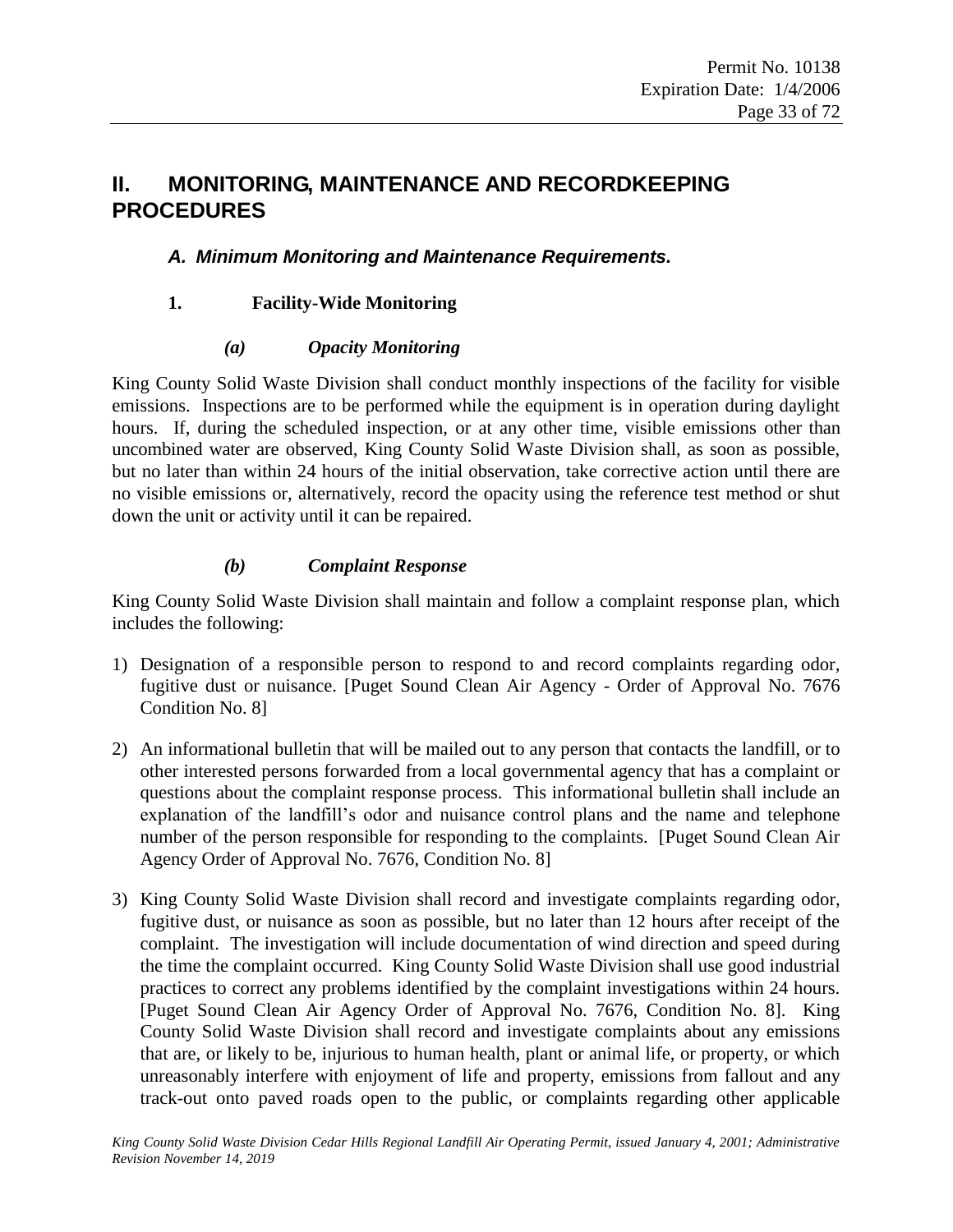requirements.

 $\overline{a}$ 

- <span id="page-33-0"></span>4) King County Solid Waste Division shall maintain records on-site of all complaints received regarding odor, fugitive dust or nuisance including the date and time of the complaint, the nature of the complaint, the wind speed and wind direction at the time of the complaint, and the date, time and nature of any corrective action taken. [Puget Sound Clean Air Agency Order of Approval No. 7676, Condition No. 8]
- 5) The complaint response plan shall be maintained on-site and made available to Puget Sound Clean Air Agency personnel upon request. [Puget Sound Clean Air Agency Order of Approval No. 7676, Condition No. 8]

King County Solid Waste Division shall investigate the complaint and determine if there was noncompliance with an applicable requirement of this permit. King County Solid Waste Division shall correct any such compliance problems as soon as possible. King County Solid Waste Division shall shut down the unit or activity if the unit or activity is not returned to a compliant status within 24 hours of identification.

# *(c) Facility-Wide Inspections*

King County Solid Waste Division shall conduct a facility-wide inspection at least once per calendar month. These inspections shall include checking for prohibited activities under Section III of the permit and activities that require additional approval under Section IV of the permit. The inspections shall also examine the general state of compliance with the general applicable requirements and the general effectiveness of the Operation & Maintenance (O&M) Plan.

<span id="page-33-1"></span>The facility-wide inspections shall include an inspection for odor-bearing contaminants and emissions of any air contaminant in sufficient quantities and of such characteristics and duration as is, or is likely to be, injurious to human health, plant or animal life, or property, or which unreasonably interfere with enjoyment of life and property. King County Solid Waste Division shall also conduct inspections once per calendar month for fugitive dust and track-out while conducting activities, such as construction, that are likely to generate fugitive dust or track-out.

King County Solid Waste Division shall correct any problems with significant emission units or activities identified during the course of these inspections as soon as possible, but not later than within 24 hours. King County Solid Waste Division shall shut down the unit or activity if the problem cannot be corrected within 24 hours of identification.

# *(d) Maintenance and Repair of Insignificant Emission Units*

King County Solid Waste Division shall use good industrial practices to maintain insignificant emission units and equipment<sup>1</sup> not listed in this permit. For such equipment, King County Solid

<sup>1</sup> Puget Sound Clean Air Agency Regulation I, Section 1.07(s) states, "EQUIPMENT means any stationary or portable device or any part thereof that emits or may emit any air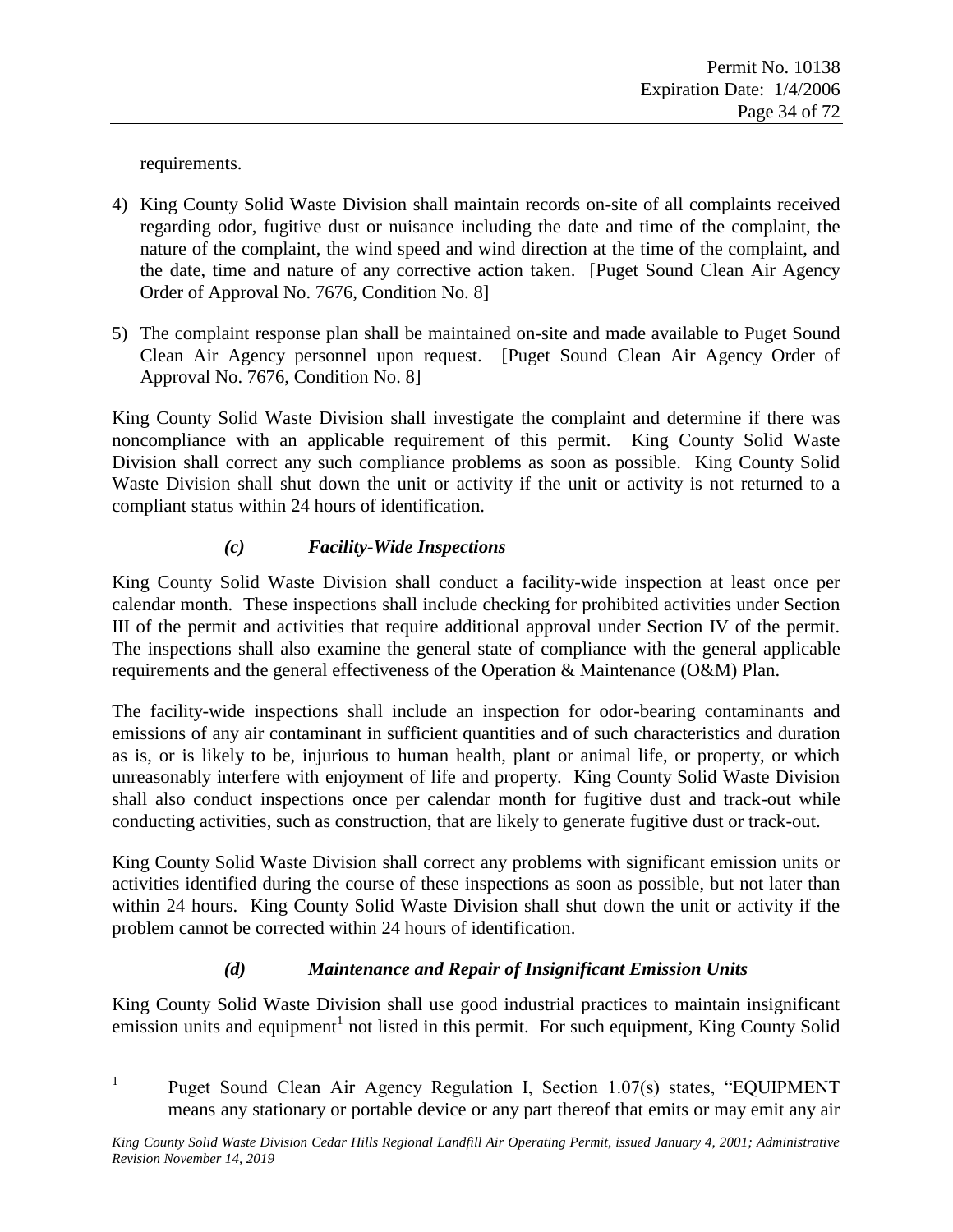<span id="page-34-0"></span>Waste Division shall also promptly repair defective equipment. Good industrial practices may include, but are not limited to, following the manufacturer's operations manual or an equipment operations schedule, minimizing emissions until the repairs can be completed, and taking measures to prevent recurrence of the problem.

### **2. Specific Monitoring**

## *(a) Well Monitoring*

# (1) Flow Rate Monitoring

<span id="page-34-1"></span>For the purpose of demonstrating that the gas collection system flow rate is sufficient to determine compliance with 40 CFR 752(b)(2)(ii)(A)(3), King County Solid Waste Division shall measure static gauge pressure in the gas collection header for each individual well every calendar month. If a positive pressure exists, action shall be initiated to correct the exceedance within five calendar days. Exemptions for allowing positive pressure conditions are listed in 40 CFR 60.753(b). If negative pressure cannot be achieved without excess air infiltration within 15 calendar days of the first measurement, the gas collection system shall be expanded to correct the exceedance within 120 days of the initial measurement of positive pressure. Any attempted corrective measure shall not cause exceedances of other operational performance standards. [40 CFR  $60.755(a)(3)$ ]

# (2) Air Infiltration Monitoring

- i) For identifying whether excess air infiltration into the landfill is occurring, King County Solid Waste Division shall monitor each well monthly for temperature and either nitrogen or oxygen as provided in 40 CFR 753(c). If a well exceeds one of these operating parameters, action shall be initiated to correct the exceedance with five calendar days. If correction of the exceedance cannot be achieved within 15 calendar days of the first measurement, the gas collection system shall be expanded to correct the exceedance within 120 days of the initial exceedance. Any attempted corrective measure shall not cause exceedance of other operational or performance standards. An alternative timeline for correcting the exceedance may be submitted to the EPA Administrator for approval. [40 CFR  $60.755(a)(5)$ ]
- ii) The nitrogen level shall be determined using EPA Method 3C, unless an alternative test method is established as allowed by 40 CFR  $60.752(b)(2)(i)$ . [40] CFR  $60.753(c)(1)$ ]
- iii) Unless an alternative test method is established as allowed by 40 CFR  $60.752(b)(2)(i)$ , the oxygen shall be determined by an oxygen meter using EPA

 $\overline{a}$ 

contaminant into the atmosphere."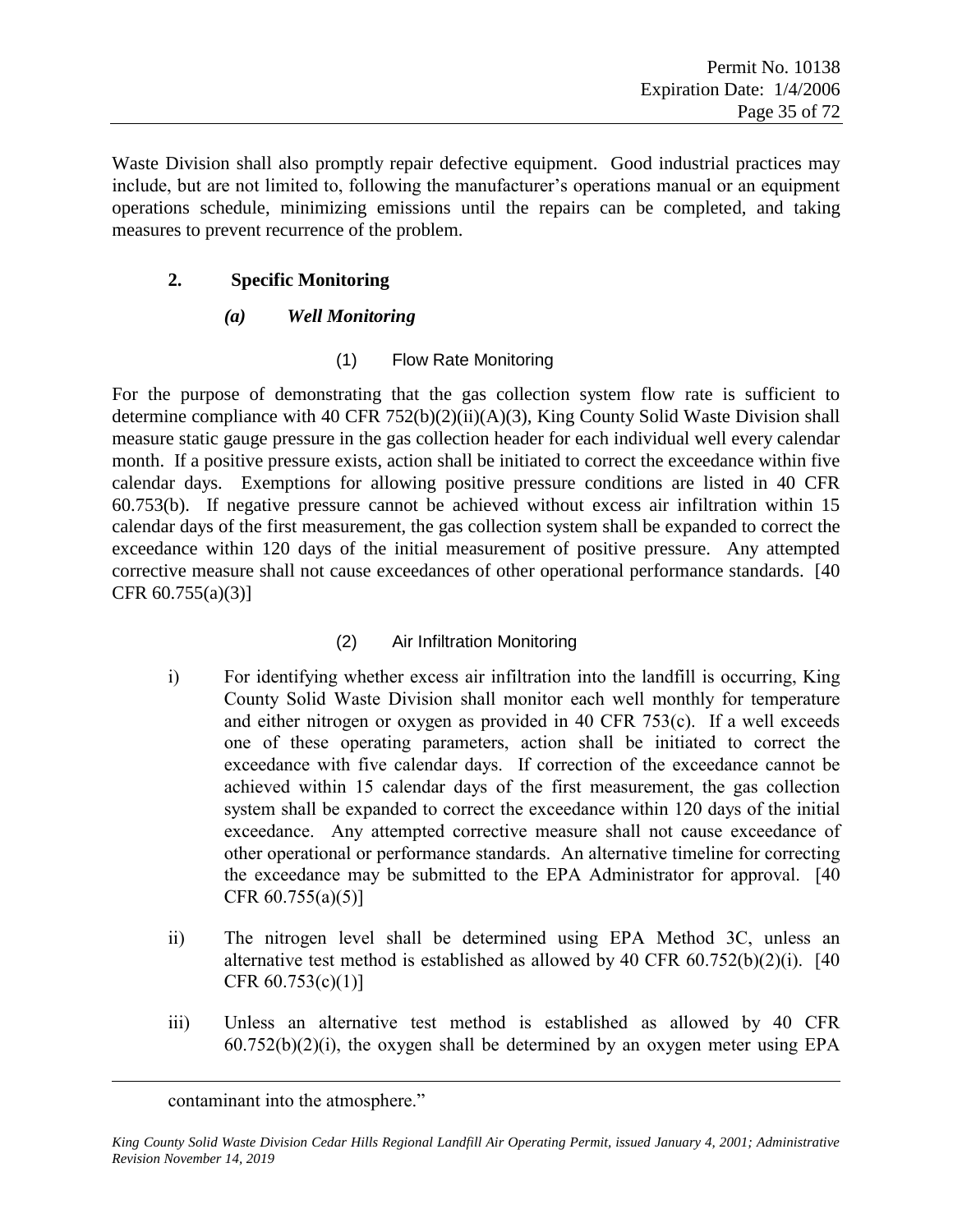Method 3A except that:

- 1) The span shall be set so that the regulatory limit is between 20 and 50 percent of the span;
- 2) A data recorder is not required;
- 3) Only two calibration gases are required, a zero and span, and ambient air may be used as the span;
- 4) A calibration error check is not required;
- 5) The allowable sample bias, zero drift, and calibration drift are +/- 10%.

[40 CFR 60.753(c)(2)]

<span id="page-35-0"></span>3) For determining when the collection and control system can be removed as provided in 40 CFR  $60.752(b)(2)(v)$ , the equation in 40 CFR  $60.754(b)$  shall be used. The flow rate of landfill gas needed for the equation shall be measured at the common header pipe before the control devices using EPA Method 2E. Other methods of measuring flow rate must be submitted to the Puget Sound Clean Air Agency for prior approval of use. The average NMOC concentration needed for the equation shall be determined by collecting and analyzing landfill gas from the same common header pipe, using EPA Method 25C or EPA Method 18. If EPA Method 25C is used, the resultant NMOC concentration shall be divided by six to convert the concentration of NMOC as carbon to the concentration of NMOC as hexane. If EPA Method 18 will be used, testing of the compounds listed in the most recent Compilation of Air Pollutant Emission Factors (AP-42) shall be conducted. The sample location on the common header pipe shall be before any condensate removal or other gas refining units.  $[40 \text{ CFR } 60.754(b)]$ 

### *(b) Quarterly Surface Monitoring for Fugitive Landfill Gas*

King County Solid Waste Division shall monitor each quarter for surface emissions of methane according to the following schedule.

| <b>First Quarter</b>  | December 15 to January 15  |  |
|-----------------------|----------------------------|--|
| <b>Second Quarter</b> | March 15 to April 15       |  |
| Third Quarter         | June 15 to July 15         |  |
| <b>Fourth Quarter</b> | September 15 to October 15 |  |

After final closure, if the landfill has no monitored exceedances of the operational standard in three consecutive quarterly monitoring periods, then quarterly monitoring may be replaced by annual monitoring. Any methane reading of 500 ppm or more above background detected during annual monitoring returns the frequency to quarterly monitoring. [40 CFR 60.756(f)]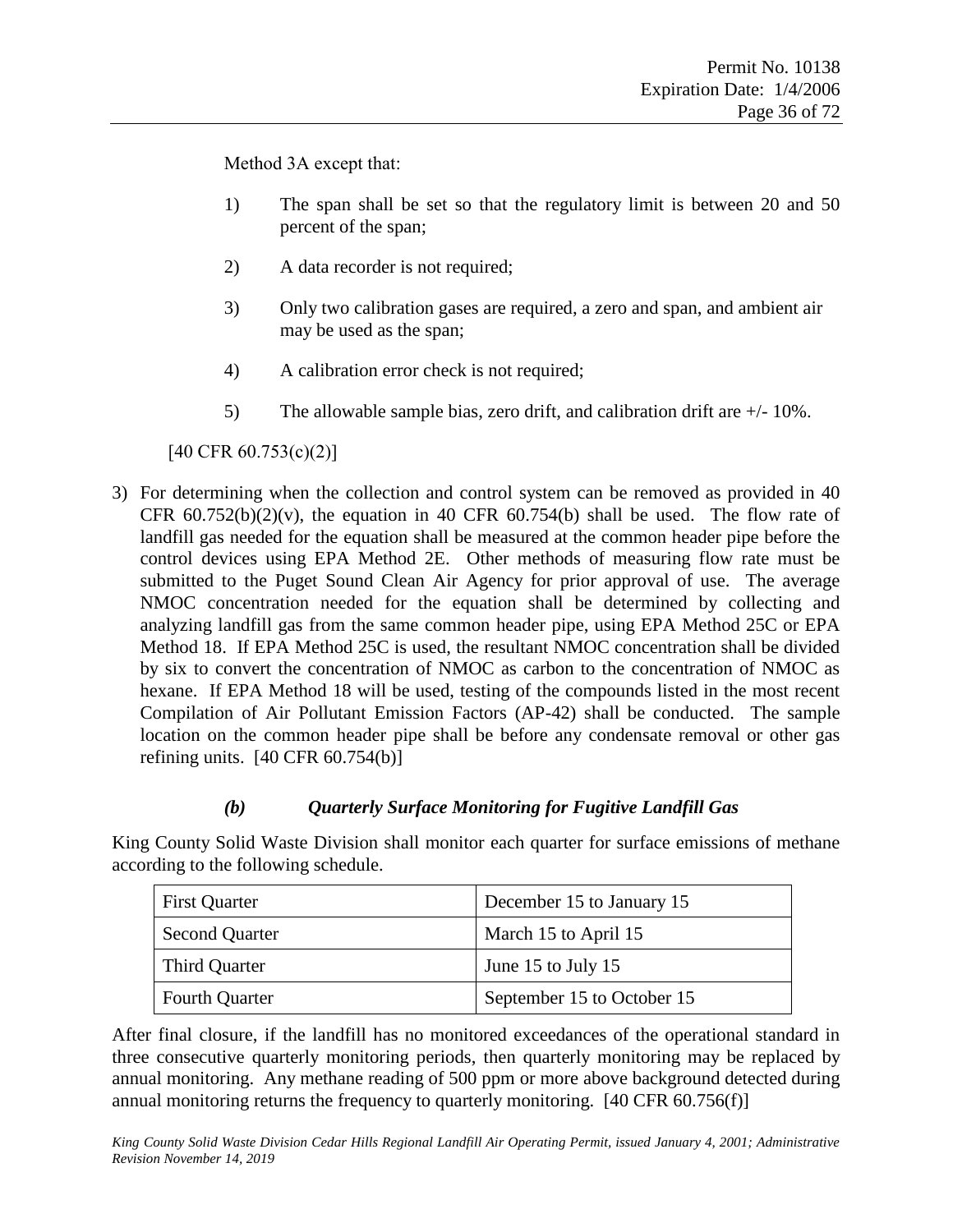King County Solid Waste Division shall monitor surface concentrations of methane along the entire perimeter of the gas collection area and along a pattern that traverses the landfill at 30 meter intervals. The background concentration of methane shall be determined by moving the probe inlet upwind and downwind outside the boundary of the landfill at a distance of at least 30 meters from the perimeter wells.

Surface emission monitoring shall be performed in accordance with Section 4.3.1 of EPA Method 21 except that the probe inlet shall be placed within 5 to 10 centimeters of the ground. Monitoring shall be performed during typical meteorological conditions.

Detectors that may be used include an organic vapor analyzer, flame ionization detector, or other portable monitor meeting the instrument requirements of 40 CFR 60.755(d).

Any reading of 500 parts per million or more above background at any location shall be recorded as a monitored exceedance. As long as the following actions are taken, the exceedance is not a violation of the operational requirements of 40 CFR 60.753(d):

- 1) The location of each monitored exceedance shall be marked and the location recorded.
- 2) Cover maintenance or adjustments to the vacuum on the adjacent wells to increase the gas collection near each exceedance shall be made, and the location shall be re-monitored within 10 calendar days of detecting the exceedance.
- 3) If the re-monitoring of the location shows a second exceedance, additional corrective action shall be taken and the location shall be monitored again within 10 days of the second exceedance. If the re-monitoring shows a third exceedance for the same location, the action specified in paragraph (6) below shall be taken, and no further monitoring of that location is required until the action in paragraph (6) has been taken.
- 4) Fifteen days after an exceedance of 500 ppm methane over background for which initial corrective actions fail, a report with a plan of action will be made to the Puget Sound Clean Air Agency. [Order of Approval No. 7676. Condition No. 6]
- 5) Any location that initially showed an exceedance, but has a methane concentration less than 500 ppm methane above background at the 10-day re-monitoring specified above, shall be re-monitored 1 month from the initial exceedance. If the 1-month re-monitoring shows a concentration less than 500 ppm above background, no further monitoring of that location is required until the next quarterly monitoring period. If the 1-month re-monitoring shows an exceedance, then the actions in (iii) above or (6) below shall be taken.
- 6) For any location where monitored methane concentration equals or exceeds 500 ppm above background 3 times within a quarterly period, a new well or other collection device shall be installed within 120 calendar days of the initial exceedance. An alternative remedy to the exceedance, such as upgrading the blower, header pipes or control device, and a corresponding timeline for installation may be submitted to the Puget Sound Clean Air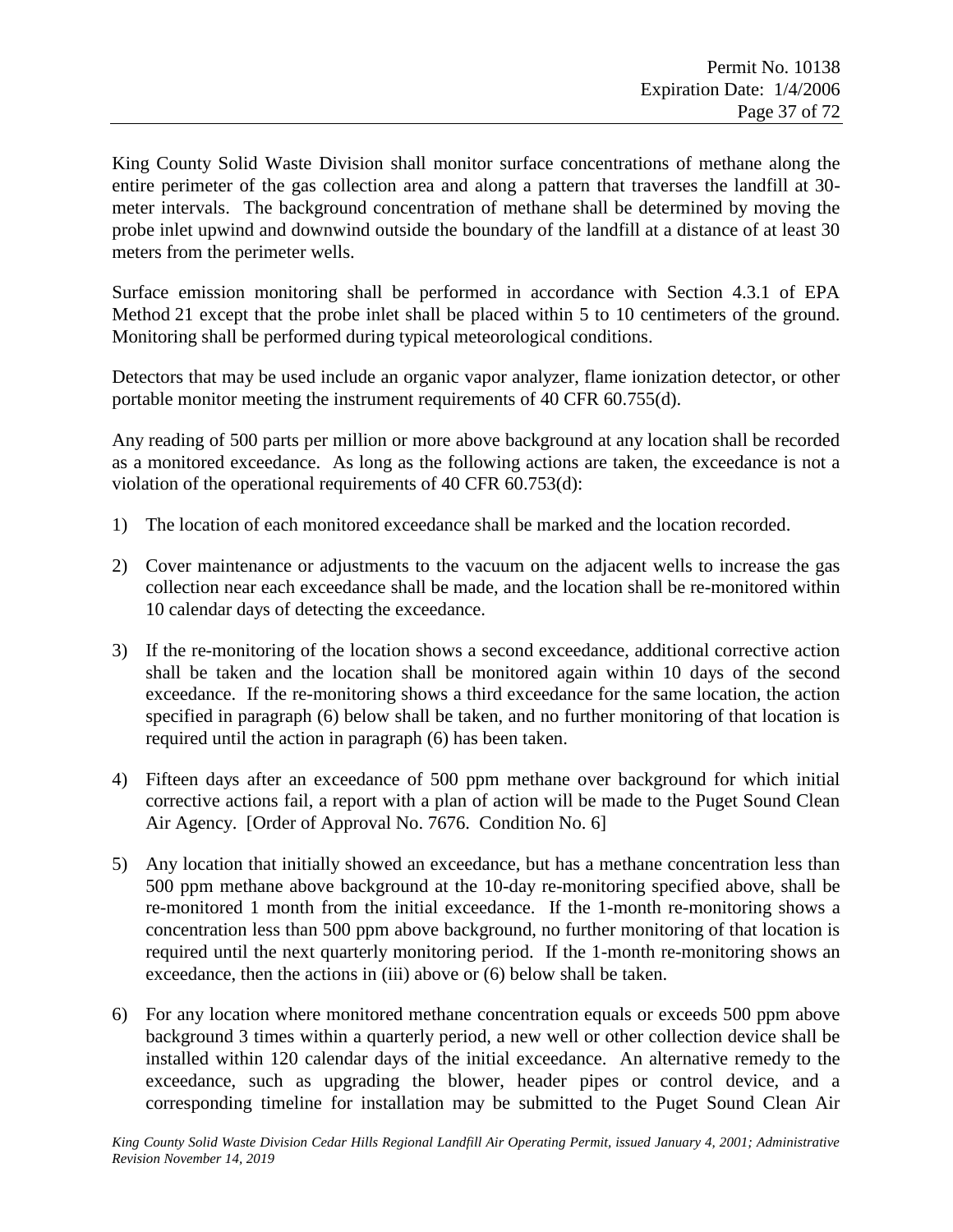Agency for approval.

[40 CFR 60.755(c)]

#### *(c) Cover Monitoring*

King County Solid Waste Division shall implement a program to monitor for cover integrity and implement cover repairs as necessary on a monthly basis.  $[40 \text{ CFR } 60.756(c)(v)]$ 

#### *(d) Flare Monitoring*

- 1) Performance testing shall be accomplished in accordance with Section V.N.1 of this permit.
- 2) After initial performance testing, continued compliance at enclosed combustion Flares 1, 2, 3 and 4 shall be monitored by performing these tests annually.
- 3) The required 98% weight percent reduction efficiency of NMOC, or the volume of NMOCs remaining in parts per million after control, shall be established by an initial performance test. This test is to be completed no later than 180 days after the initial startup of each new flare, using the equation in 40 CFR 60.754(d) and using EPA Method 25C or Method 18. If Method 25C is used, the resultant NMOC concentration shall be divided by six to convert the concentration of NMOC as carbon to the concentration of NMOC as hexane. If EPA Method 18 will be used, testing for the compounds listed in the most recent Compilation of Air Pollutant Emission Factors (AP-42) shall be conducted. King County Solid Waste Division shall submit the EPA method to be used for testing to the Puget Sound Clean Air Agency in a source test plan for approval as per Section V.N.1 of this document. [40 CFR  $60.752(b)(2)(iii)(B)$ ] and [40 CFR 60.754(d)]
- 4) For required source tests on enclosed combustion Flares 1, 2, 3 and 4, EPA Methods 1 and 2 (inlet and outlet) shall be used for measuring gas velocity. [Puget Sound Clean Air Agency Order of Approval No. 6002, Condition No. 7; and Order of Approval No. 7076, Condition No. 7]
- 5) In addition to the source test methods required by 40 CFR 60.752, King County Solid Waste Division shall source test enclosed combustion Flares 3, 4, and 5 using fixed gas analysis with GC-TCD (inlet), EPA Methods 4 and TO-14 (inlet and outlet), and EPA Methods 3A, 6C, 7E, and 26A (outlet). [Puget Sound Clean Air Agency Order of Approval No. 6002, Condition No. 7; Order of Approval No. 7076, Condition No. 7; and Order of Approval No. 8062, Condition No. 7]
- 6) For the South Solid Waste Area Passive Gas Flare, King County Solid Waste Division shall test the automatic shutoff valve quarterly. The results shall be recorded and kept onsite for Puget Sound Clean Air Agency review. [Puget Sound Clean Air Agency Order of Approval No. 7096, Condition No. 3]
- 7) King County Solid Waste Division shall measure and record the gas velocity for each inlet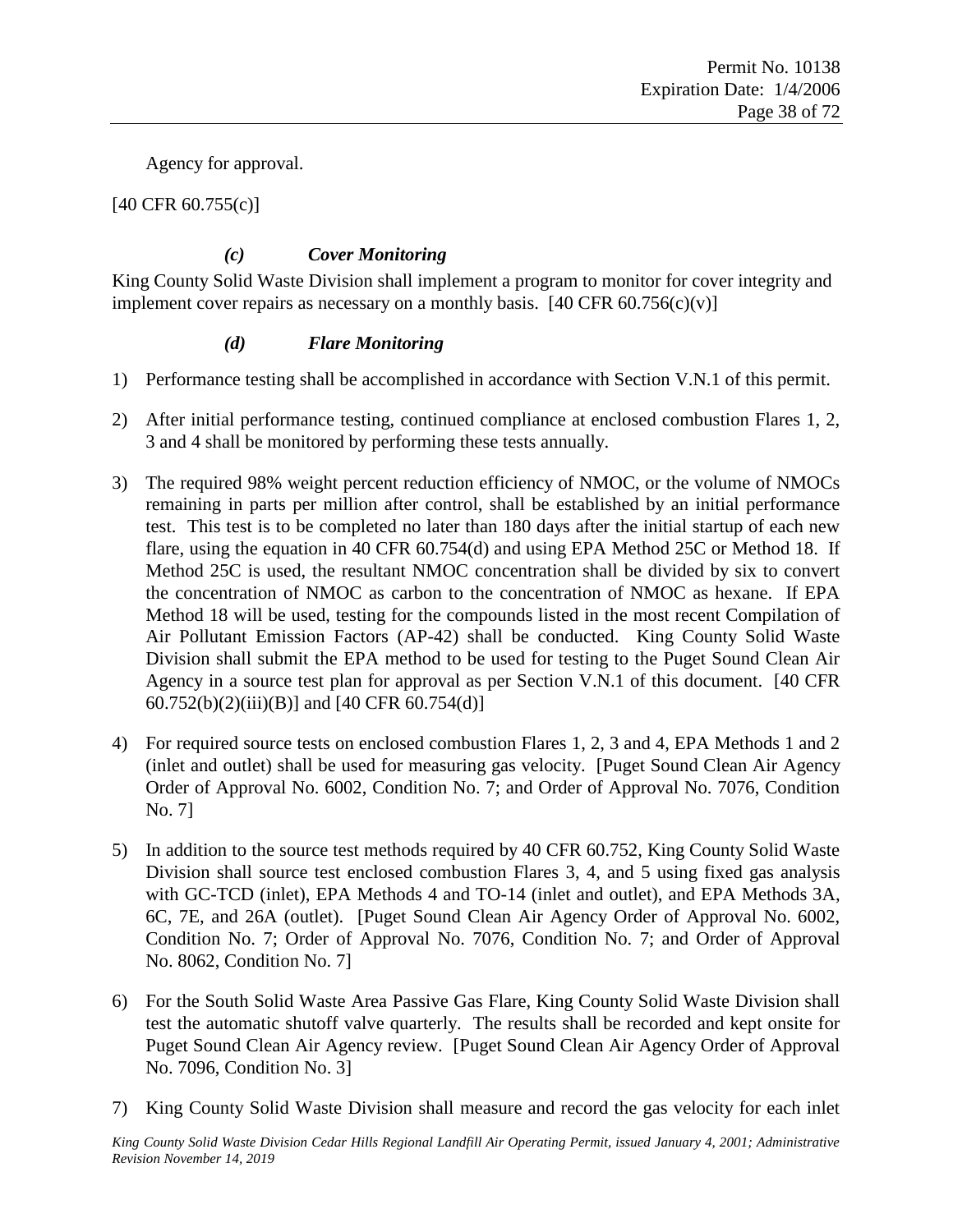gas manifold stream daily (weekly for the portable trailer mounted flare of Order of Approval No. 7836), and then calculate and record gas volumetric flow rates. [Puget Sound Clean Air Agency Order of Approval No. 6002, Condition No. 4; Order of Approval No. 6454, Condition No. 4; Order of Approval No. 7076, Condition No. 4; Order of Approval No. 7836, Condition No. 3; and Order of Approval No. 8062, Condition No. 4]

- 8) King County Solid Waste Division shall calibrate, maintain, and operate according to the manufacturer's specifications, the following flare monitoring equipment:
	- i) A temperature monitoring device equipped with a continuous recorder and having a minimum accuracy of 1 percent of the temperature being measured expressed in degrees Celsius or +/- 0.5 degrees Celsius (0.9 degrees F), whichever is greater. [40 CFR 60.756(b)(1), Puget Sound Clean Air Agency Order of Approval No. 6002, Condition No. 4; Order of Approval No. 7076, Condition No. 4; and Order of Approval No. 8062, Condition No. 4]
	- ii) A device that records flow to or bypass of the flare every 15 minutes, unless the bypass valve is secured in the closed position with a car-seal or a lock and key. If securing devices on the bypass valves are used, they shall be checked visually on a monthly basis. [40 CFR 60.756(b)(2)]

#### *(e) Gasoline Station Certification and Monitoring*

- 1) Prior to placing the gasoline station into operation, the King County Solid Waste Division shall certify that the Stage 1 and Stage 2 vapor balance system is compliant with the CARB approval orders including a pressure decay (CARB test procedure TP-201.3 adopted April 12, 1996) and back pressure (wet CARB test procedure TP-201.4, adopted April 12, 1996) tests and 10 gallon-per-minute limitation compliance verification procedure. The results of the equipment installation certification test shall be submitted to the Puget Sound Clean Air Agency within 30 days of equipment startup. [Puget Sound Clean Air Agency Order of Approval No. 7942, Condition No. 3]
- 2) King County Solid Waste Division shall visually inspect the Stage 1 system after each product delivery. Any equipment found to be defective (e.g., loose caps or adapters, stuck poppet valves, damaged gaskets) shall be repaired or replaced as soon as possible, but no later than seven days after the inspection. [Puget Sound Clean Air Agency Regulation II, Section 2.07(b)(2)]
- 3) Stage 2 vapor recovery compliance certification testing shall occur at frequencies specified in CARB executive orders. Notification to the Puget Sound Clean Air Agency shall be submitted at least five days in advance of the test. Results shall be kept for two years on site. If, as a result of compliance testing, repairs to still operating Stage 2 vapor recovery systems are required, they must take place within 30 days of compliance certification testing, unless the Control Officer grants an extension. [Puget Sound Clean Air Agency Regulation II,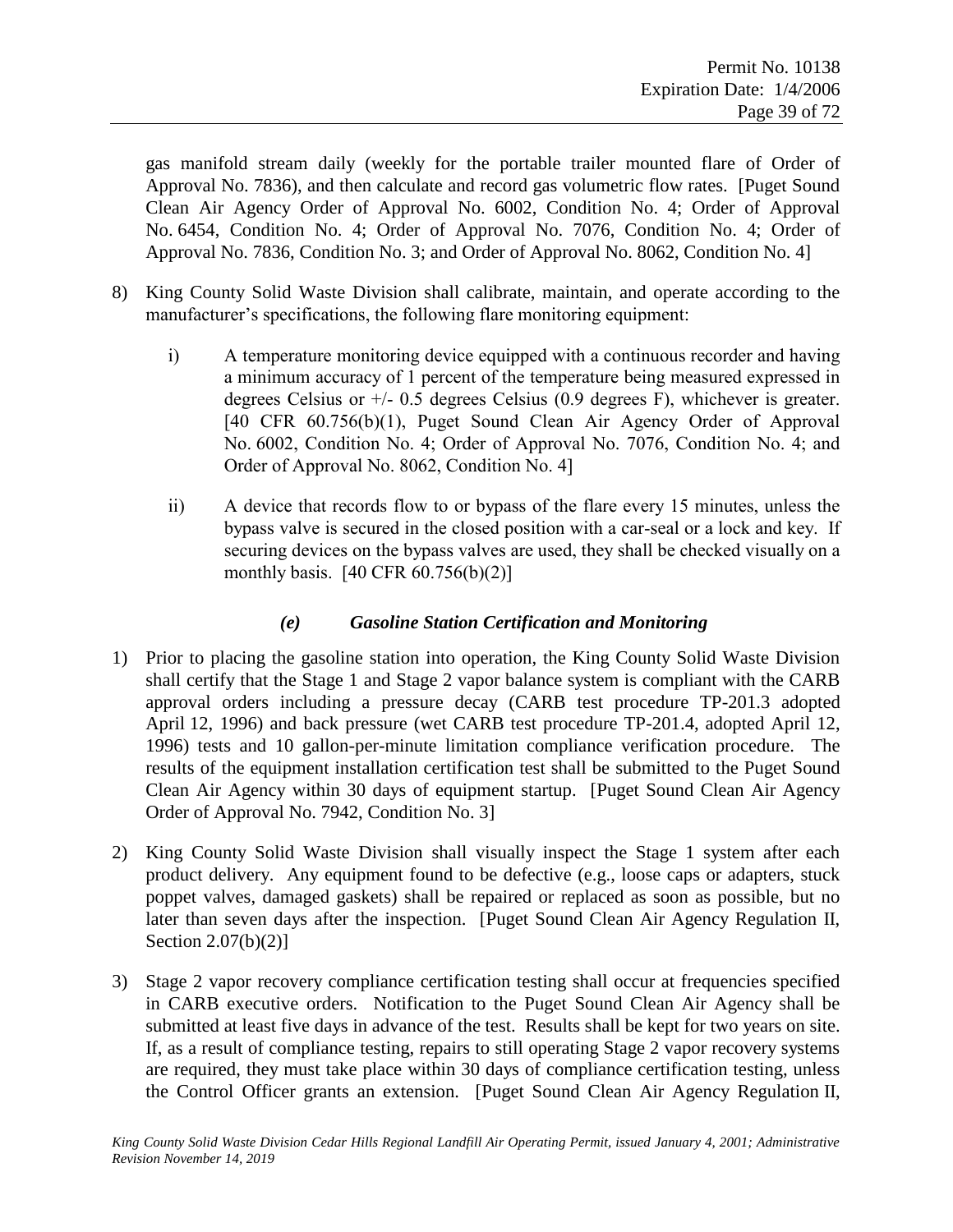Section 2.07(c)(4) & (d)]

#### *B. Operation and Maintenance (O&M) Plan Requirements*

King County Solid Waste Division's O&M Plan shall include procedures specifying how King County Solid Waste Division will assure continuous compliance with Puget Sound Clean Air Agency Regulations I, II and III, and how King County Solid Waste Division will carry out the Minimum Monitoring and Maintenance provisions specified in Section II.A of this permit. For insignificant emission units, refer to the requirements stated in Section [II.A.1\(d\),](#page-33-0) ["Maintenance](#page-33-0)  [and Repair of Insignificant Emission Units"](#page-33-0) of this permit. The plan shall reflect good industrial practice. In most instances, following the manufacturer's operations manual or equipment operational schedule, minimizing emissions until the repairs can be completed and taking measures to prevent recurrence of the problem may be considered good industrial practice. Determination of whether good industrial practice is being used will be based on available information such as, but not limited to, monitoring results, opacity observations, review of operations and maintenance procedures, and inspections of the emission unit or equipment. King County Solid Waste Division shall determine and set in the King County Solid Waste Division's O&M plan the frequency that will be used for continued source testing of the enclosed flares after initial source testing is completed. This monitoring of the enclosed flares will then be used to check the continued operating efficiency of the enclosed flares, and the emission factors to be used for the next annual report submitted to the Puget Sound Clean Air Agency. King County Solid Waste Division shall use the results of the inspections required by this permit in its annual review of the O&M Plan. The specific provisions of the O&M Plan, other then those required by Condition Section II.A, shall not be deemed part of this permit.

#### *C. Notification and Recordkeeping*

#### *(a) New Source Performance Standards 40 CFR 60 Subpart A*

King County Solid Waste Division shall furnish the EPA Administrator written notification of activities listed in 40 CFR 60.7(a) and (b). The King County Solid Waste Division shall maintain records of the occurrence and duration of any startup, shutdown, or malfunction in the operation of the affected source; any malfunction in the operation of the affected source; any malfunction of the air pollution equipment; or any periods during which a monitoring device is inoperative. Each summary report form shall contain this information and be in the format described in 40 CFR 60.7(d). For purposes of this requirement, the EPA Administrator shall be: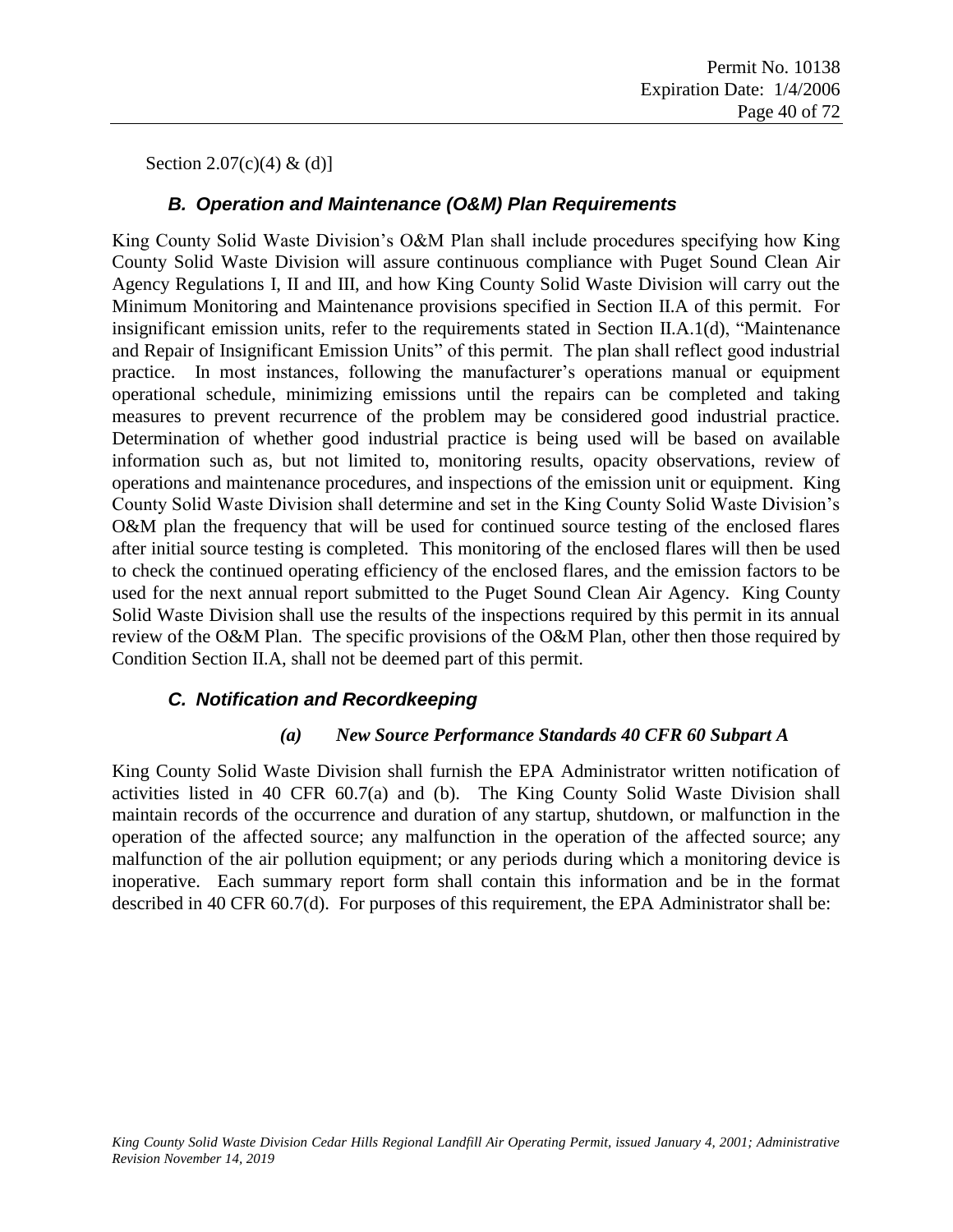Attn.: Operating Permit Certification Attn.: Air Operating Permits 110 Union Street, Suite 500 1200 Sixth Avenue Seattle, Washington 98101-2038 Seattle, Washington 98101

Puget Sound Clean Air Agency EPA Region 10, Mail Stop OAQ-107

[40 CFR 60.7]

### *(b) New Source Performance Standards 40 CFR 60 Subpart WWW*

- 1) Annual Report King County Solid Waste Division shall submit an annual report, with the compliance certification as required by Section V.N, to both EPA Region 10 and to the Puget Sound Clean Air Agency. It will contain the following:
	- i) Value and length of time for exceedance of applicable parameters monitored under 40 CFR 60.756(a), (b), (c) and (d);
	- ii) Description and duration of all periods when the gas stream is diverted from any control devices (enclosed combustion flares) through a bypass line or the indication of bypass flow as specified under 40 CFR 60.756;
	- iii) Description and duration of all periods when the control devices (enclosed combustion flares) were not operating for a period exceeding one hour and length of time the control device was not operating;
	- iv) All periods when the collection system was not operating in excess of 5 days;
	- v) The location of each exceedance of the 500 parts-per-million methane concentration as provided in 40 CFR 60.753(d) and the concentration recorded at each location for which an exceedance was recorded in the previous month;
	- vi) The date of installation and the location of each well or collection system expansion added pursuant to paragraphs (a)(3), (b), and (c)(4) of 40 CFR 60.755; and

[40 CFR 60.757(f)]

- vii) Instances of fire or increased well temperatures shall be recorded when positive pressure is used in efforts to avoid a fire. These records shall be submitted, as provided in 40CFR  $60.757(f)(1)$ , with the annual reports.  $[40CFR60.753(b)(1)]$
- 2) King County Solid Waste Division shall keep for at least five years up-to-date, readily accessible, on-site records of the design capacity report which triggered 40 CFR 60.752(b), the current amount of solid waste in-place, and the year-by-year waste acceptance rate. Offsite records may be maintained if they are retrievable within four hours. Either paper copy or electronic formats are acceptable. [40 CFR 60.758(a)]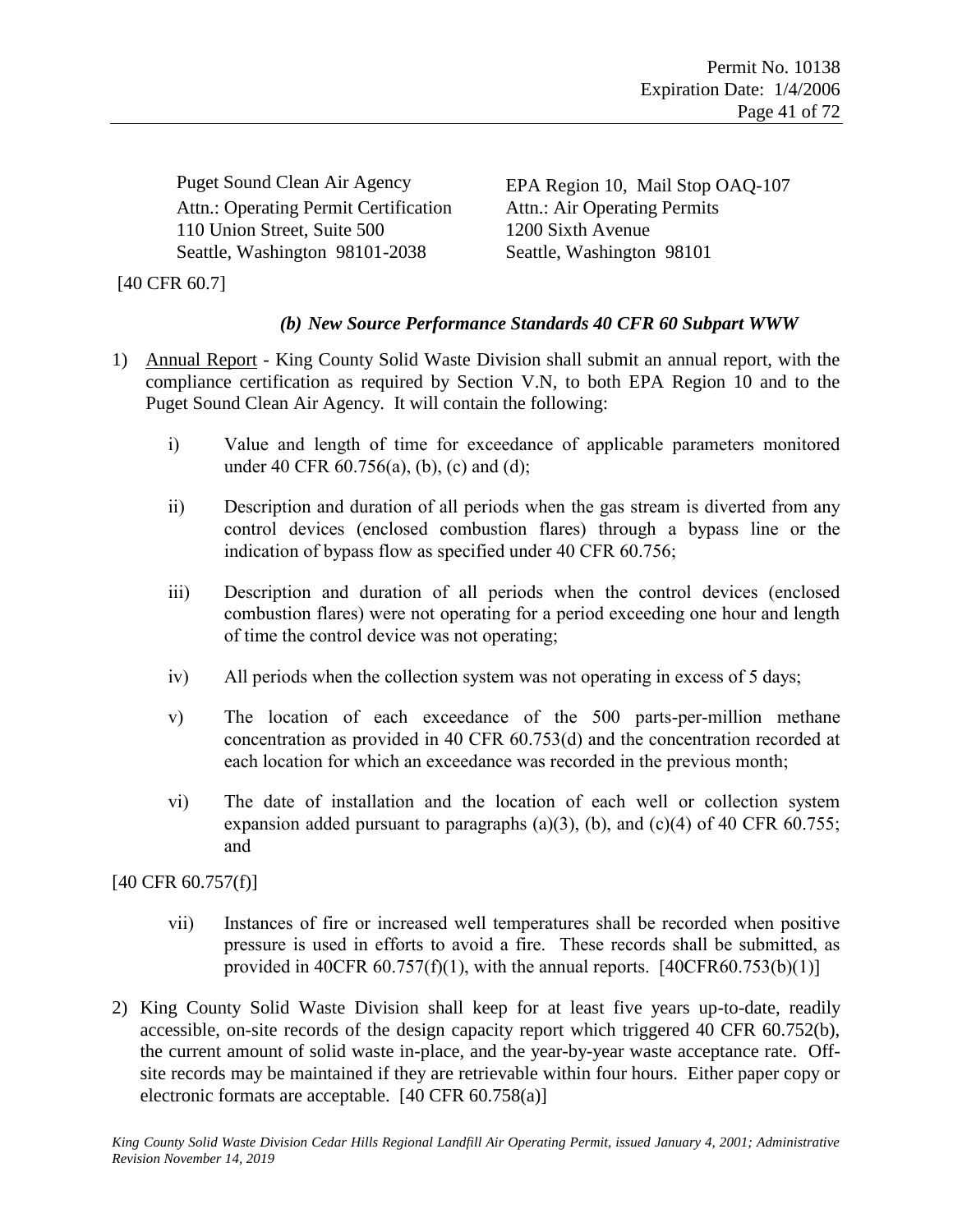- 3) King County Solid Waste Division shall keep up-to-date, readily accessible records for the life of the flares, of the data listed below that was measured during each flare's initial performance test. Any records of subsequent testing or monitoring shall be kept for a minimum of five years. Records of the vendor specifications of the flares shall be maintained until equipment removal:
	- i) Where King County Solid Waste Division seeks to demonstrate compliance with 40 CFR 60.752(b)(2)(ii):
		- The maximum expected gas generation flow rate as calculated in 40 CFR 752(a)(1); and
		- The density of wells, horizontal collectors, surface collectors, or other gas extraction devices determined using the procedures specified in 40 CFR  $60.752(a)(1)$ .
	- ii) Where King County Solid Waste Division seeks to demonstrate compliance with 40 CFR 60.752(b)(2)(iii) through the use of an enclosed combustion flare:
		- The average combustion temperature measured at least every 15 minutes and averaged over the same time period of the performance test; and
		- The percent reduction of NMOC determined as specified in 40 CFR 60.752(b)(2)(iii)(B) achieved by each enclosed combustion flare.

[40 CFR 60.758(b)(1 & 2)]

- 4) King County Solid Waste Division shall keep up-to-date, readily accessible records for the life of the collection system, of the plot map showing each existing and planned collector in the system and providing a unique identification location label for each collector.
	- i) Installation date and location of all newly installed collectors as specified under 40 CFR 60.755(b); and
	- ii) Nature, date of deposition, amount, and location of asbestos-containing or nondegradable waste excluded from gas collection as provided in 40  $60.759(a)(3)(i)$ as well as any non-productive areas excluded from collection as provided in 40 CFR 60.759(a)(3)(ii).

[40 CFR 60.758(d)]

5) King County Solid Waste Division shall keep up-to-date, readily accessible continuous records for five years of the equipment operating parameters specified to be monitored in 40 CFR 60.756 as well as up-to-date, readily accessible records for periods of operation during which the parameter boundaries established during the most recent performance test are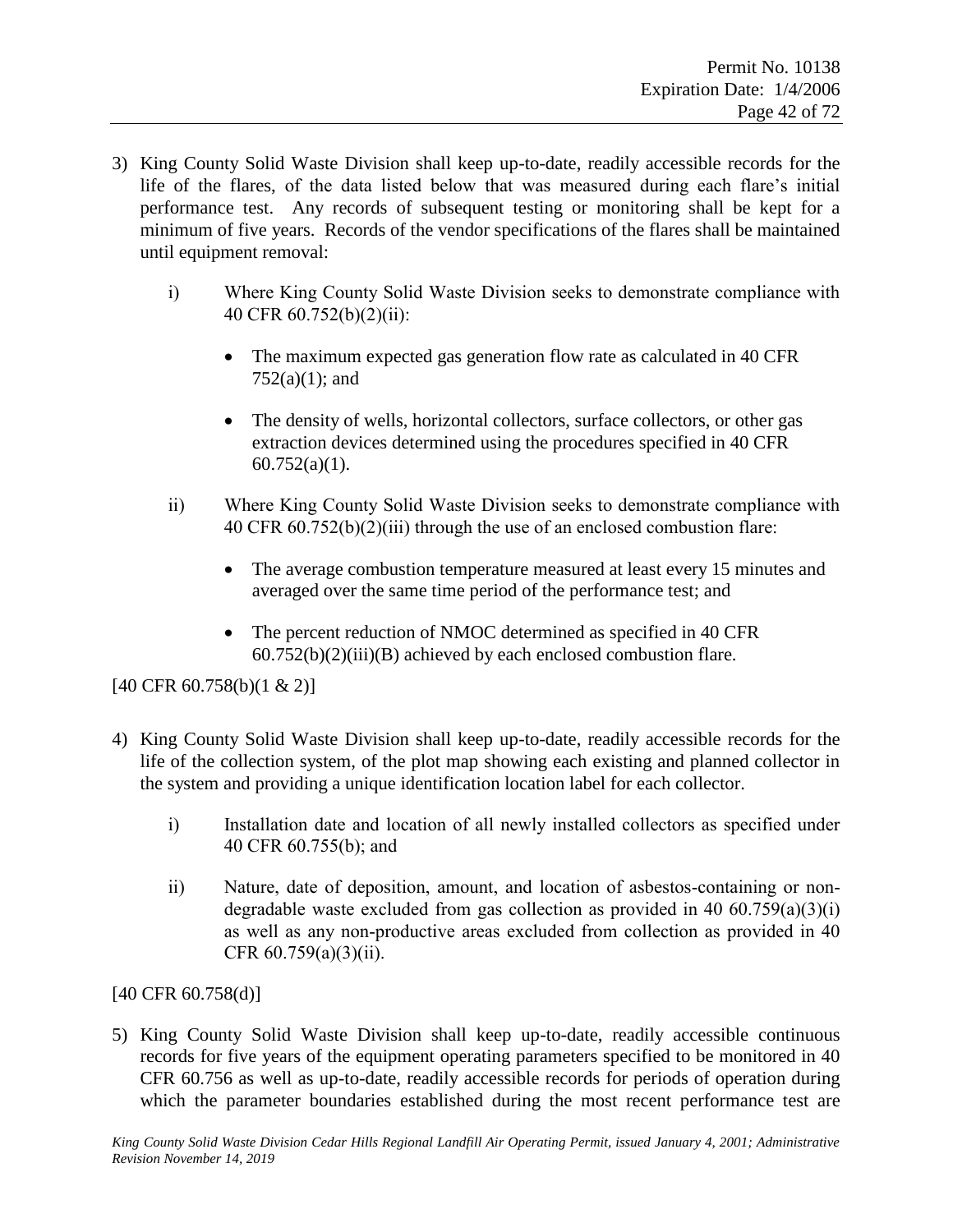exceeded:

- i) The following constitutes an exceedance that shall be recorded and reported under 40 CFR 60.757(f): All 3-hour periods of operation during which the average combustion temperature was more than 28 degrees C (82 degrees F) below the average combustion temperature measured during the most recent performance test at which compliance with 40 CFR  $752(b)(2)(iii)$  was determined. [40 CFR]  $60.758(c)(1)$ ]
- ii) Records of the indication of flow to the control device or the indication of bypass flow or records of monthly inspections of car-seals or lock-and-key configurations used to seal bypass line, specified under 40 CFR 60.756. [40 CFR 60.758(c)(2)]
- iii) Records of all collection and control system exceedances of the operational standards in 40 CFR 60.753, the reading in the subsequent month whether or not the second reading is an exceedance, and the location of each exceedance. [40 CFR 60.758(e)]

[40 CFR 60.758(c)]

- 6) Closure of the landfill:
	- i) King County Solid Waste Division shall submit notification in the form of a closure report to the Puget Sound Clean Air Agency and EPA within 30 days of waste acceptance cessation. Either agency may request additional information as may be necessary to verify that permanent closure has taken place in accordance with the requirements of 40 CFR 258.60. Once this report has been submitted to these agencies, no additional wastes may be placed into the landfill without filing a notification of modification as describe under 40 CFR 60.7(a)(4).
	- ii) King County Solid Waste Division shall notify Puget Sound Clean Air Agency and EPA 30 days prior to removal or permanent shutdown of the flares by submission of an equipment removal report. This report shall contain all of the items in 40 CFR 60 757(e).

[40 CFR 60.757(d & e)]

#### *(c) Asbestos Acceptance and Burial under 40 CFR 61 Subpart M*

- 1) Maintain waste shipment records for all shipments of asbestos accepted for burial at the landfill for two years:
	- i) The name address and telephone number of the waste generator;
	- ii) The name, address, and telephone number of the transporter(s);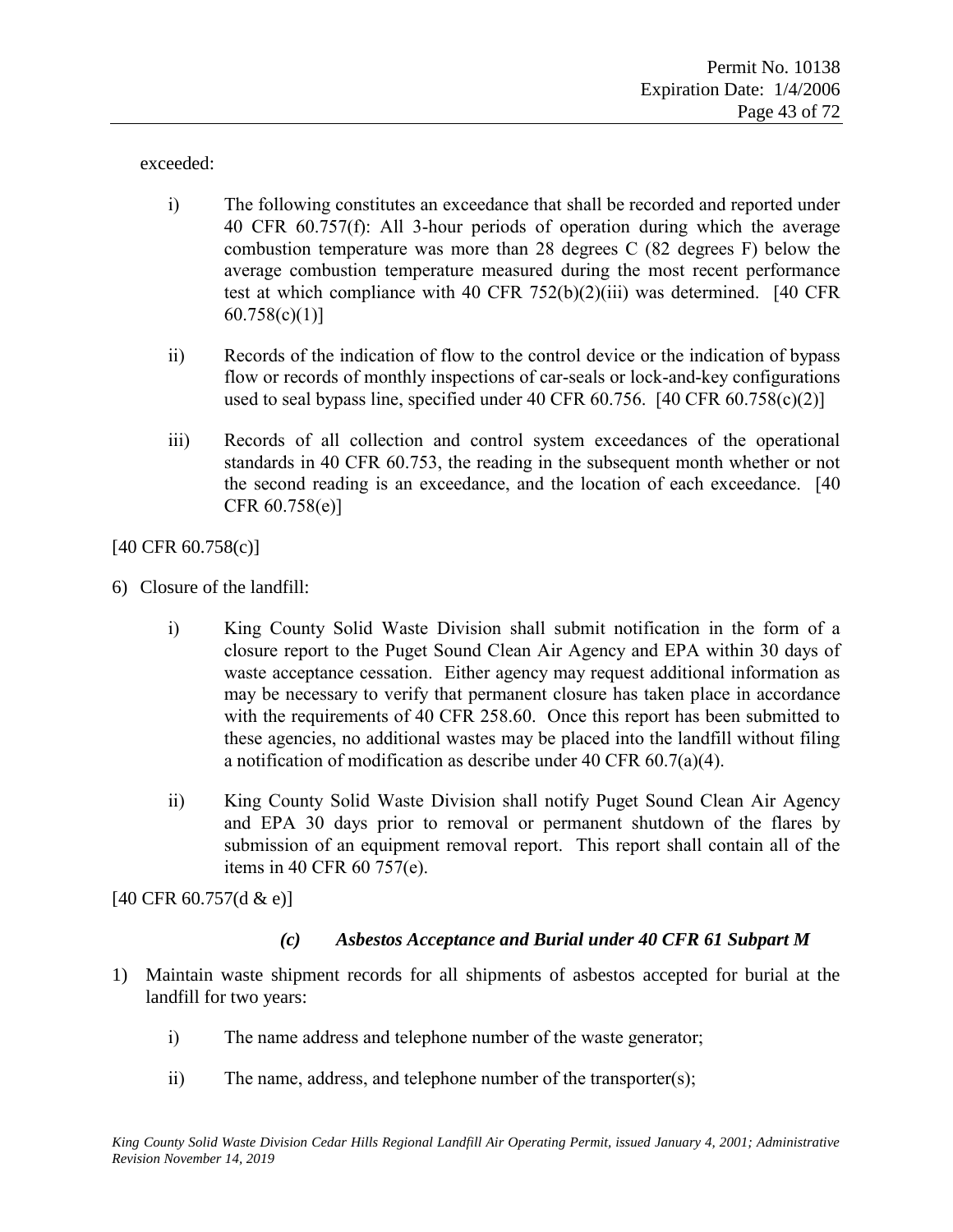- iii) The quantity of the asbestos-containing waste material in cubic meters (cubic yards);
- iv) The presence of improperly enclosed or uncovered waste, or any asbestoscontaining waste material not sealed in leak-tight containers. Report in writing to the Puget Sound Clean Air Agency the presence of a significant amount of improperly enclosed or uncovered waste. Submit a copy of the waste shipment record along with the report. For waste generated outside Puget Sound Clean Agency's jurisdiction, send copies of these documents to the local, State, or EPA Regional office responsible for administering the asbestos NESHAP program for the generator of the waste; and
- v) The date of receipt.
- 2) As soon as possible and no longer than 30 days after receipt of the waste, send a copy of the signed waste shipment record to the waste generator.
- 3) Upon discovering a discrepancy between the quantity of waste designated on the waste shipment records and the quantity actually received, attempt to reconcile the discrepancy with the waste generator. If the discrepancy is not resolved within 15 days after receiving the waste, immediately report it in writing to the local, State, or EPA Regional office responsible for administering the asbestos NESHAP program for the waste generator, (identified in the waste shipment record). Describe the discrepancy and attempts to reconcile it, and submit a copy of the waste shipment record along with the report.
- 4) Retain a copy of all records and reports for at least two years.

[40 CFR 61.154 (e)]

- 5) Maintain waste burial records until landfill closure, when 40 CFR 61.151 (Standard for inactive waste disposal sites) becomes applicable. Record location, depth and area, and quantity in cubic meters (cubic yards) of asbestos-containing waste material within the disposal site on a map or diagram of the disposal area. Furnish these records upon request, and make them available during normal business hours for inspection by the Puget Sound Clean Air Agency. Submit to the Puget Sound Clean Air Agency, upon closure of the facility, a copy of the records of asbestos waste disposal locations and quantities. [40 CFR 61.154 (f) through (i)]
- 6) Notify Puget Sound Clean Air Agency Operating Permit Certification 45 days prior to disturbing any asbestos-containing waste material deposited at the site. If the excavation will begin on a date other than the one contained in the original notice, then the new start date must be provided to the Puget Sound Clean Air Agency at least 10 working days before excavation begins, and in no event shall excavation begin earlier than the date specified in the original notification. Include the following information in the notice: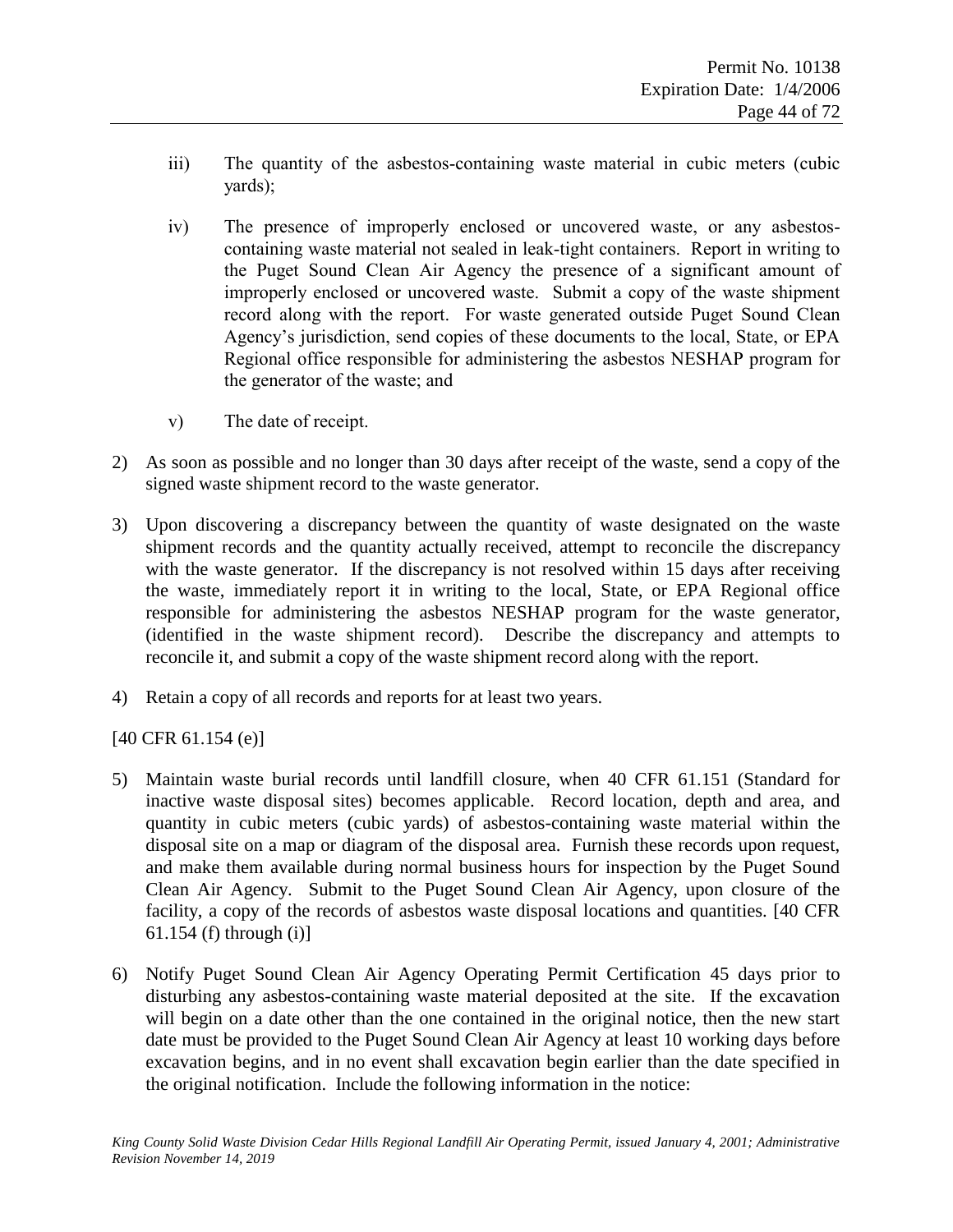- i) Scheduled starting and completion dates;
- ii) Reason for disturbing the waste;
- iii) Procedures to be used to control emissions during the excavation, storage, transport, and ultimate disposal of the excavated asbestos-containing waste material. If deemed necessary, the Puget Sound Clean Air Agency may require changes in the emission control procedures to be used; and
- iv) Location of any temporary storage site and the final disposal site.

[40 CFR 61.154 (j)]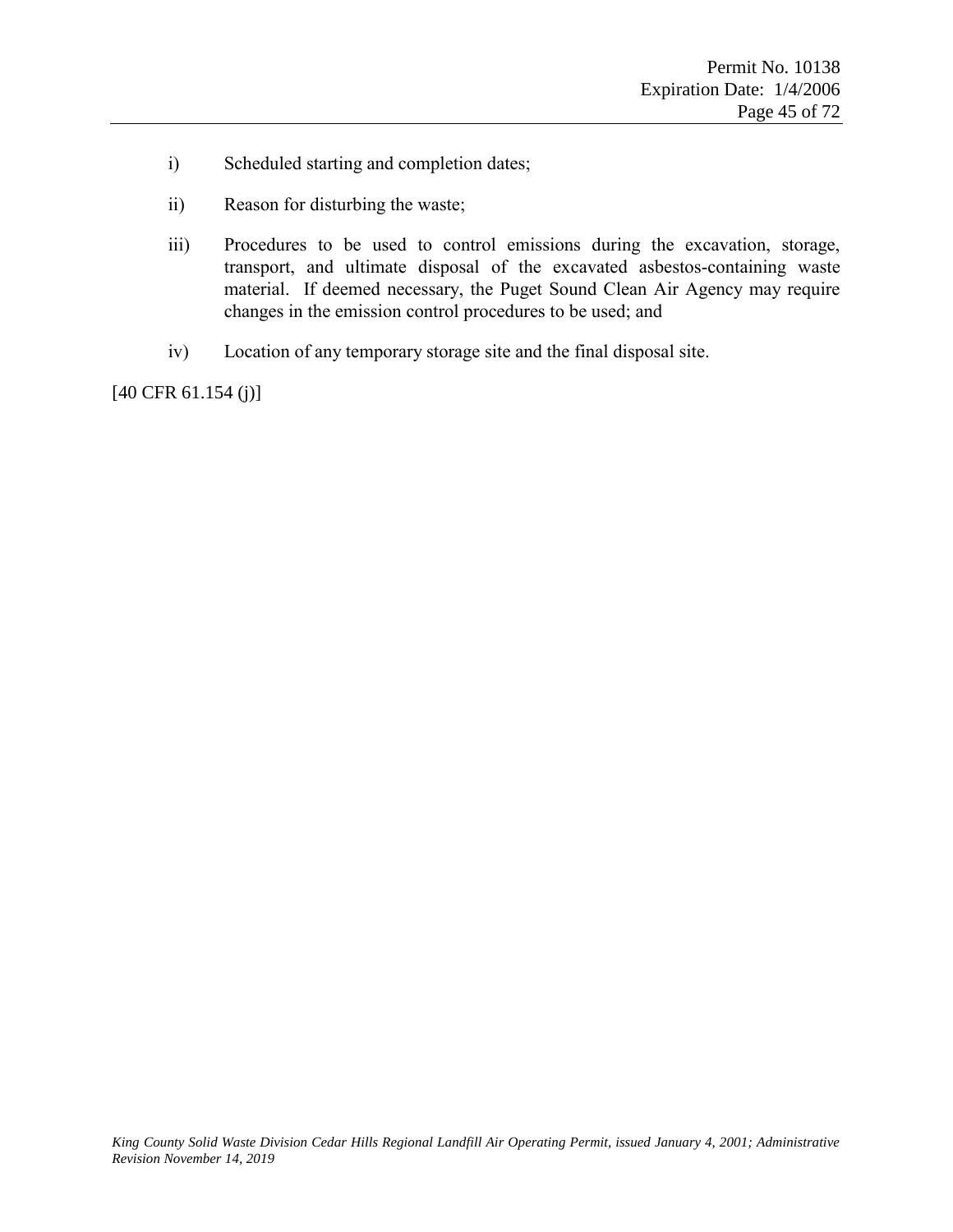# **III. PROHIBITED ACTIVITIES**

King County Solid Waste Division is prohibited from conducting, causing, or allowing the following activities:

## *A. Adjustment for Atmospheric Conditions.*

Varying the rate of emissions of a pollutant according to atmospheric conditions or ambient concentrations of that pollutant is prohibited, except as directed according to air pollution episode regulations. [WAC 173-400-205, 8/20/93]

## *B. Open Burning.*

King County Solid Waste Division shall not conduct open burning during any stage of an air pollution episode or period of impaired air quality and shall not conduct any open burning other than the following types:

- 1. Fires consisting solely of charcoal, propane, natural gas, or wood used solely for the preparation of food, and
- 2. Fires for instruction in the methods of fighting fires, provided that the person conducting the training fire complies with Puget Sound Clean Air Agency Regulation I, Section 8.07.

[Puget Sound Clean Air Agency Regulation I, Sections 8.02(a) and 8.06, 10/8/98] [WAC 173- 425-020(1), 1/1/93; WAC 173-425-050(1), 1/1/93; RCW 70.94.743, 1998 c68 p1 and RCW 70.94.775(2), 1995 c 362p2 State/Puget Sound Clean Air Agency only]

## *C. Refuse Burning.*

King County Solid Waste Division shall not cause or allow the burning of combustible refuse except in a multiple chamber incinerator provided with control equipment. King County Solid Waste Division shall not operate refuse-burning equipment any time other than daylight hours. [Puget Sound Clean Air Agency Regulation I, Section 9.05, 12/9/93]

## *D. Concealment.*

King County Solid Waste Division shall not cause or allow the installation or use of any device or use of any means which, without resulting in a reduction in the total amount of air contaminant emitted, conceals an emission of an air contaminant that would otherwise violate Puget Sound Clean Air Agency Regulation I, Article 9 or Chapter 173-400 WAC. [Puget Sound Clean Air Agency Regulation I, Section 9.13(a), 6/9/88; WAC 173-400-040(7), 8/20/93; and 40 CFR 60.12]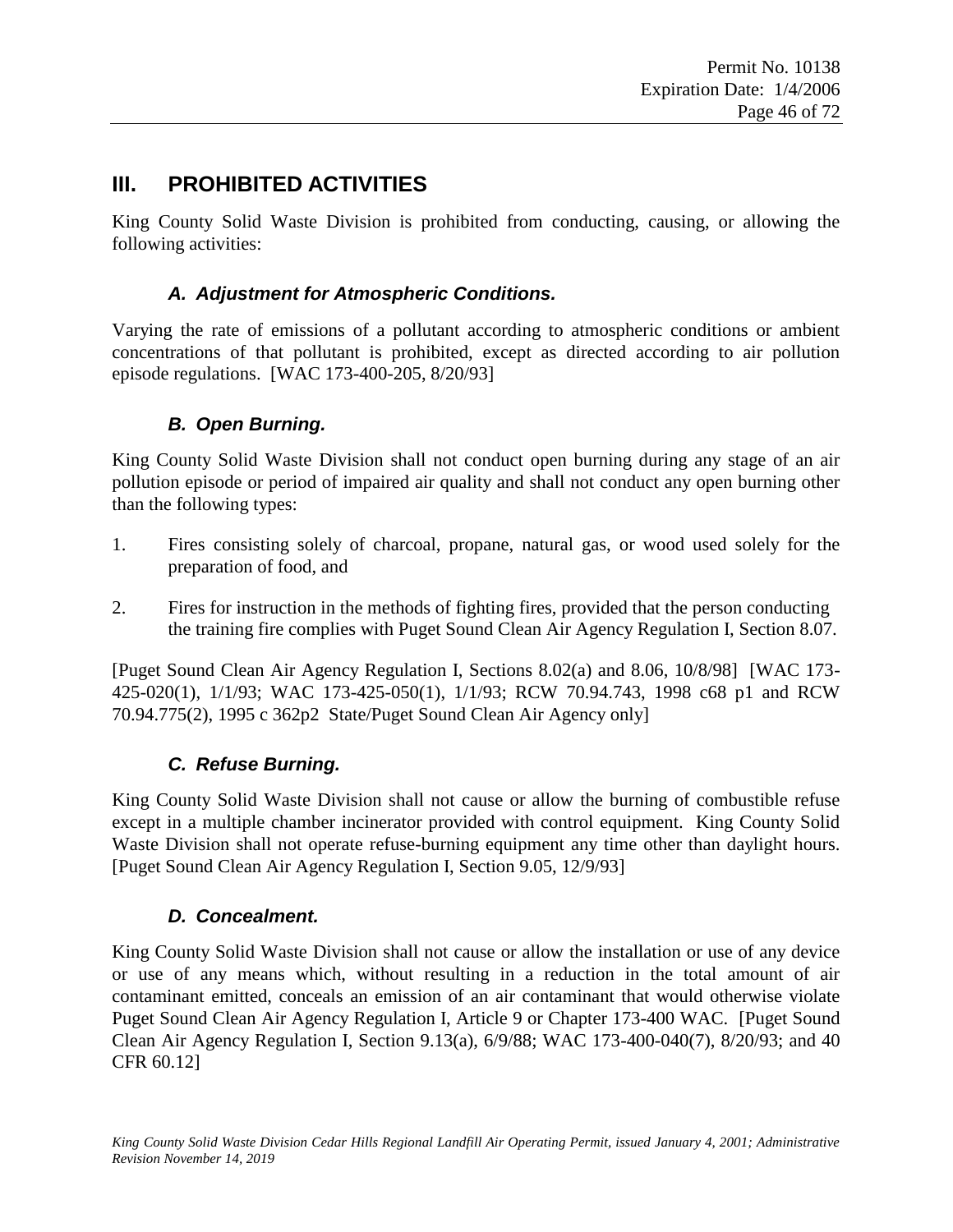## *E. Masking.*

King County Solid Waste Division shall not cause or allow the installation or use of any device or use of any means designed to mask the emission of an air contaminant that causes detriment to health, safety or welfare of any person or conceals or masks an emission of an air contaminant that would otherwise violate Regulation I, Article 9 or Chapter 173-400 WAC. [Puget Sound Clean Air Agency Regulation I, Section 9.13(b), 6/9/88; and WAC 173-400-040(7), 8/20/93]

## *F. Ambient Standards.*

King County Solid Waste Division shall not cause or allow the emission of air contaminants in sufficient quantity as to exceed any ambient air quality standard in Puget Sound Clean Air Agency Regulation I Section 11.01. [Puget Sound Clean Air Agency Regulation I, Section 11.01(b), 4/14/94]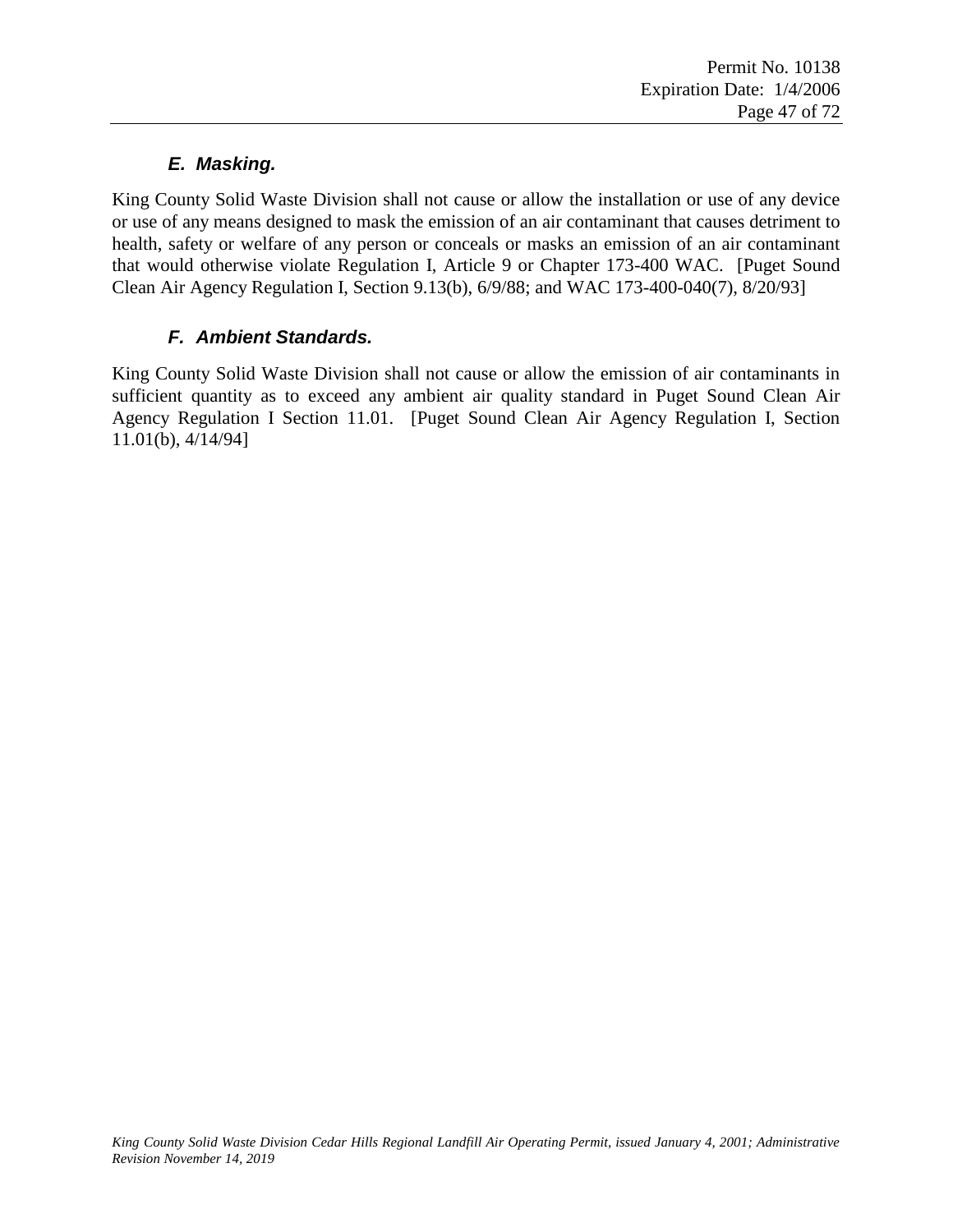# **IV. ACTIVITIES REQUIRING ADDITIONAL APPROVAL**

King County Solid Waste Division shall file notification and obtain the necessary approval from the Puget Sound Clean Air Agency before conducting any of the following:

### *A. New Source Review.*

King County Solid Waste Division shall not construct, install, establish, or modify an air contaminant source, except those sources that are excluded by Puget Sound Clean Air Agency Regulation I, Section 6.03(b), unless a "Notice of Construction and Application for Approval" has been filed with and approved by the Puget Sound Clean Air Agency. [Puget Sound Clean Air Agency Regulation I, Section 6.03, 7/8/99; 40 CFR 60.7(a), 40 CFR 60.14, 40 CFR 60.15, 40 CFR 61.07] [WAC 173-460-040, 1/14/94; RCW 70.94.152, 1996 c 67p1, 1996 c 29p1 State/Puget Sound Clean Air Agency only]

(a) When calculating emissions for PSD purposes, King County Solid Waste Division shall estimate the NMOC emission rate for comparison to the PSD major source and significance levels using AP-42 or other approved measurement procedures. [40 CFR 60 754(c)]

(b) For calculating the maximum expected gas generation in any new additions to the landfill, the equations in 40 CFR 60.755(a) shall be used. For the existing collection system, actual flow may be used to project the maximum expected gas generation flow for the total landfill with any new additions. This maximum expected gas generation flow shall be used to design the collection system required in 40 CFR  $60.752(b)(2)(ii)(A)(1&2)$ . [40 CFR 60.755(a)(1&2)]

## *B. Replacement or Substantial Alteration of Emission Control Technology.*

King County Solid Waste Division shall file a Notice of Construction and Application for Approval according to WAC 173-400-114 with the Puget Sound Clean Air Agency before replacing or substantially altering any emission control technology installed at the facility. This would include capping or removing the landfill gas control systems on sections of the landfill meeting the conditions in 40 CFR  $60.752(b)(2)(v)$ . [Puget Sound Clean Air Agency Regulation I, Section 6.03, 7/8/99] [WAC 173-400-114, RCW 70.94.153, 1991 c 199p303 State/Puget Sound Clean Air Agency only]

## *C. Asbestos.*

(a) King County Solid Waste Division shall comply with 40 CFR 61.145 and 61.150 when conducting renovation or demolition activities at the facility. [40 CFR 61.145 and 61.150]

(b) King County Solid Waste Division shall comply with Puget Sound Clean Air Agency Regulation III, Article 4 when conducting any asbestos project, renovation or demolition activities at the facility. [Puget Sound Clean Air Agency Regulation III, Article 4, 2/12/98]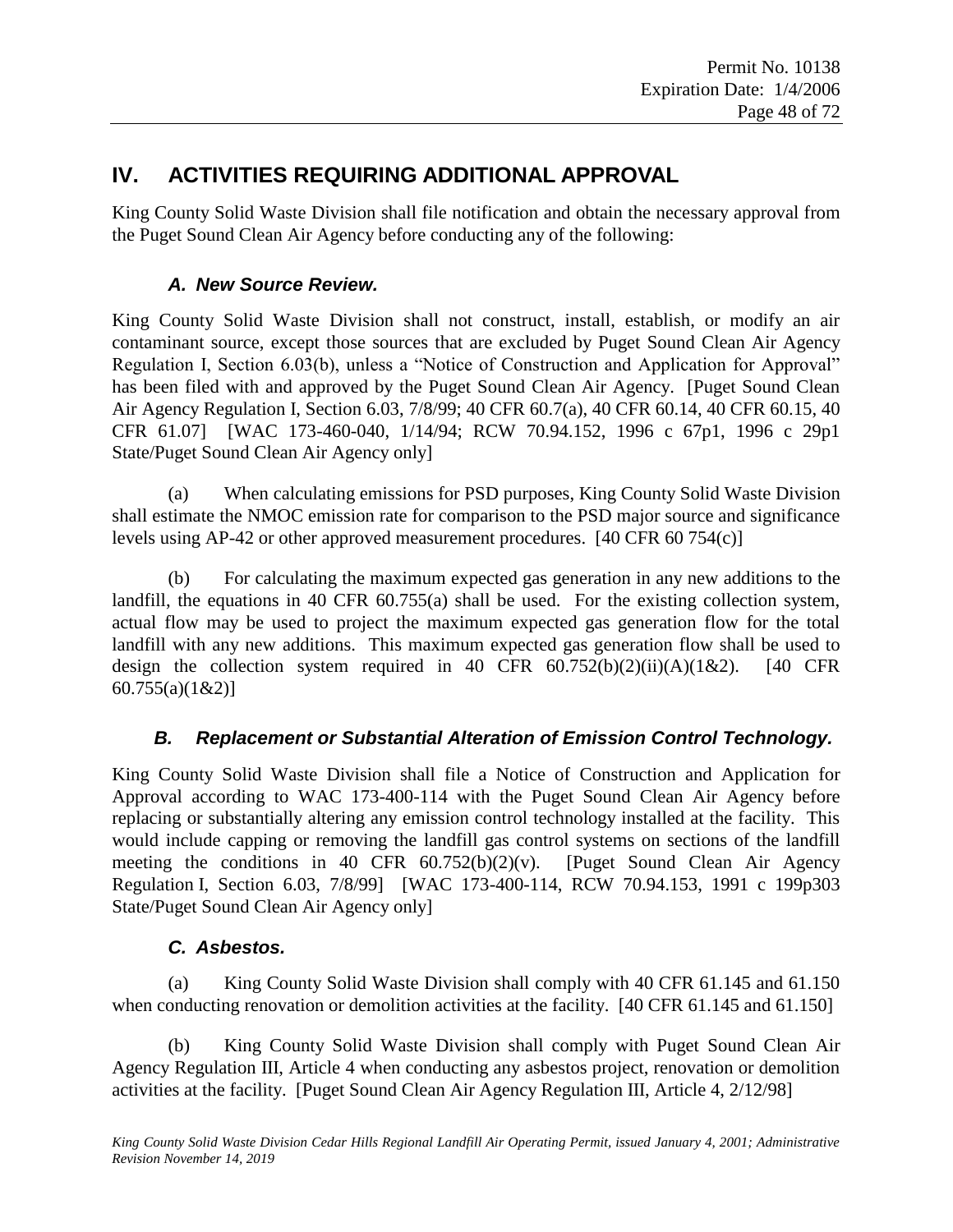#### *D. Spray Coating.*

King County Solid Waste Division shall comply with Puget Sound Clean Air Agency Regulation I, Section 9.16 as follows:

(a) Applicability. This section applies to spray-coating operations at facilities subject to Article 5 (Registration), Article 6 (New Source Review), or Article 7 (Operating Permits) of this regulation, where a coating that protects or beautifies a surface is applied with spray-coating equipment.

(b) Exemptions. The following activities are exempt from the provisions of Sections 9.16(c) and (d) of this regulation. Persons claiming any of the following spray-coating exemptions shall have the burden of demonstrating compliance with the claimed exemption.

- 1) Application of architectural or maintenance coatings to stationary structures (e.g., bridges, water towers, buildings, stationary machinery, or similar structures);
- 2) Aerospace coating operations subject to 40 CFR Part 63, Subpart GG. This includes all activities and materials listed in 40 CFR 63.741(f);
- 3) Use of high-volume, low-pressure (HVLP) spray guns when:
	- (A) spray-coating operations do not involve motor vehicles or motor vehicle components;
	- (B) the gun cup capacity is 8 fluid ounces or less;
	- (C) the spray gun is used to spray-coat less than 9 square feet per day per facility;
	- (D) coatings are purchased in containers of 1 quart or less; and
	- (E) spray-coating is allowed by fire department, fire marshal, or other government agency requirements.
- 4) Use of air-brush spray equipment with 0.5 to 2.0 CFM airflow and a maximum cup capacity of 2 fluid ounces;
- 5) Use of hand-held aerosol spray cans with a capacity of 1 quart or less; or
- 6) Indoor application of automotive undercoating materials using organic solvents having a flash point in excess of 100°F.

(c) General Requirements for Indoor Spray-Coating Operations. It shall be unlawful for any person subject to the provisions of this section to cause or allow spray-coating inside a structure, or spray-coating of any motor vehicles or motor vehicle components, unless the spraycoating is conducted inside an enclosed spray area. The enclosed spray area shall employ either properly seated paint arresters, or water-wash curtains with a continuous water curtain to control the overspray. All emissions from the spray-coating operation shall be vented to the atmosphere through an unobstructed vertical exhaust vent.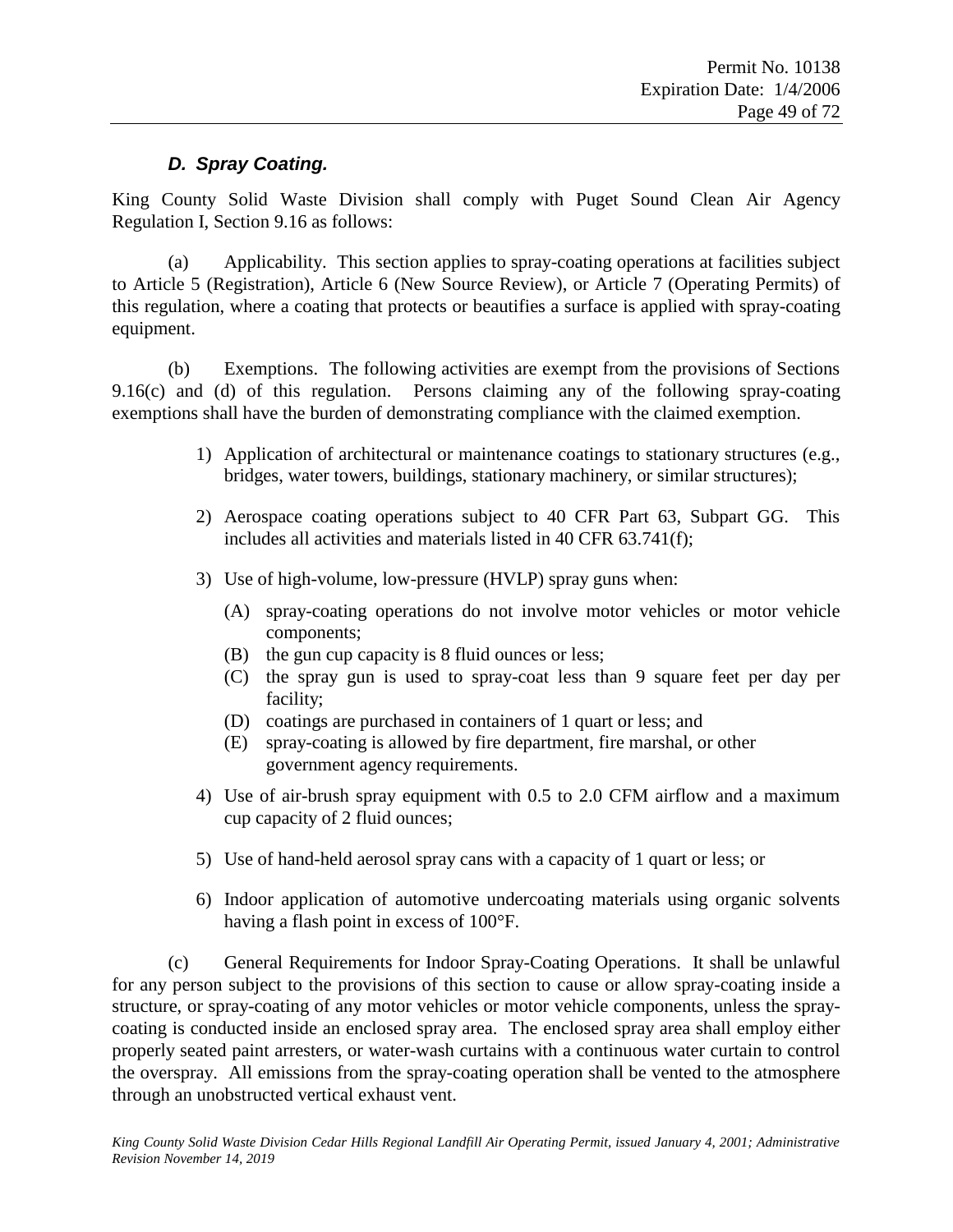(d) General Requirements for Outdoor Spray-Coating Operations. After January 1, 2000, it shall be unlawful for any person subject to the provisions of this section to cause or allow spray-coating outside an enclosed structure unless such spray-coating operations are approved in a notice of construction permit issued in accordance with Article 6 of this regulation. The following minimum requirements for outdoor spray-coating operations will be included in all such notice of construction permits:

- 1) Reasonable methods to confine overspray to the property where the spray-coating is being conducted shall be used (e.g., tarps, shrink wrap, mobile enclosure, or similar methods for control of overspray); and
- 2) High-transfer efficiency spray equipment that minimizes overspray shall be used (e.g., HVLP, low-volume, low-pressure (LVLP), electrostatic, or air-assisted airless). Airless spray equipment may be used where low viscosity and high solid coatings preclude the use of higher-transfer efficiency spray equipment.

[Puget Sound Clean Air Agency Regulation I, Section 9.16, 6/13/91]

[Puget Sound Clean Air Agency Regulation I, Section 9.16, 7/8/99] *State/Puget Sound Clean Air Agency only*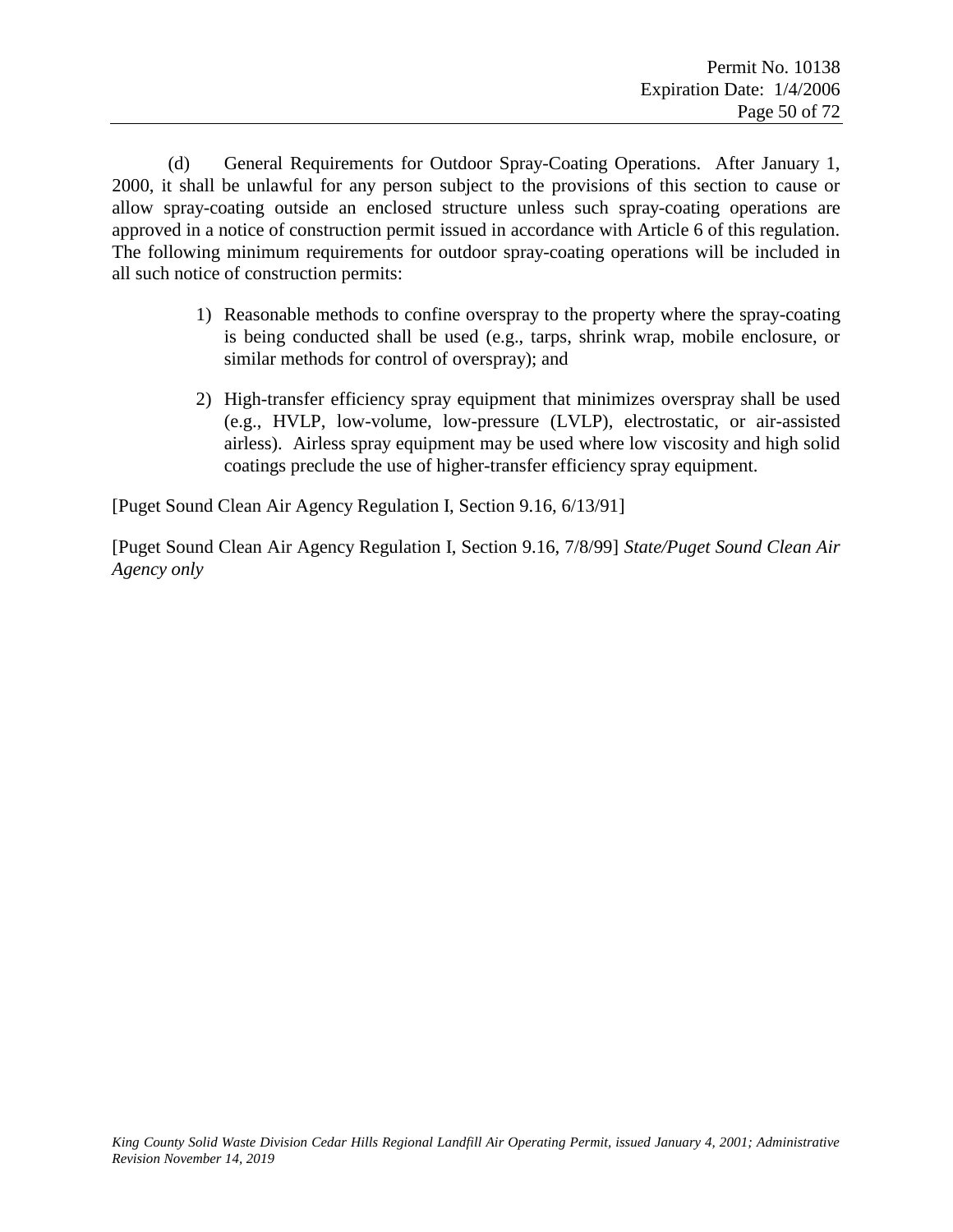# **V. STANDARD TERMS AND CONDITIONS**

## *A. Duty to comply*

King County Solid Waste Division shall comply with all conditions of this permit. Any permit noncompliance constitutes a violation of Chapter 70.94 RCW and, for federally enforceable provisions, a violation of the Federal Clean Air Act (FCAA). Such violations are grounds for enforcement action; for permit termination, revocation and reissuance, or modification; or for denial of a permit renewal application. [Puget Sound Clean Air Agency Regulation I, Section 7.05, 10/28/93, WAC 173-401-620(2)(a), 11/4/93]

## *B. Permit actions*

This permit may be modified, revoked, reopened and reissued, or terminated for cause. The filing of a request by King County Solid Waste Division for a permit modification, revocation and reissuance, or termination, or of a notification of planned changes or anticipated noncompliance does not stay any permit condition. [WAC 173-401-620(2)(c),  $11/4/93$ ]

## *C. Property rights*

This permit does not convey any property rights of any sort, or any exclusive privilege. [WAC 173-401-620(2)(d), 11/4/93]

## *D. Duty to provide information*

King County Solid Waste Division shall furnish to the Puget Sound Clean Air Agency, within a reasonable time, any information that the Puget Sound Clean Air Agency may request in writing to determine whether cause exists for modifying, revoking and reissuing, or terminating the permit or to determine compliance with the permit. Upon request, King County Solid Waste Division shall also furnish to the Puget Sound Clean Air Agency copies of records required to be kept by the permit or, for information claimed to be confidential, King County Solid Waste Division may furnish such records directly to EPA Region 10 along with a claim of confidentiality. The Puget Sound Clean Air Agency shall maintain the confidentiality of such information in accordance with RCW 70.94.205. [WAC 173-401-620(2)(e), 11/4/93]

## *E. Permit fees*

King County Solid Waste Division shall pay fees as a condition of this permit in accordance with the Puget Sound Clean Air Agency Regulation I, Article 7. Failure to pay fees in a timely fashion shall subject King County Solid Waste Division to civil and criminal penalties as prescribed in Chapter 70.94 RCW. [WAC 173-401-620(2)(f), 11/4/93]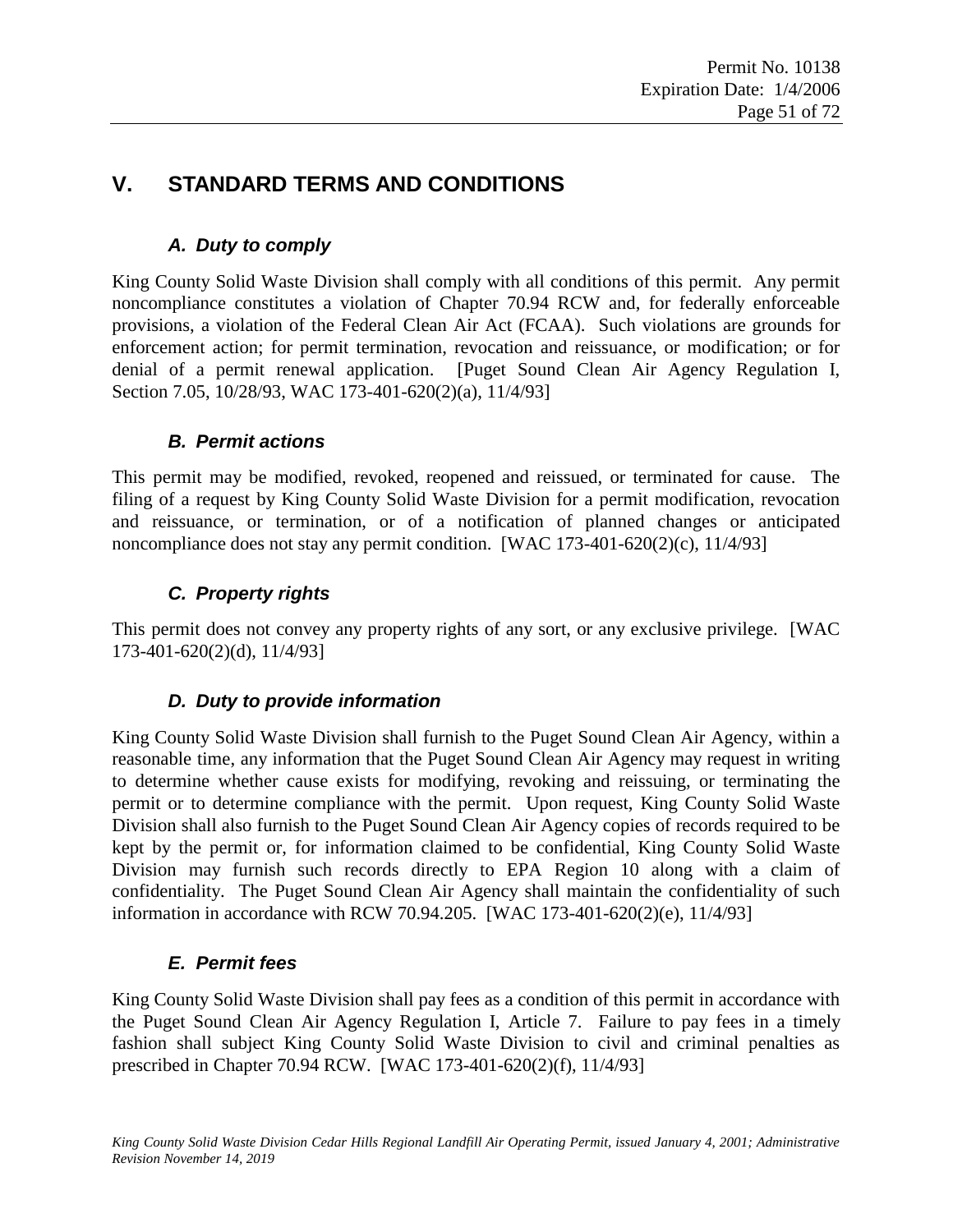## *F. Emissions trading*

No permit revision shall be required, under any approved economic incentives, marketable permits, emissions trading, and other similar programs or processes for changes that are provided for in this permit. [WAC 173-401-620(2)(g),  $11/4/93$ ]

## *G. Severability*

If any provision of this permit is held to be invalid, all unaffected provisions of the permit shall remain in effect and be enforceable. [WAC 173-401-620(2)(h), 11/4/93]

## *H. Permit appeals*

This permit or any condition in it may be appealed only by filing an appeal with the Pollution Control Hearings Board and serving it on the Puget Sound Clean Air Agency within thirty days of receipt, pursuant to RCW 43.21B.310 and WAC 173-401-735. The provision for appeal in this section is separate from and additional to any federal rights to petition and review found under §505(b) of the FCAA. [WAC 173-401-620(2)(i) and WAC 173-401-735, 11/4/93]

## *I. Permit continuation*

This permit and all terms and conditions contained therein, including any permit shield provided under WAC 173-401-640, shall not expire until the renewal permit has been issued or denied if a timely and complete application has been submitted. An application shield granted under WAC 173-401-705(2) shall remain in effect until the renewal permit has been issued or denied if a timely and complete permit application has been submitted. [WAC 173-401-620(2)(j), 11/4/93]

## *J. Federal enforceability*

All terms and conditions of this permit are enforceable by the EPA administrator and by citizens under the FCAA, except for those terms and conditions designated in the permit as not federally enforceable. [WAC 173-401-625, 11/4/93]

## *K. Inspection and entry*

Upon presentation of credentials and other documents as may be required by law, King County Solid Waste Division shall allow the Puget Sound Clean Air Agency or an authorized representative to:

- 1) Enter King County Solid Waste Division's premises or where records must be kept under the conditions of this permit;
- 2) Have access to and copy, at reasonable times, any records that must be kept under the conditions of the permit;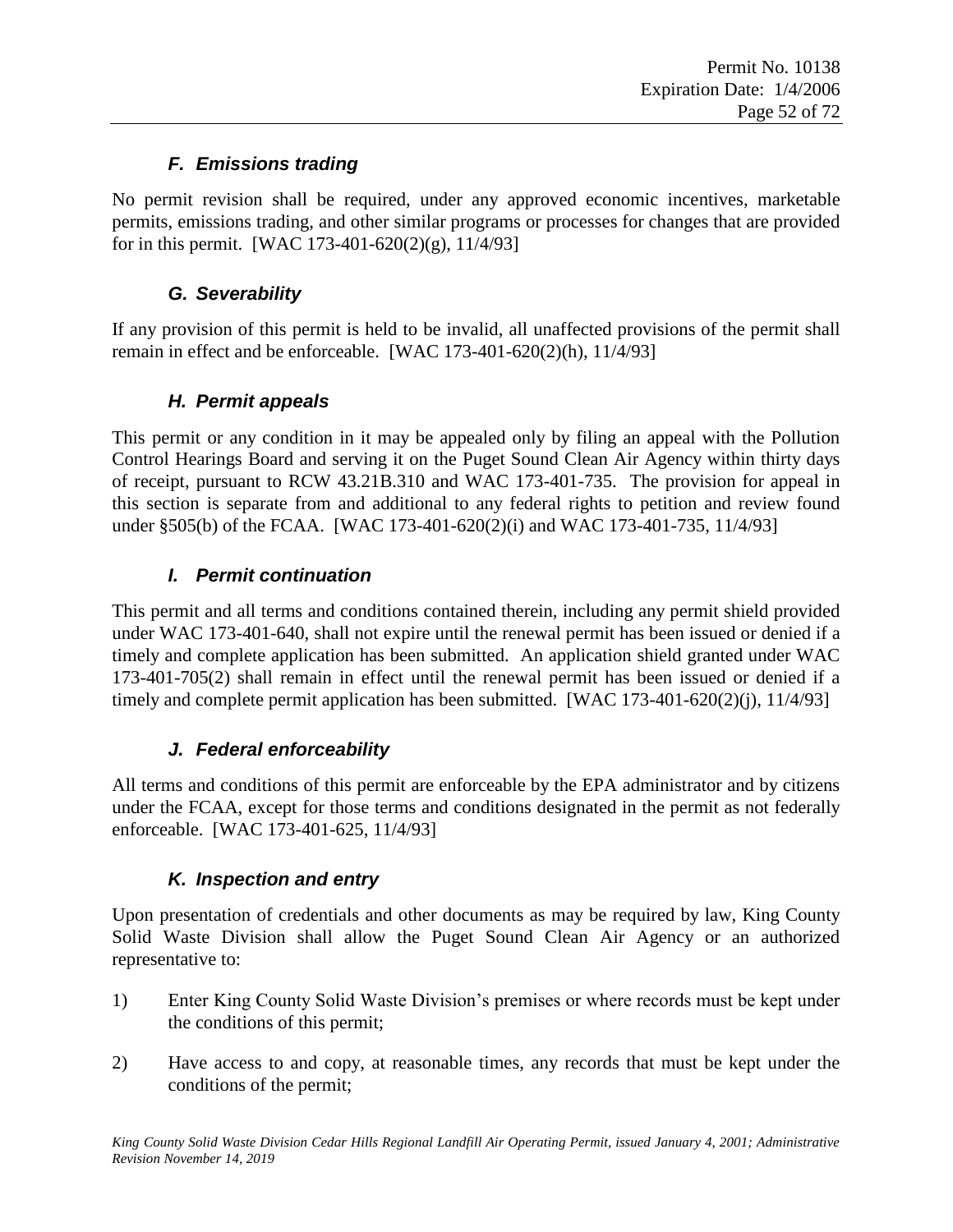- 3) Inspect at reasonable times any facilities, equipment (including monitoring and air pollution control equipment), practices or operations regulated or required under the permit; and
- 4) As authorized by WAC 173-400-105 and the FCAA, sample or monitor at reasonable times substances or parameters for the purpose of assuring compliance with the permit or applicable requirements. [WAC 173-401-630(2), 11/4/93] [RCW 70.94.200 State/Puget Sound Clean Air Agency only]

#### *L. Compliance requirements*

King County Solid Waste Division shall continue to comply with all applicable requirements with which the source is currently in compliance. King County Solid Waste Division shall meet on a timely basis any applicable requirements that become effective during the permit term. [WAC 173-401-630(3), WAC 173-401-510(2)(h)(iii), 11/4/93]

#### *M. Compliance certifications*

King County Solid Waste Division shall submit a certification of compliance with permit terms and conditions once per year. The first such certification shall cover a one-year period commencing upon the date of issuance of this permit. Each certification shall include:

- 1) The identification of each term or condition of the permit that is the basis of the certification;
- 2) The compliance status;
- 3) Whether compliance was continuous or intermittent; and
- 4) The method(s) used for determining the compliance status of the source, currently and over the reporting period. These methods must be consistent with the permit Monitoring, Maintenance and Recordkeeping Methods.

All compliance certifications shall be submitted to EPA Region 10 and to the Puget Sound Clean Air Agency, at the following addresses, within 30 days after the close of the period covered by the certification:

> Attn.: Operating Permit Certification Attn.: Air Operating Permits 110 Union Street, Suite 500 1200 Sixth Avenue Seattle, Washington 98101-2038 Seattle, Washington 98101

Puget Sound Clean Air Agency EPA Region 10, Mail Stop OAQ-107

[WAC 173-401-630(5), 11/4/93]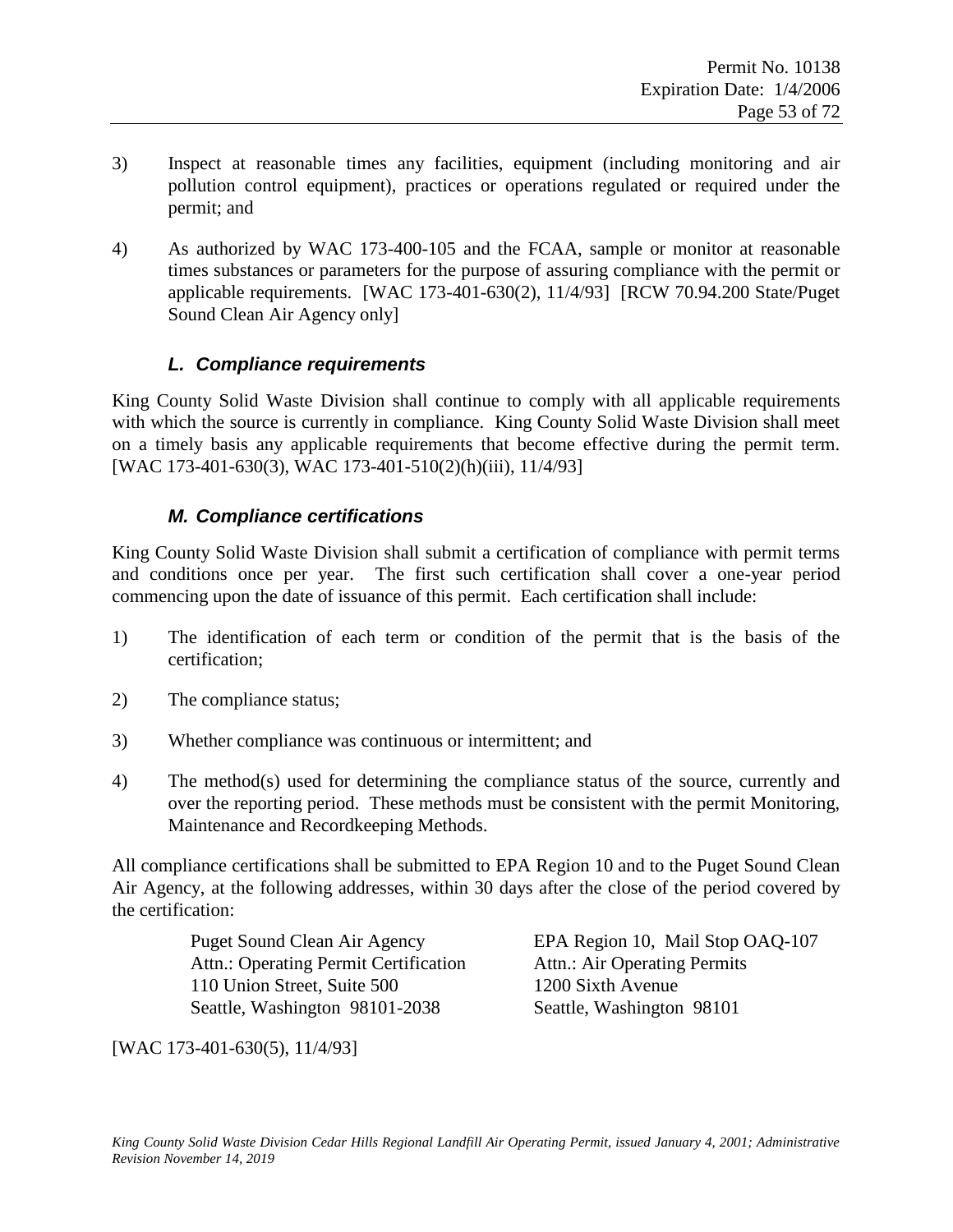### *N. Compliance determination*

#### **1. Emission Testing**

- a) For the purpose of determining compliance with an emission standard, the Puget Sound Clean Air Agency or Ecology may conduct testing of an emission unit or require King County Solid Waste Division to have it tested. In the event, the Puget Sound Clean Air Agency or Ecology conducts the test, King County Solid Waste Division shall be given an opportunity to observe the sampling and to obtain a sample at the same time. [Puget Sound Clean Air Agency Regulation I, Section 3.05(b), 2/10/94; WAC 173-400-105(4), 8/20/93, 10/23/98 State/Puget Sound Clean Air Agency only]
- b) Testing of sources for compliance with emissions standards shall be performed in accordance with the Reference Test Methods identified in Section I of this permit, except where this permit indicates that a specific Reference Test Method is not needed or appropriate. [Puget Sound Clean Air Agency Regulation I, Section 3.05(b), 2/10/94]
- c) King County Solid Waste Division shall notify the Puget Sound Clean Air Agency in writing at least 2 weeks (14 days) prior to any compliance test and provide the Puget Sound Clean Air Agency an opportunity to review the test plan and to observe the test. [Puget Sound Clean Air Agency Regulation I, Section 3.05(b), 2/10/94 and 40 CFR 60.8]
- d) Unless otherwise specified, each test for pollutants other than opacity shall consist of three separate runs and compliance shall be determined from the arithmetic average of the three runs. In the event that a sample is accidentally lost or conditions occur in which one of the runs must be discontinued because of circumstances beyond the operator's control, compliance may, upon Puget Sound Clean Air Agency approval, be determined from the arithmetic average of the two other runs. [Puget Sound Clean Air Agency Regulation I, Section 3.05(b), 2/10/94]
- e) King County Solid Waste Division, if required by the Puget Sound Clean Air Agency to perform a compliance test, shall submit a report to the Puget Sound Clean Air Agency no later than 60 days after the test. The report shall include:
	- (1) A description of the source and the sampling location;
	- (2) The time and date of the test;
	- (3) A summary of results, reported in units and for averaging periods consistent with the applicable emission standard;
	- (4) A description of the test methods and quality assurance procedures employed;
	- (5) The amount of fuel burned or raw material processed by the source during the test;
	- (6) The operating parameters of the source and control equipment during the test;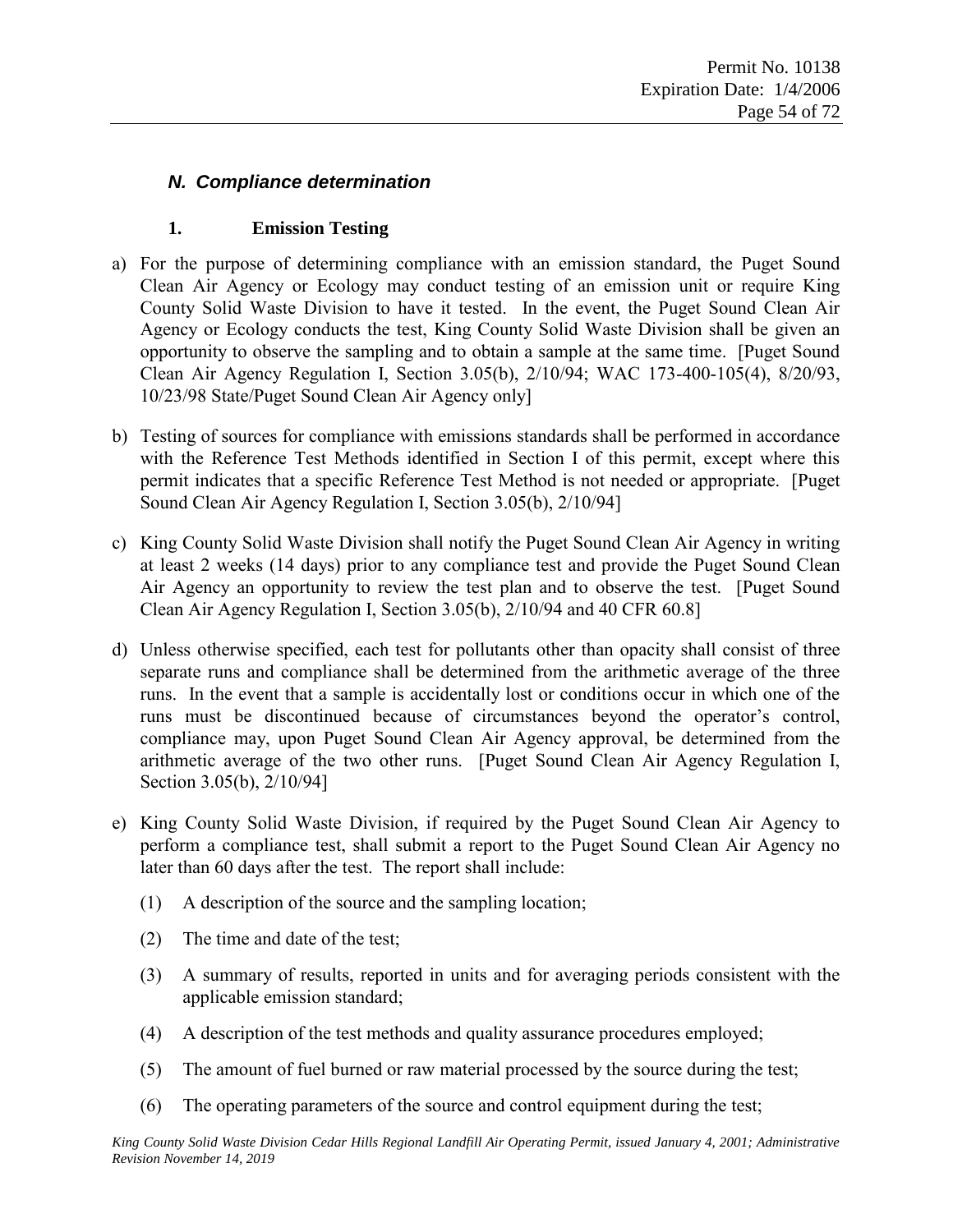- (7) Field data and example calculations; and
- (8) A statement signed by the senior management official of the testing firm certifying the validity of the source test report.

[WAC 173-400-105(4), 10/14/96 State/Puget Sound Clean Air Agency only; Puget Sound Clean Air Agency Regulation I, Section 3.05(b), 2/10/94; and Puget Sound Clean Air Agency Regulation I, Section 3.07, 2/9/95]

#### **2. Credible Evidence**

- a) General For the purpose of submitting compliance certifications or establishing whether or not a person has violated or is in violation of this permit, nothing shall preclude the use, including the exclusive use, of any credible evidence or information relevant to whether a source would have been in compliance with applicable requirements if the appropriate performance or compliance test or procedure had been performed. [40 CFR 51.212, 40 CFR 52.12, 40 CFR 52.33, 40 CFR 60.11, and 40 CFR 61.12]
- b) Enclosed Flare Operation and Maintenance At all times, including periods of startup, shutdown, and malfunction, King County Solid Waste Division shall, to the extent practicable, maintain and operate the landfill gas and treatment system in a manner consistent with good air pollution control practice for minimizing emissions as outlined in the facility Operation and Maintenance Plan. Determination of whether acceptable operating and maintenance procedures are being used will be based on information available to the Puget Sound Clean Air Agency which may include, but is not limited to, monitoring results, opacity observations, review of operating and maintenance procedures, and inspection of the source.

## *O. Recordkeeping*

King County Solid Waste Division shall maintain the following:

- 1) Records of required monitoring information that include the following if applicable:
	- i) The date, place as defined in the permit, and time of sampling or measurements;
	- ii) The date(s) analyses were performed;
	- iii) The company or entity that performed the analyses;
	- iv) The analytical techniques or methods used;
	- v) The results of such analyses; and
	- vi) The operating conditions existing at the time of sampling or measurement.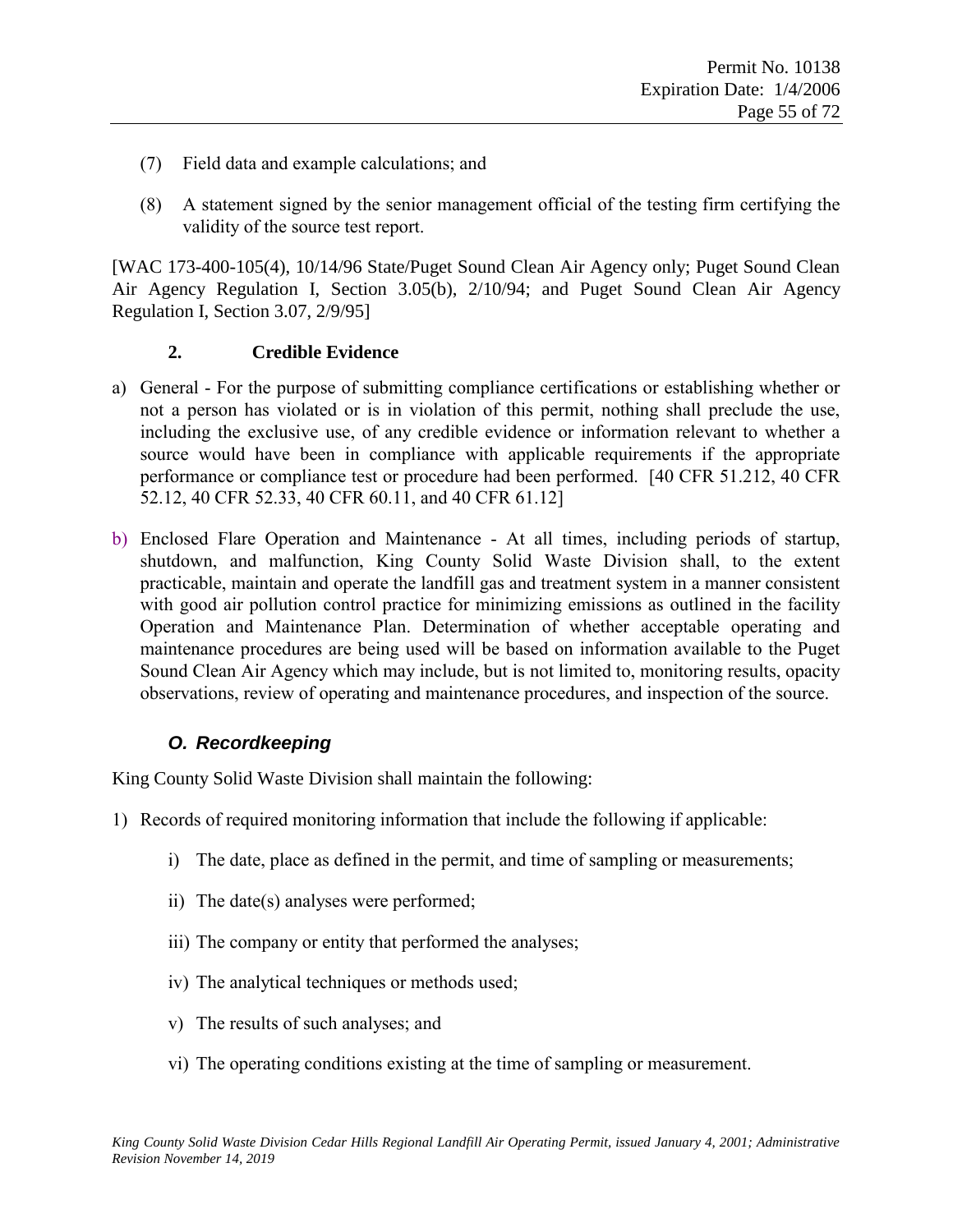- 2) Records describing changes made at the source that result in emissions of a regulated air pollutant subject to an applicable requirement, but not otherwise regulated under the permit, and the emissions resulting from those changes. [WAC 173-401-615(2), 11/4/93]
- 3) Records of all monitoring data and support information required by this permit shall be retained by King County Solid Waste Division for a period of five years from the date of the monitoring, sample, measurement, record or application. Support information includes equipment operating parameters specified to be monitored in 40 CFR 60.756, all calibration and maintenance records and all original strip-chart recordings for continuous monitoring instrumentation, records for periods of operation during which the parameter boundaries established during the most recent performance test are exceeded, and copies of all reports required by the permit. [WAC 173-401-615(2), 11/4/93] [40 CFR 60.758(c)]
- 4) King County Solid Waste Division shall document all inspections, tests and other actions required by the O&M Plan and Section II.A of this permit, including who conducted the inspection, tests or other actions; and the date and the results of the inspection, tests or other actions including corrective actions. All such records shall be signed and dated. King County Solid Waste Division shall maintain records of all inspections, tests, and other actions required by the O&M Plan on site and available for the Puget Sound Clean Air Agency review. [Puget Sound Clean Air Agency Regulation I, Section 7.09(b), 9/10/98]
- 5) Records for all complaints received concerning odor, fugitive emissions or nuisance relating to Section II of this permit must also contain the following information:
	- i) The date and time of the complaint,
	- ii) The name of the person complaining, if known,
	- iii) The nature of the complaint, and
	- iv) The date, time and nature of any corrective action taken.
	- [WAC 173-401-615(2)(b), 11/4/93]
- 6) Except where an applicable requirement contains more stringent provisions, King County Solid Waste Division shall recover valid monitoring and recordkeeping data for at least 90 percent of all periods over which data are averaged or, if no averaging is used, collected, during each month in which this permit requires monitoring of a process or parameter. Except where an applicable requirement contains more stringent provisions, King County Solid Waste Division is not required to monitor during any period that the monitored process does not operate, nor during periods of monitoring system breakdown, malfunction, repairs, calibration checks and acts of God deemed by the Control Officer to be unavoidable. In determining whether a monitoring failure was unavoidable, the Control Officer shall consider the following: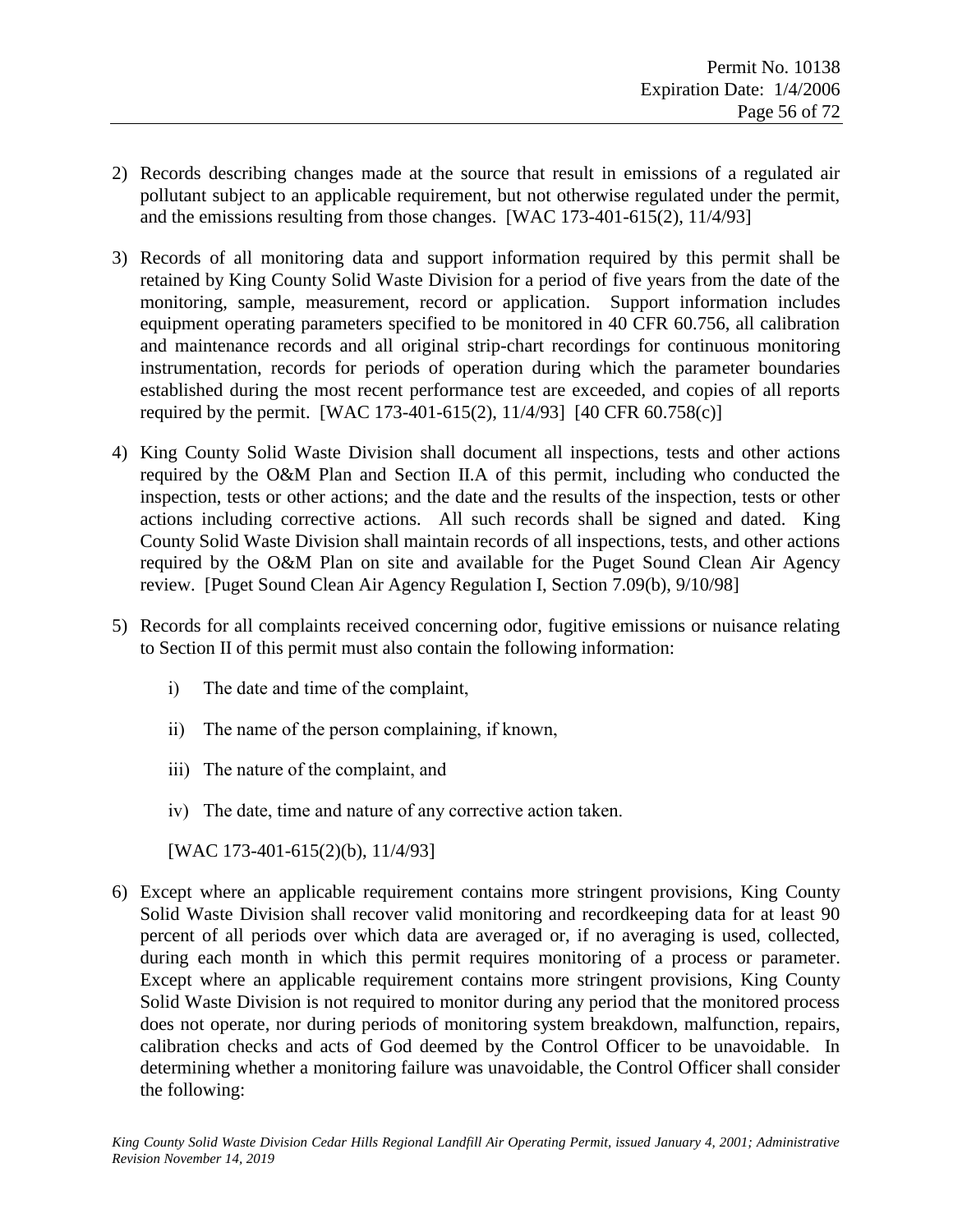a) Whether the event was caused by poor or inadequate design, operation, maintenance, or any other reasonably preventable condition;

b) Whether the event was of a recurring pattern indicative of inadequate design, operation, or maintenance; and

c) Whether King County Solid Waste Division took immediate and appropriate corrective action in a manner consistent with good air pollution control practice.

The monitoring reports required by Section [V.P](#page-56-0) shall include an explanation for any instance in which King County Solid Waste Division failed to meet the data recovery requirements of this condition for any monitored process or parameter. The explanation shall include the reason that the data was not collected and any actions that King County Solid Waste Division will take to insure collection of such data in the future. [WAC 173-401-615(1)(b), 11/4/93]

## *P. Reporting*

- <span id="page-56-0"></span>1) Any monitoring reports required by this permit to be submitted to the Puget Sound Clean Air Agency shall be submitted at least once every six months, or more frequently where required by an applicable requirement. The first required monitoring report shall be submitted six months after the date of issuance of this permit. All instances of deviations from permit requirements must be clearly identified in such reports. All required reports must be certified by a responsible official consistent with WAC 173-401-520. Where an applicable requirement requires reporting more frequently than once every six months, the responsible official's certification needs only to be submitted once every six months, covering all required reporting since the date of the last certification, provided that the certification specifically identifies all documents subject to the certification. [WAC 173-401-615(3)(a), 11/4/93]
- <span id="page-56-1"></span>2) King County Solid Waste Division shall report in writing to Puget Sound Clean Air Agency Operating Permit Certification all instances of deviations from the permit requirements, including those attributable to upset conditions as defined in this permit, the probable cause of the deviations, and any corrective actions or preventive measures taken. King County Solid Waste Division shall maintain a contemporaneous record of all deviations. King County Solid Waste Division shall report any deviations to the Puget Sound Clean Air Agency that represent a potential threat to human health or safety by FAX (206-343-7522) as soon as possible but no later than 12 hours after such a deviation is discovered. King County Solid Waste Division shall report other deviations in writing to Puget Sound Clean Air Agency Operating Permit Certification no later than 30 days after the end of the month during which the deviation is discovered. [WAC  $173-401-615(3)(b)$ ,  $11/4/93$ ]
- 3) Any application form, report, or compliance certification submitted pursuant to this permit shall contain certification by a responsible official of truth, accuracy, and completeness. This certification and any other certification required under this permit shall state that, based on information and belief formed after reasonable inquiry, the statements and information in the document are true, accurate, and complete. [WAC 173-401-520, 11/4/93]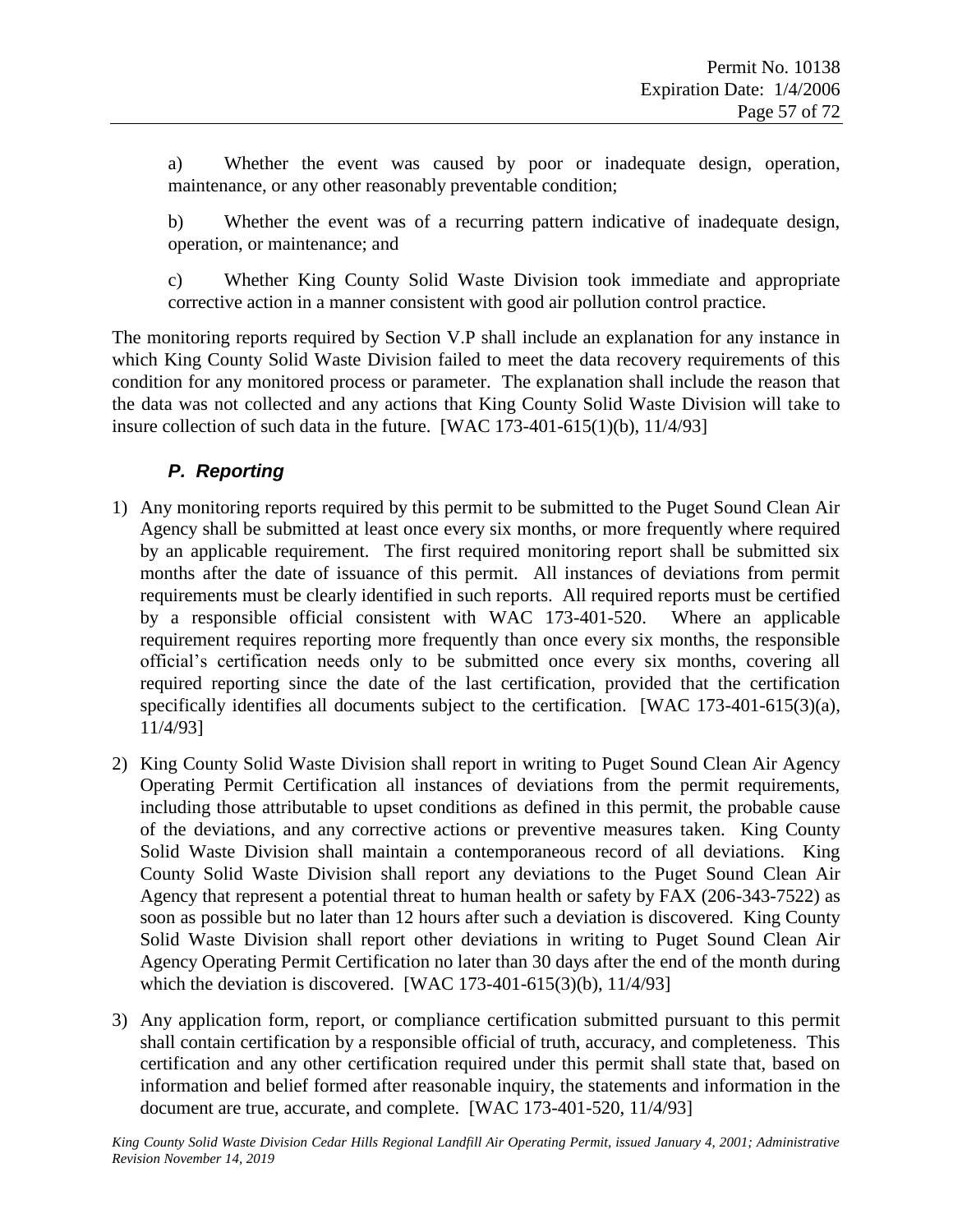## *Q. Emission reporting*

King County Solid Waste Division shall report annually to the Puget Sound Clean Air Agency for those air contaminants during the previous calendar year that equal or exceed the following (tons per year):

| Carbon monoxide (CO) emissions                                           | 25 |
|--------------------------------------------------------------------------|----|
| Facility combined total of all toxic air<br>contaminants (TAC) emissions | 6  |
| Any single toxic air contaminant (TAC) emissions                         | 2  |
| Nitrogen oxide $(NOx)$ emissions                                         | 25 |
| Particulate matter $(PM_{10})$ emissions                                 | 25 |
| Particulate matter ( $PM_{2.5}$ ) emissions                              | 25 |
| Sulfur oxide $(SO_X)$ emissions                                          | 25 |
| Volatile organic compounds (VOC) emissions                               | 25 |

Annual emissions rates shall be reported to the nearest whole ton per year for only those contaminants that equal or exceed the thresholds above. King County Solid Waste Division shall submit to the Puget Sound Clean Air Agency any additional information required by WAC 173- 400-105(1) or Puget Sound Clean Air Agency Regulation III, Section 1.11. [Puget Sound Clean Air Agency Regulation I, Section 7.09(a), 9/10/98]

## *R. Emergencies*

An emergency, as defined in WAC 173-401-645(1), constitutes an affirmative defense to an action brought for noncompliance with a technology-based emission limitation if the conditions of WAC 173-401-645(3) are met.

The affirmative defense of emergency shall be demonstrated through properly signed, contemporaneous operating logs, or other relevant evidence that:

- 1) An emergency occurred and that King County Solid Waste Division can identify the cause(s) of the emergency;
- 2) King County Solid Waste Division was at the time being properly operated;
- 3) During the period of the emergency, King County Solid Waste Division took all reasonable steps to minimize levels of emissions that exceeded the emission standards or other requirements in the permit; and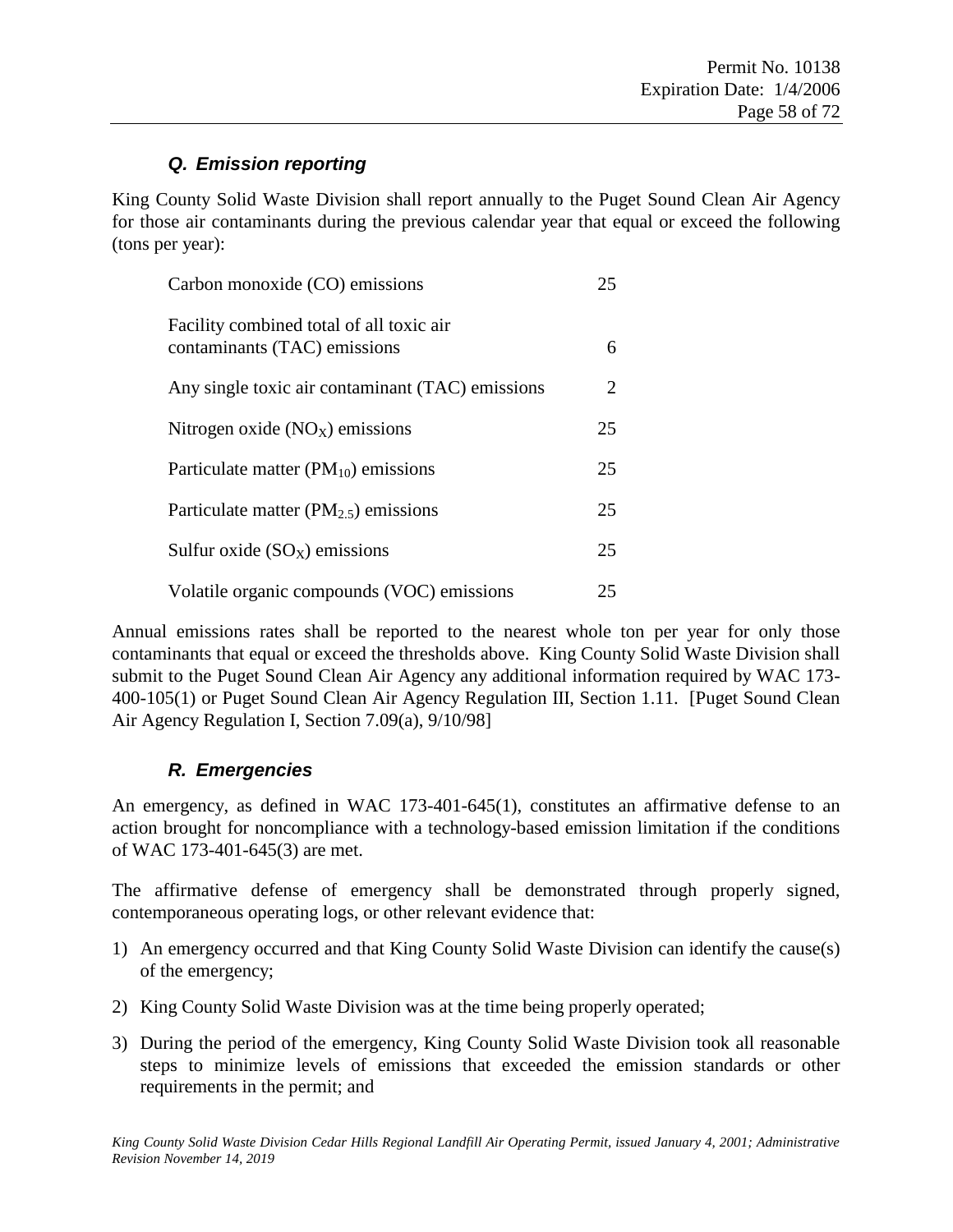4) King County Solid Waste Division submitted notice of the emergency to the Puget Sound Clean Air Agency within two (2) working days of the time when the emissions limitations were exceeded due to the emergency or shorter periods of time specified in an applicable requirement. This notice fulfills the requirement of WAC 173-401-615(3)(b) unless the excess emissions represent a potential threat to human health or safety. This notice must contain a description of the emergency, any steps taken to mitigate emissions, and corrective actions taken.

In any enforcement proceeding, King County Solid Waste Division has the burden of proof to establish the occurrence of an emergency. This provision is in addition to any emergency or upset provision contained in any applicable requirement. [WAC 173-401-645, 11/4/93]

#### *S. Unavoidable excess emissions*

Excess emissions due to startup or shutdown conditions, scheduled maintenance or upsets that are determined to be unavoidable under the procedures and criteria in WAC 173-400-107 shall be excused and not subject to penalty. For any excess emission that King County Solid Waste Division wants the Puget Sound Clean Air Agency to consider unavoidable and excusable under WAC 173-400-107, King County Solid Waste Division shall report as required by Section [V.P](#page-56-0)[.2\)](#page-56-1) of this permit the following:

- 1) Why the event was not caused by poor or inadequate design, operation, maintenance, or any other reasonably preventable condition;
- 2) Why the event was not of a recurring pattern indicative of inadequate design, operation, or maintenance; and
- 3) How King County Solid Waste Division took immediate and appropriate corrective action in a manner consistent with good air pollution control practice for minimizing emissions during the event, taking into account the total emissions impact of the corrective action, including slowing or shutting down the emission unit as necessary to minimize emissions, when the operator knew or should have known that an emission standard or permit condition was being exceeded.

[WAC 173-400-107(2); 9/20/93]

## *T. Need to halt or reduce activity not a defense*

It shall not be a defense for King County Solid Waste Division in an enforcement action that it would have been necessary to halt or reduce the permitted activity in order to maintain compliance with the conditions of this permit. [WAC 173-401-620(2)(b), 11/4/93]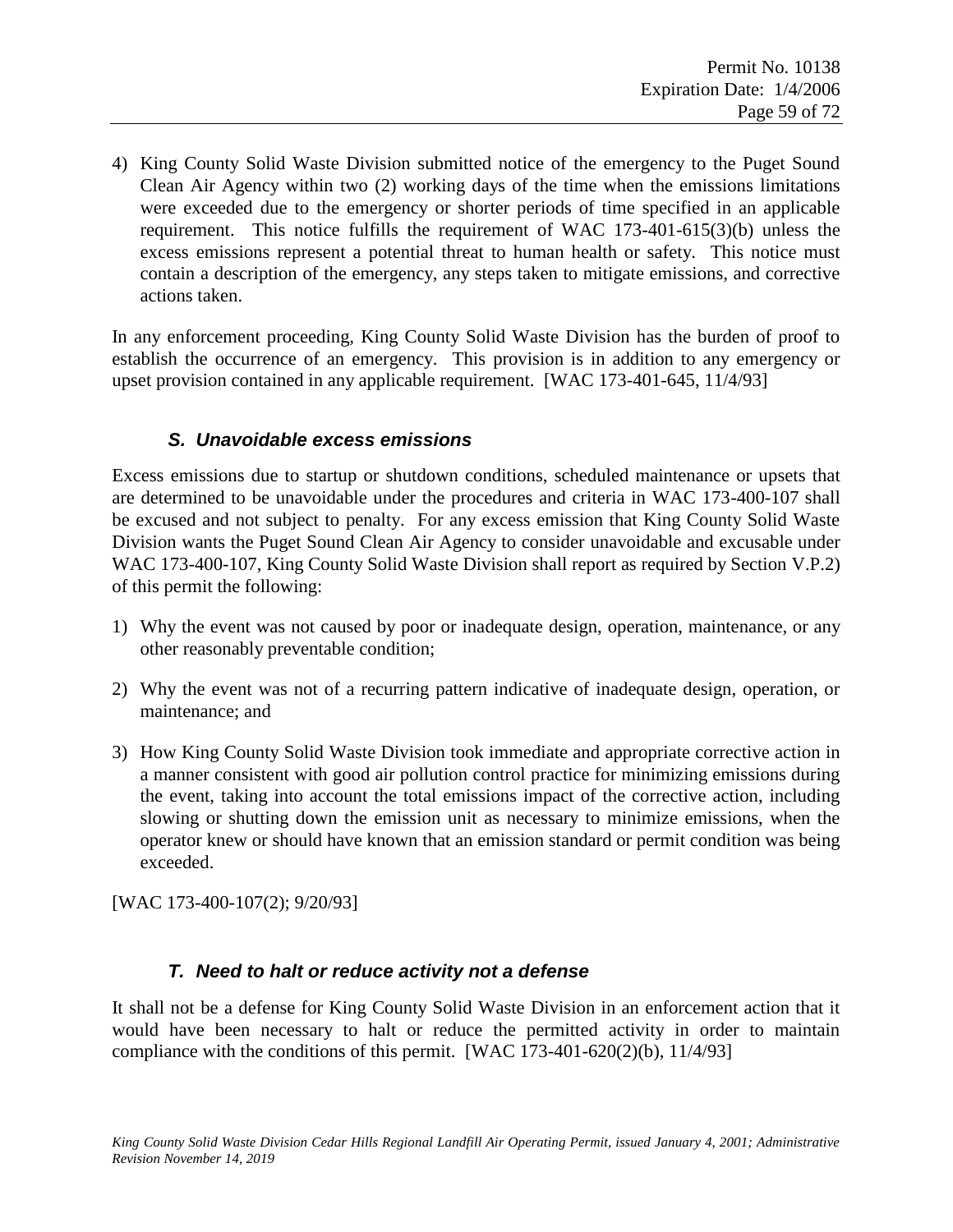#### *U. Stratospheric ozone and climate protection*

- 1) King County Solid Waste Division shall comply with the following standards for recycling and emissions reduction pursuant to 40 CFR Part 82, Subpart F, except as provided for motor vehicle air conditioners (MVACs) in Subpart B:
	- i) Persons opening appliances for maintenance, service, repair, or disposal must comply with the required practices pursuant to 40 CFR 82.156;
	- ii) Equipment used during the maintenance, service, repair, or disposal of appliances must comply with the standards for recycling and recovery equipment pursuant to 40 CFR 82.158;
	- iii) Persons performing maintenance, service, repair, or disposal of appliances must be certified by an approved technician certification program pursuant to 40 CFR 82.161.
- 2) King County Solid Waste Division may switch from any ozone-depleting substance to any alternative approved pursuant to the Significant New Alternatives Program (SNAP), 40 CFR Part 82, Subpart G, without a permit revision but shall not switch to a substitute listed as unacceptable pursuant to such program. [40 CFR 82.174]
- 3) Any certified technician employed by King County Solid Waste Division shall keep a copy of their certification at their place of employment. [40 CFR §82.166(l)]
- 4) King County Solid Waste Division shall not willfully release any regulated refrigerant and shall use refrigerant extraction equipment to recover regulated refrigerant when servicing, repairing or disposing of commercial air conditioning, heating, or refrigeration systems. [RCW 70.94.970(2) and (4), 11/12/97 State/Puget Sound Clean Air Agency only]

#### *V. RACT satisfied*

Emission standards and other requirements contained in rules or regulatory orders in effect at the time of this permit issuance shall be considered RACT for the purposes of issuing this permit. [WAC 173-401-605(3), 11/4/93; RCW 70.94.031 State/Puget Sound Clean Air Agency only]

#### *W. Risk management programs*

In accordance with 40 CFR part 68, if King County Solid Waste Division has or receives more than a threshold quantity of a regulated substance in a process, as determined under 40 CFR 68.115, King County Solid Waste Division shall comply with the requirements of the Chemical Accident Prevention Provisions of 40 CFR part 68 no later than the following dates:

1) Three years after the date on which a regulated substance is first listed under 40 CFR 68.130; or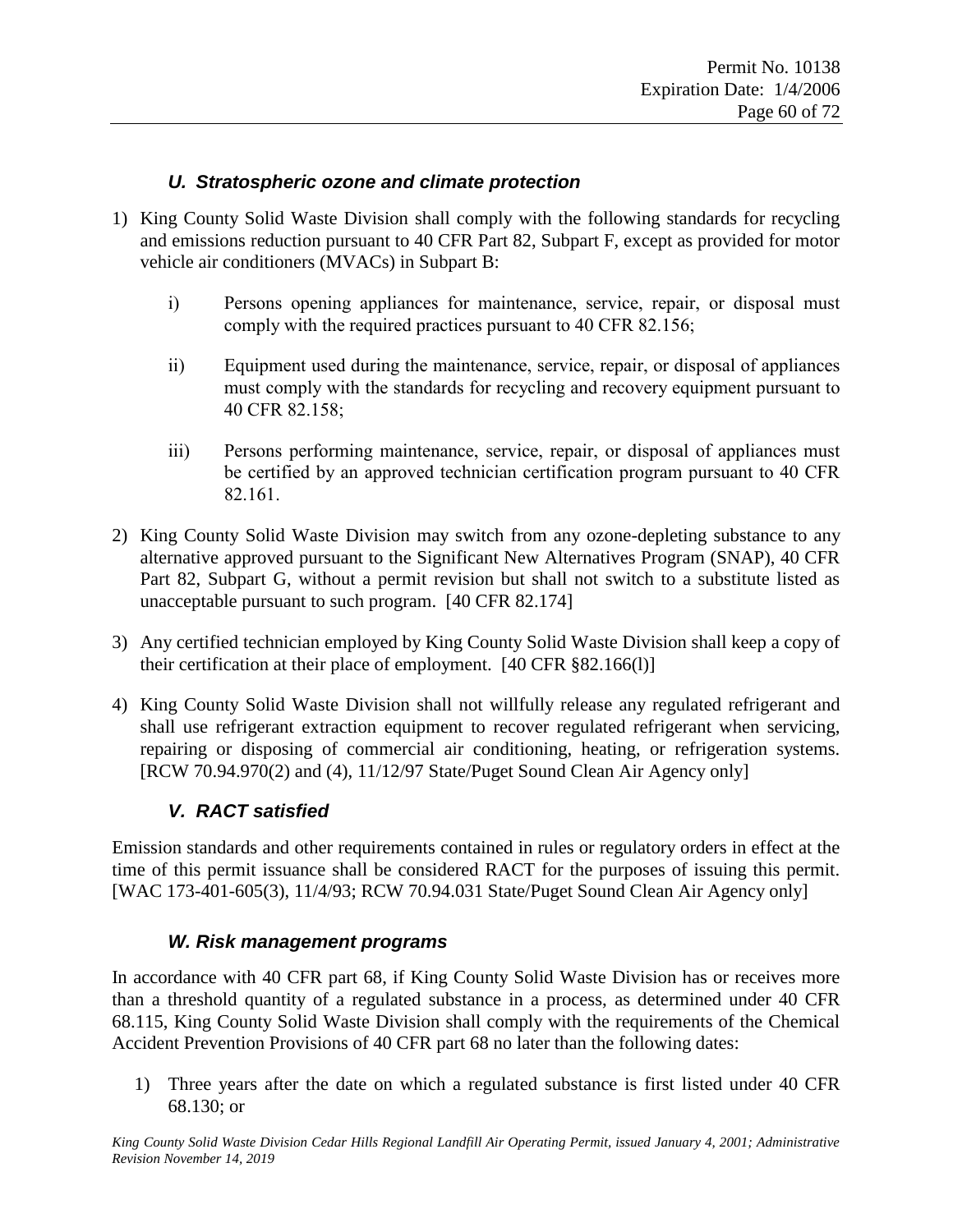2) The date on which a regulated substance is first present above a threshold quantity in a process.

[40 CFR 68.10]

#### *X. Definitions*

Unless otherwise defined in this permit, the terms used in this permit shall have the same meaning ascribed to them in the referenced regulation. [WAC 173-401-200, 11/4/93]

#### *Y. Duty to supplement or correct application*

Upon becoming aware that it has failed to submit any relevant facts in a permit application or that it has submitted incorrect information in a permit application, King County Solid Waste Division shall promptly submit such supplementary facts or corrected information to the Puget Sound Clean Air Agency. [WAC 173-401-500(6), 11/4/93]

#### *Z. Insignificant emission units and activities*

- 1) Insignificant emission units and activities at King County Solid Waste Division are subject to all applicable requirements set forth in Sections I.A, III and IV. This permit shall not require testing, monitoring, reporting or recordkeeping for insignificant emission units or activities except as required by Puget Sound Clean Air Agency Regulation I, Sections 7.09(b) and 9.20. Compliance with Puget Sound Clean Air Agency Regulation I, Sections 7.09(b) and 9.20 shall be deemed to satisfy the requirements of WAC 173-401-615 and 173-401-630(1). [WAC 173-401-530(2)(c), 11/4/93]
- 2) For insignificant emission units and activities, King County Solid Waste Division does not need to certify compliance under WAC 173-401-630(5). [WAC 173-401-530(2)(d), 11/4/93]
- 3) An emission unit or activity that qualifies as insignificant solely on the basis of WAC 173- 401-530(1)(a) shall not exceed the emission thresholds specified in WAC 173-401-530(4) until this permit is modified pursuant to Section VI.E of this permit and WAC 173-401-725. [WAC 173-401-530(6), 11/4/93]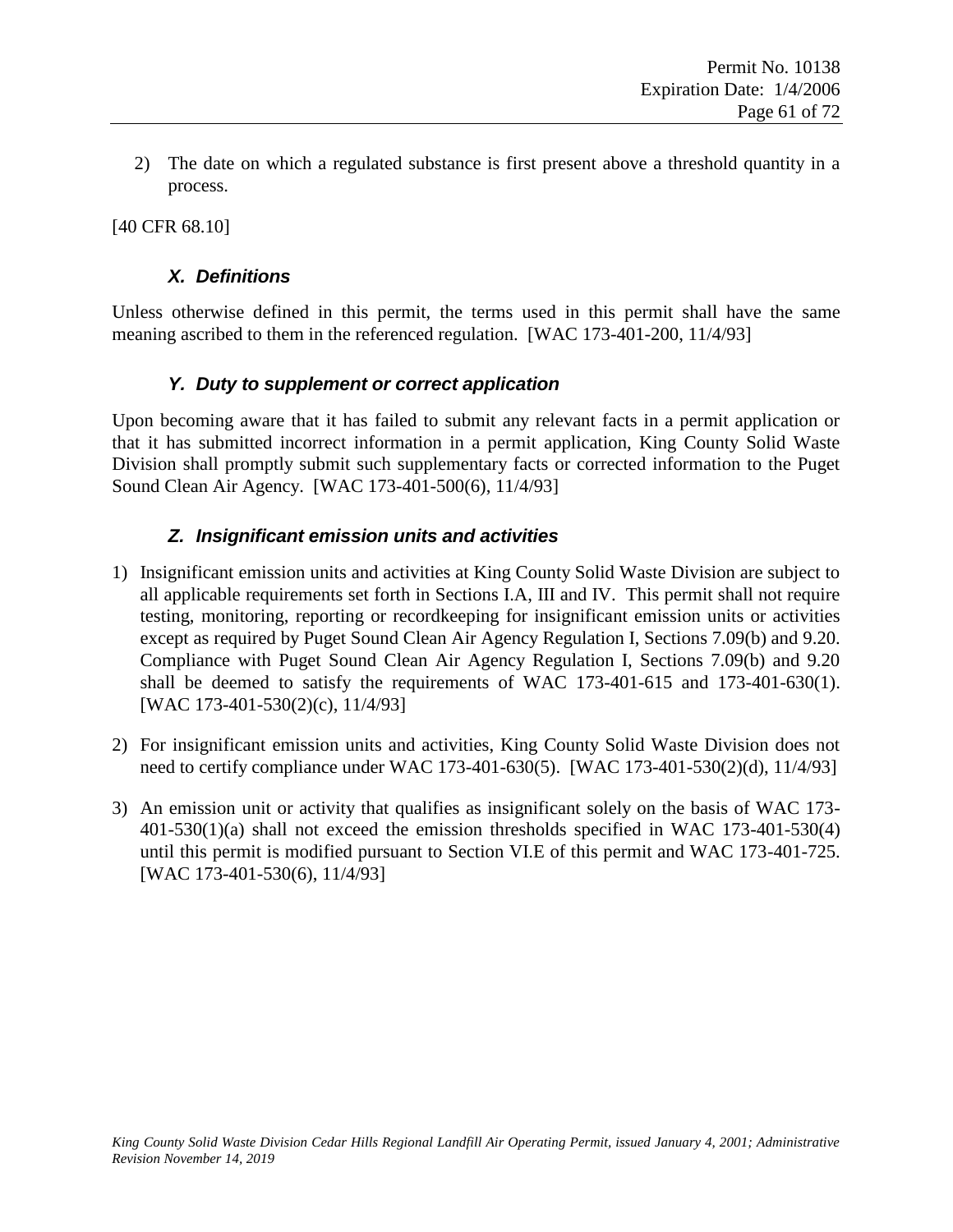# **VI. PERMIT ACTIONS**

### *A. Permit Renewal, Revocation And Expiration*

- 1) **Renewal application**. King County Solid Waste Division shall submit a complete permit renewal application to the Puget Sound Clean Air Agency no later than 12 months prior to the expiration of this permit. The Puget Sound Clean Air Agency will send King County Solid Waste Division a renewal application no later than 18 months prior to the expiration of this permit. Failure of the Puget Sound Clean Air Agency to send King County Solid Waste Division a renewal application shall not relieve King County Solid Waste Division from the obligation to file a timely and complete renewal application. [WAC 173-401-710(1), WAC 173-401-500(2), 11/4/93]
- 2) **Expired permits.** Permit expiration terminates King County Solid Waste Division's right to operate unless a timely and complete renewal application has been submitted consistent with WAC 173-401-710(1) and WAC 173-401-500. All terms and conditions of the permit shall remain in effect after this permit expires if a timely and complete permit application has been submitted. [WAC 173-401-710(3), 11/4/93]
- 3) **Revocation of permits**. The Puget Sound Clean Air Agency may revoke a permit only upon the request of King County Solid Waste Division or for cause. The Puget Sound Clean Air Agency shall provide at least thirty days written notice to King County Solid Waste Division prior to revocation of the permit or denial of a permit renewal application. Such notice shall include an explanation of the basis for the proposed action and afford King County Solid Waste Division an opportunity to meet with the Puget Sound Clean Air Agency prior to Puget Sound Clean Air Agency's final decision. A revocation issued under this condition may be issued conditionally with a future effective date and may specify that the revocation will not take effect if King County Solid Waste Division satisfies the specified conditions before the effective date. Nothing in this subsection shall limit Puget Sound Clean Air Agency's authority to issue emergency orders. [WAC 173-401-710(4), 11/4/93]

## *B. Administrative Permit Amendments*

- 1) **Definition**. An "administrative permit amendment" is a permit revision that:
	- a) Corrects typographical errors;
	- b) Identifies a change in the name, address, or phone number of any person identified in the permit, or provides a similar minor administrative change at King County Solid Waste Division;
	- c) Requires more frequent monitoring or reporting by King County Solid Waste Division;
	- d) Allows for a change in ownership or operational control of a source where the Puget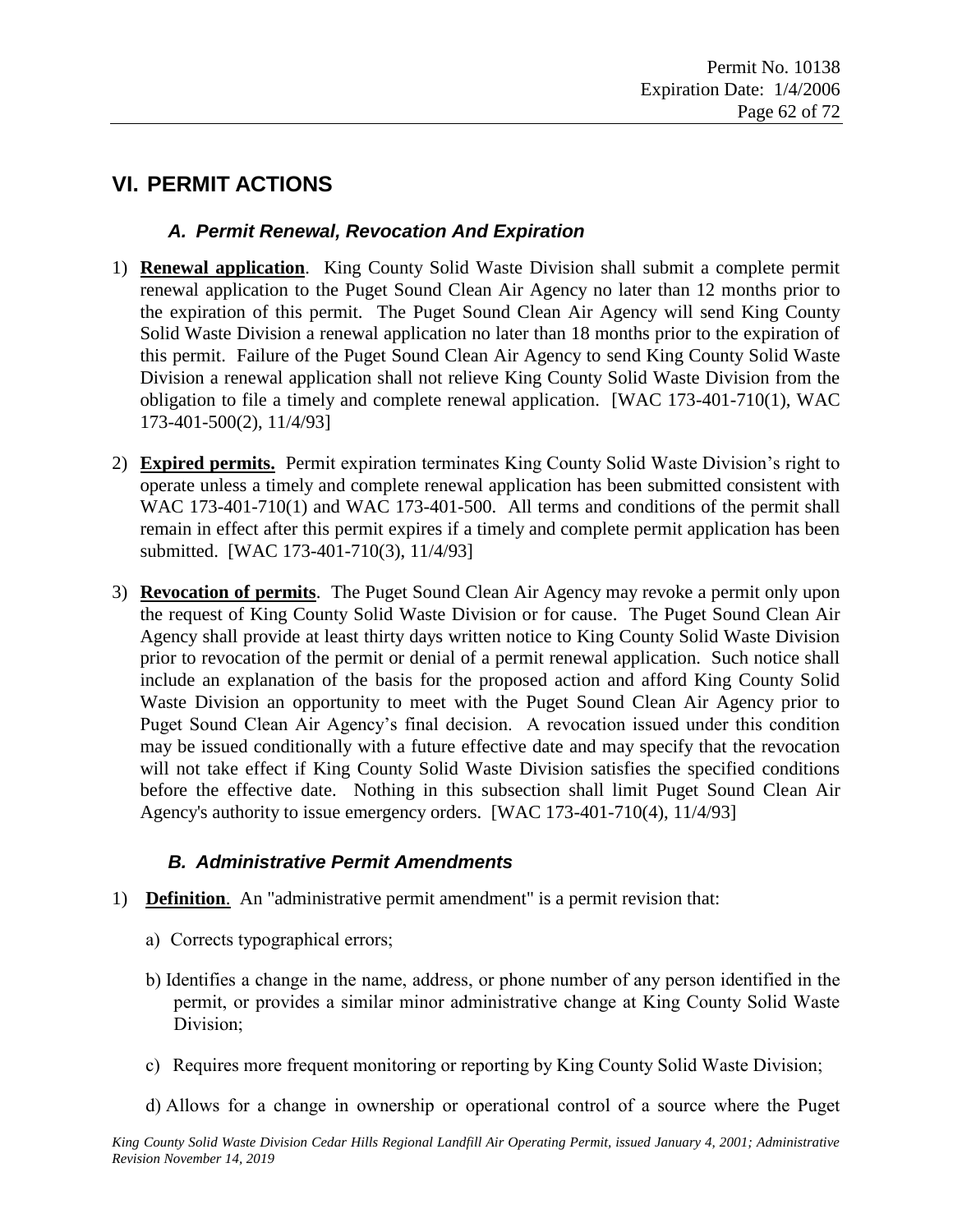Sound Clean Air Agency determines that no other change in the permit is necessary, provided that a written agreement containing a specific date for transfer of permit responsibility, coverage, and liability between the current and new permittee has been submitted to the Puget Sound Clean Air Agency;

e) Incorporates into the permit the terms, conditions, and provisions from orders approving notice of construction applications processed under an EPA-approved program, provided that such a program meets procedural requirements substantially equivalent to the requirements of WAC 173-401-700, 173-401-725, and 173-401-800 that would be applicable to the change if it were subject to review as a permit modification, and compliance requirements substantially equivalent to those contained in WAC 173-401- 600 through 173-401-650.

[WAC 173-401-720(1), 11/4/93]

- 2) **Administrative permit amendment procedures**. An administrative permit amendment may be made by the Puget Sound Clean Air Agency consistent with the following:
	- a) The Puget Sound Clean Air Agency shall take no more than sixty days from receipt of a request for an administrative permit amendment to take final action on such request, and may incorporate such changes without providing notice to the public or affected states provided that it designates any such permit revisions as having been made pursuant to this paragraph.
	- b) The Puget Sound Clean Air Agency shall submit a copy of the revised permit to EPA.
	- c) King County Solid Waste Division may implement the changes addressed in the request for an administrative amendment immediately upon submittal of the request. [WAC 173-401-720(3), 11/4/93]
	- 3) **Permit shield**. The Puget Sound Clean Air Agency shall, upon taking final action granting a request for an administrative permit amendment, allow coverage by the permit shield in WAC 173-401-640 for administrative permit amendments made pursuant to part (1)(e) of this condition. [WAC 173-401-720(4), 11/4/93]

## *C. Changes not Requiring Permit Revisions*

#### 1) **General**.

a) King County Solid Waste Division is authorized to make the changes described in this section without a permit revision, providing the following conditions are met: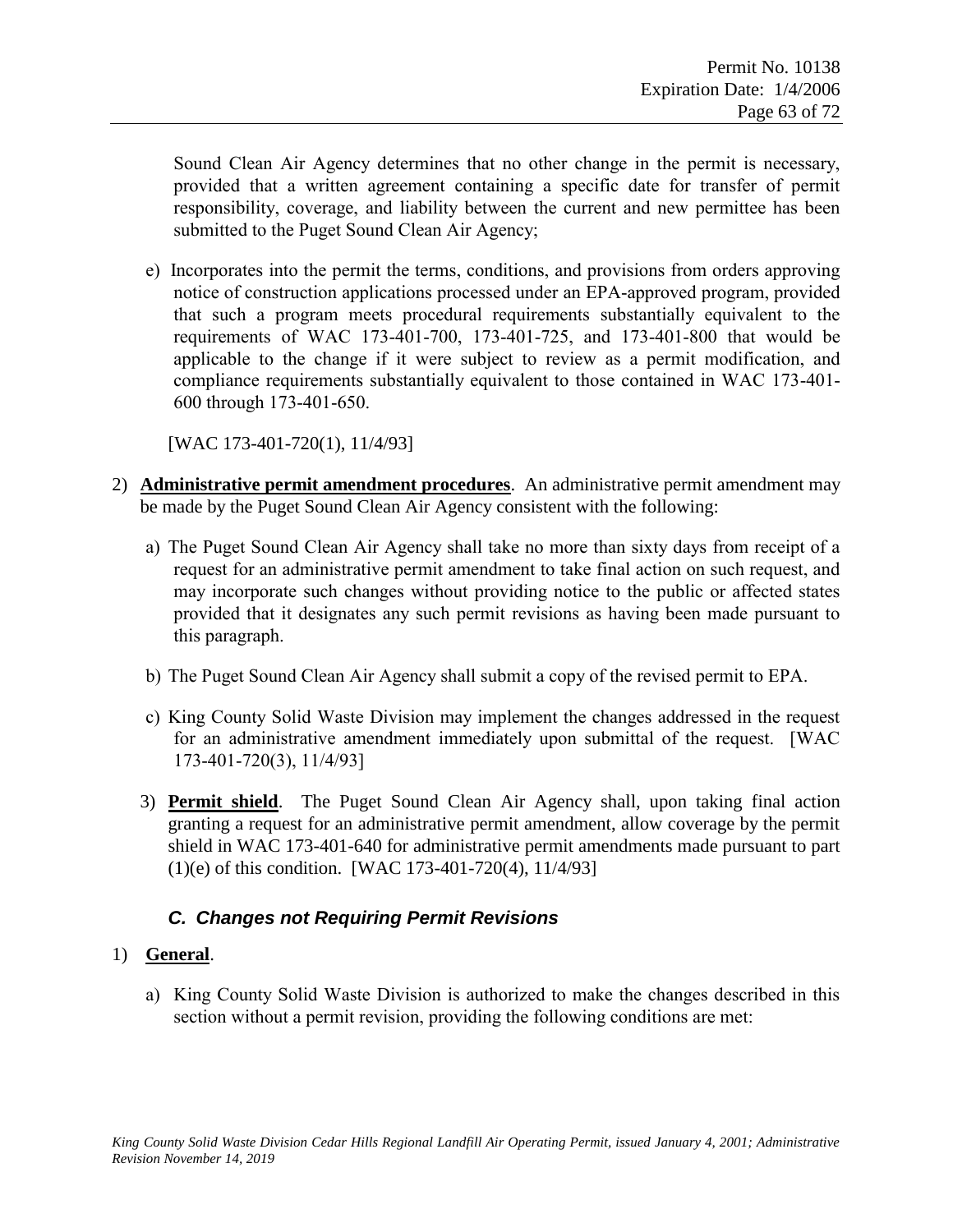- i) The proposed changes are not Title I modifications as defined in WAC 174-401- 200(33);
- ii) The proposed changes do not result in emissions which exceed those allowable under the permit, whether expressed as a rate of emissions, or in total emissions;
- iii) The proposed changes do not alter permit terms that are necessary to enforce limitations on emissions from units covered by the permit; and
- iv) King County Solid Waste Division provides EPA and the Puget Sound Clean Air Agency with written notification at least seven days prior to making the proposed changes except that written notification of a change made in response to an emergency shall be provided as soon as possible after the event.
- b) Permit attachments. King County Solid Waste Division and the Puget Sound Clean Air Agency shall attach each notice to their copy of the relevant permit.
- 2) **Section 502(b)(10) changes.** Pursuant to the conditions in subsection (1) of this section, King County Solid Waste Division is authorized to make section 502(b)(10) changes (as defined in WAC 173-401-200(28)) without a permit revision.
	- a) For each such change, the written notification required under subsection  $(1)(a)(iv)$  of this condition shall include a brief description of the change within the permitted facility, the date on which the change will occur, any change in emissions, and any permit term or condition that is no longer applicable as a result of the change.
	- b) The permit shield authorized under WAC 173-401-640 shall not apply to any change made pursuant to this paragraph.
- 3) **SIP authorized emissions trading.** Pursuant to the conditions in subsection (1) of this condition, King County Solid Waste Division is authorized to trade increases and decreases in emissions in the permitted facility, where the Washington state implementation plan provides for such emissions trades without requiring a permit revision. This provision is available in those cases where the permit does not already provide for such emissions trading.
	- a) Under this subsection (3), the written notification required under subsection  $(1)(a)(iv)$  of this condition shall include such information as may be required by the provision in the Washington state implementation plan authorizing the emissions trade, including at a minimum, when the proposed change will occur, a description of each such change, any change in emissions, the permit requirements with which King County Solid Waste Division will comply using the emissions trading provisions of the Washington state implementation plan, and the pollutants emitted subject to the emissions trade. The notice shall also refer to the provisions with which King County Solid Waste Division will comply in the applicable implementation plan and that provide for the emissions trade.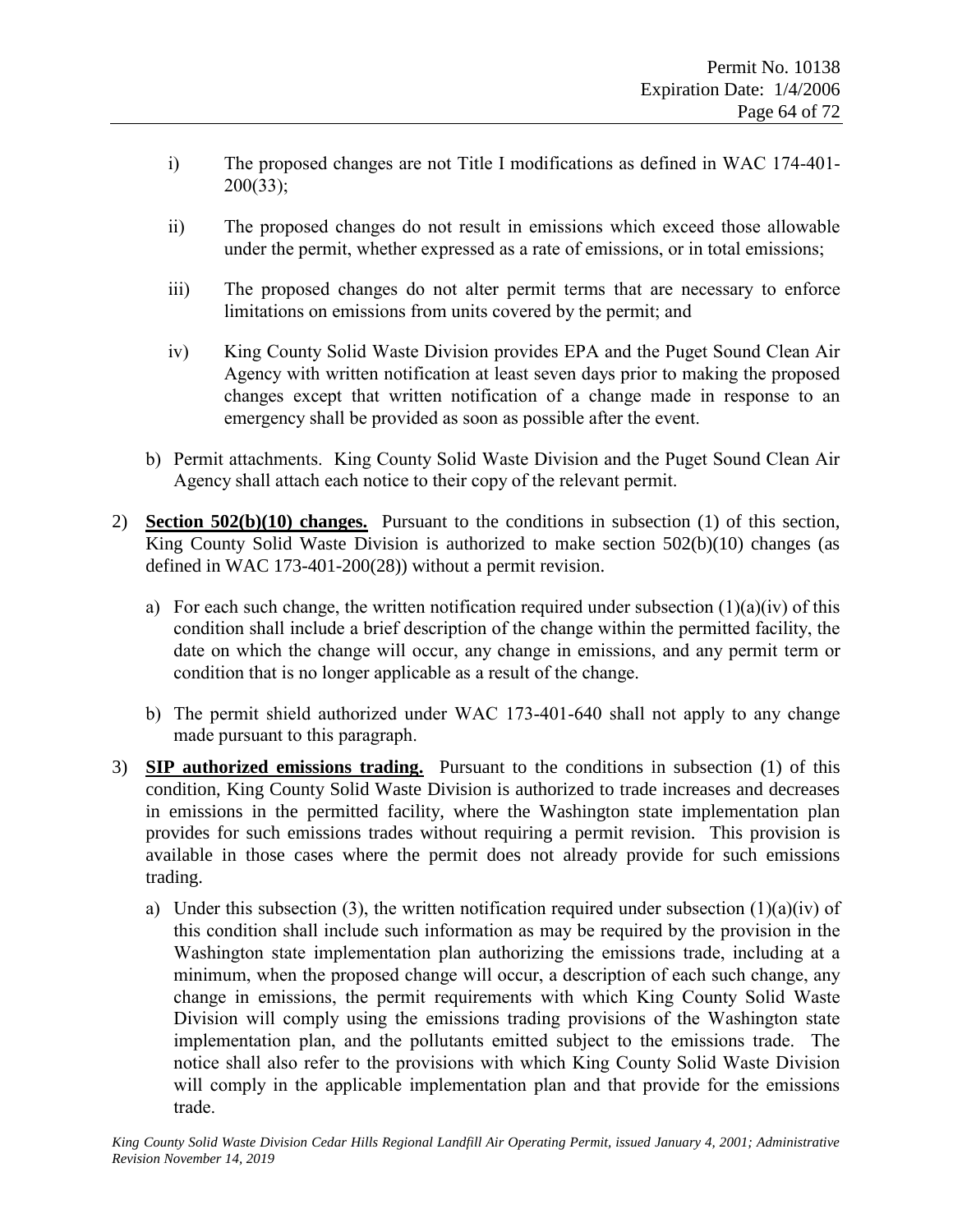b) The permit shield described in WAC 173-401-640 shall not extend to any change made under this paragraph. Compliance with the permit requirements that King County Solid Waste Division will meet using the emissions trade shall be determined according to requirements of the applicable implementation plan authorizing the emissions trade. [WAC 173-401-722]

## *D. Off Permit Changes*

- 1) King County Solid Waste Division shall be allowed to make changes not specifically addressed or prohibited by the permit terms and conditions without requiring a permit revision, provided that the proposed changes do not weaken the enforceability of existing permit conditions. Any change that is a Title I modification or is a change subject to the acid rain requirements under Title IV of the FCAA must be submitted as a permit revision.
- 2) Each such change shall meet all applicable requirements and shall not violate any existing permit term or condition.
- 3) King County Solid Waste Division must provide contemporaneous written notice to the Puget Sound Clean Air Agency and EPA of each such change, except for changes that qualify as insignificant under WAC 173-401-530. Such written notice shall describe each such change, including the date, any change in emissions, pollutants emitted, and any applicable requirement that would apply as a result of the change.
- 4) The change shall not qualify for the permit shield under WAC 173-401-640.
- 5) King County Solid Waste Division shall keep a record describing changes made at King County Solid Waste Division that result in emissions of a regulated air pollutant subject to an applicable requirement, but not otherwise regulated under the permit, and the emissions resulting from those changes.
- 6) When making a change under this section, King County Solid Waste Division shall comply with applicable preconstruction review requirements established pursuant to RCW 70.94.152 and Puget Sound Clean Air Agency Regulation I, Article 6.

[WAC 173-401-724, 11/4/93]

#### *E. Permit Modification*

- 1. **Definition**. A permit modification is any revision to this permit that cannot be accomplished under provisions for administrative permit amendments under WAC 173-401-720.
- 2. **Procedures**. Minor permit modification procedures.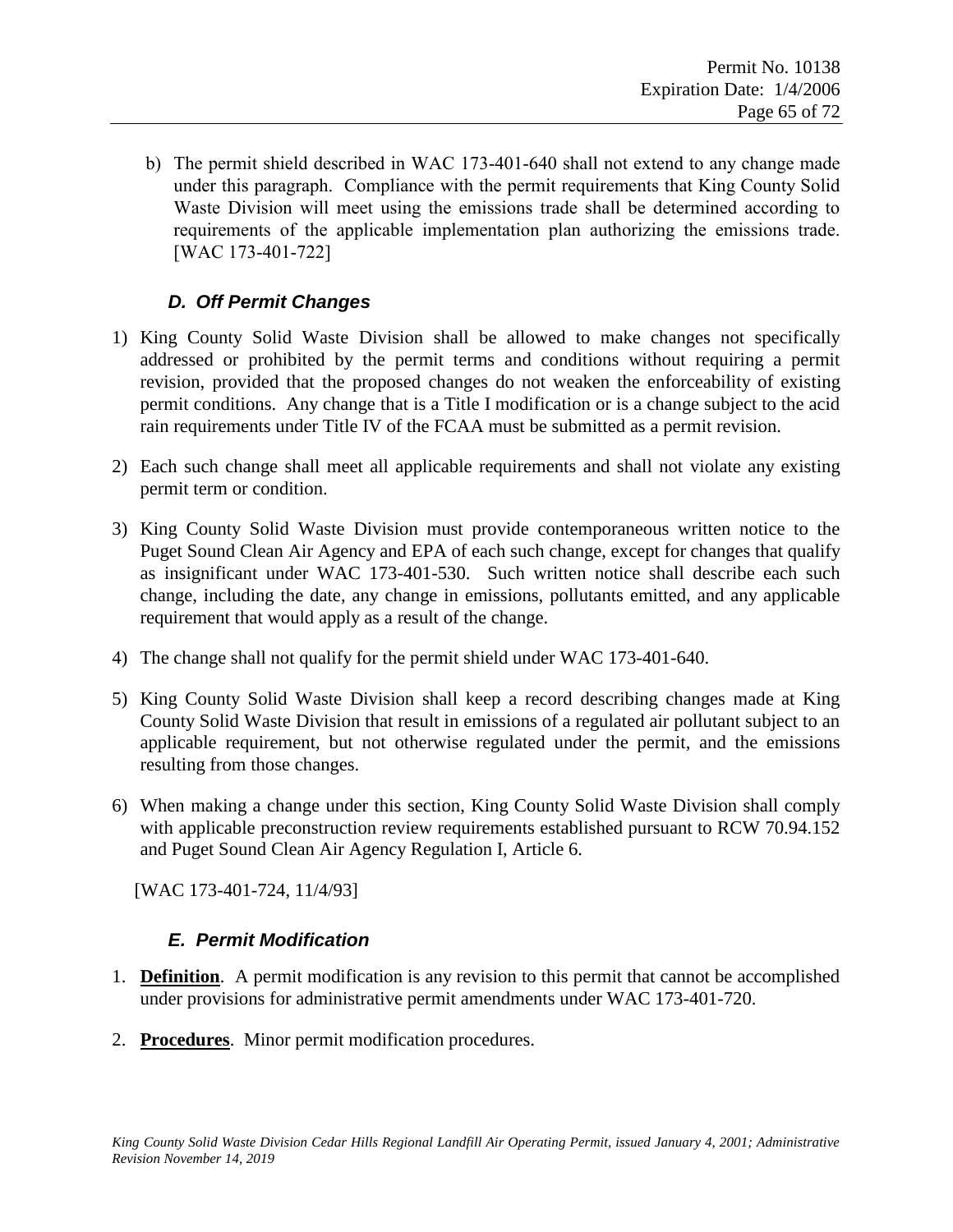#### <span id="page-65-0"></span>a) Criteria.

- i) Minor permit modification procedures shall be used for those permit modifications that:
	- (1) Do not violate any applicable requirement;
	- (2) Do not involve significant changes to existing monitoring, reporting, or recordkeeping requirements in the permit;
	- (3) Do not require or change a case-by-case determination of an emission limitation or other standard, or a source-specific determination for temporary sources of ambient impacts, or a visibility or increment analysis;
	- (4) Do not seek to establish or change a permit term or condition for which there is no corresponding underlying applicable requirement and that King County Solid Waste Division has assumed to avoid an applicable requirement to which King County Solid Waste Division would otherwise be subject. Such terms and conditions include:
		- (a) A federally enforceable emissions cap assumed to avoid classification as a modification under any provision of Title I of the FCAA; and
		- (b) An alternative emissions limit approved pursuant to regulations promulgated under Section 112(i)(5) of the FCAA;
	- (5) Are not modifications under any provision of Title I of the FCAA;
- ii) Notwithstanding [i\)](#page-65-0) of this subsection, and subsection [3](#page-66-0) of this section, the Puget Sound Clean Air Agency may allow the use of minor permit modification procedures for permit modifications involving the use of economic incentives, marketable permits, emissions trading, and other similar approaches, to the extent that the use of such minor permit modification procedures is explicitly provided for in the Washington state implementation plan or in applicable requirements promulgated by EPA and in effect on April 7, 1993.
- b) Application. An application requesting the use of minor permit modification procedures shall meet the requirements of WAC 173-401-510 and shall include the following:
	- i) A description of the change, the emissions resulting from the change, and any new applicable requirements that will apply if the change occurs;
	- ii) King County Solid Waste Division's suggested draft permit;
	- iii) Certification by a responsible official, consistent with WAC 173-401-520, of the truth, accuracy, and completeness of the application and that the proposed modification meets the criteria for use of minor permit modification procedures
	- iv) and a request that such procedures be used; and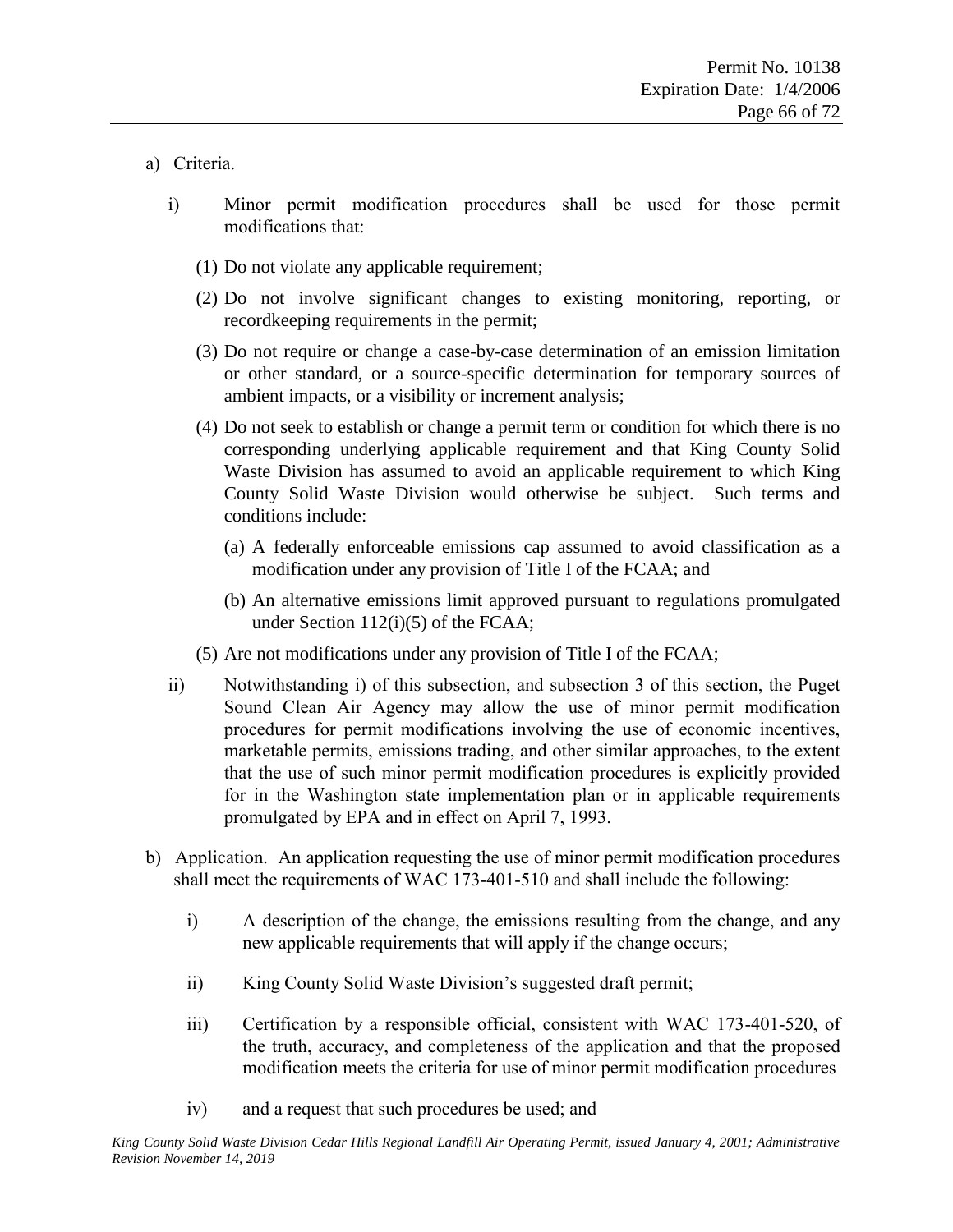- v) Completed forms for the Puget Sound Clean Air Agency to use to notify EPA and affected states as required under WAC 173-401-810 and 173-401-820.
- c) King County Solid Waste Division's ability to make change. King County Solid Waste Division may make the change proposed in its minor permit modification application immediately after it files such application provided that those changes requiring the submissions of a notice of construction application have been reviewed and approved by the Puget Sound Clean Air Agency. After King County Solid Waste Division makes the change allowed by the preceding sentence, and until the Puget Sound Clean Air Agency takes any of the actions specified in WAC 173-401-725(2)(d), King County Solid Waste Division must comply with both the applicable requirements governing the change and the proposed permit terms and conditions. During this time period, King County Solid Waste Division does not need to comply with the existing permit terms and conditions it seeks to modify. However, if King County Solid Waste Division fails to comply with its proposed permit terms and conditions during this time period, the existing permit terms and conditions it seeks to modify may be enforced against it.
- d) Permit shield. The permit shield under WAC 173-401-640 shall not extend to minor permit modifications.
- <span id="page-66-0"></span>3. **Group processing of minor permit modifications.** Consistent with WAC 173-401-725(3), the Puget Sound Clean Air Agency may process groups of a source's applications for certain modifications eligible for minor permit modification processing.

#### 4. **Significant modification procedures.**

- a) Criteria. Significant modification procedures shall be used for applications requesting permit modifications that do not qualify as minor permit modifications or as administrative permit amendments. Every significant change in existing monitoring permit terms or conditions and every relaxation of reporting or recordkeeping permit terms or conditions shall be considered significant. Nothing herein shall be construed to preclude King County Solid Waste Division from making changes consistent with Chapter 173-401 WAC that would render existing permit compliance terms and conditions irrelevant.
- b) Significant permit modifications shall meet all requirements of Chapter 173-401 WAC, including those for applications, public participation, review by affected states, and review by EPA, as they apply to permit issuance and permit renewal. The Puget Sound Clean Air Agency shall complete review on the majority of significant permit modifications within nine months after receipt of a complete application.

[WAC 173-401-725, 11/4/93]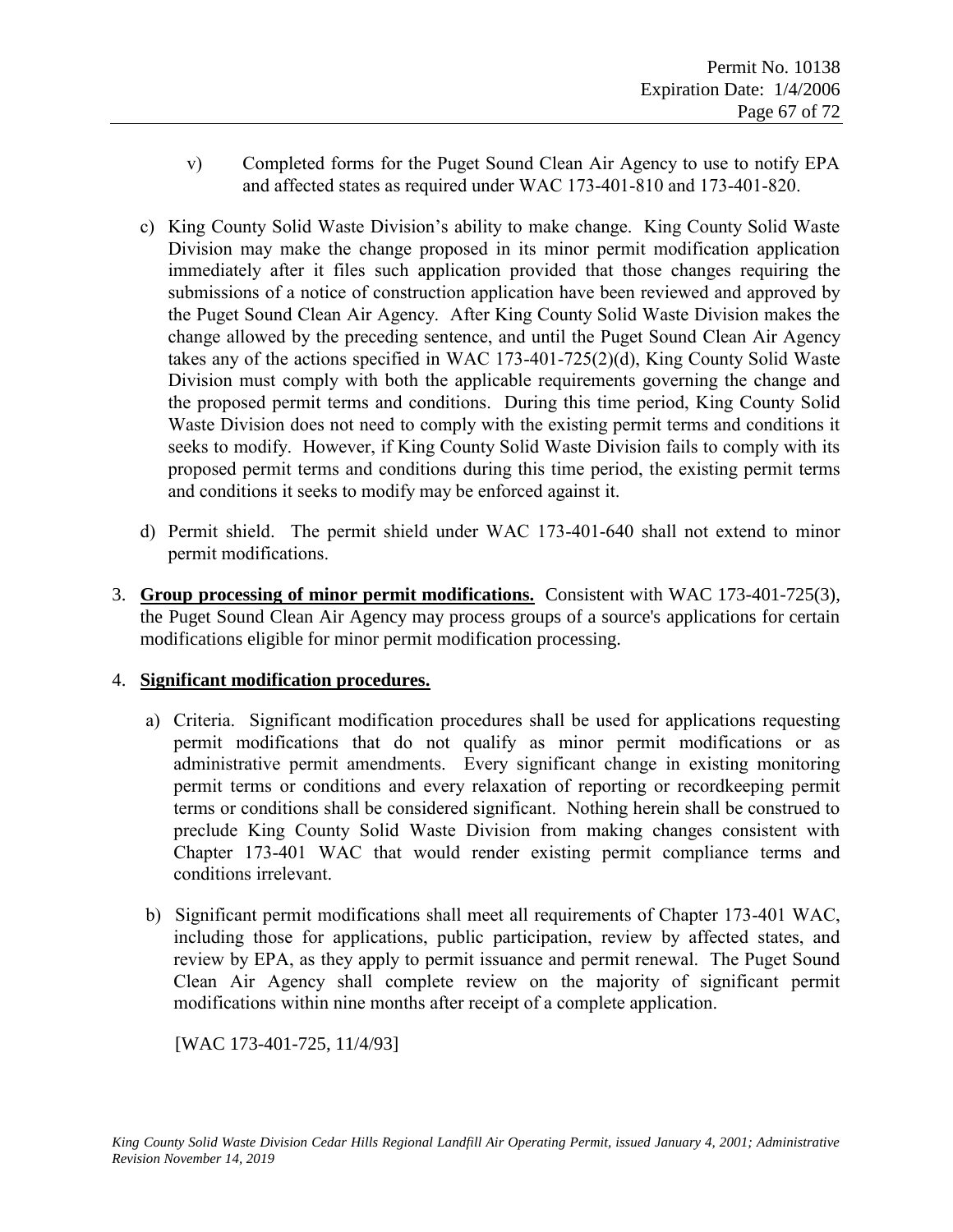### *F. Reopening for Cause*

- 1) **Standard provisions.** This permit shall be reopened and revised under any of the following circumstances:
	- a) Additional requirements become applicable to King County Solid Waste Division with a remaining permit term of three or more years. Such a reopening shall be completed not later than eighteen months after promulgation of the applicable requirement. No such reopening is required if the effective date of the requirement is later than the date on which the permit is due to expire, unless the original permit or any of its terms and conditions have been extended pursuant to WAC 173-401-620(2)(j);
	- b) Additional requirements (including excess emissions requirements) become applicable to an affected source under the acid rain program. Upon approval by EPA, excess emissions offset plans shall be deemed to be incorporated into the permit;
	- c) The Puget Sound Clean Air Agency or EPA determines that the permit contains a material mistake or that inaccurate statements were made in establishing the emissions standards or other terms or conditions of the permit; or
	- d) The Puget Sound Clean Air Agency or EPA determines that the permit must be revised or revoked to assure compliance with the applicable requirements.
- 2. **Procedures.** Proceedings to reopen and issue a permit shall follow the same procedures as apply to initial permit issuance and shall affect only those parts of the permit for which cause to reopen exists. Such reopening shall be made as expeditiously as practicable.
- 3. **Notice.** Reopenings under this section shall not be initiated before a notice of such intent is provided to King County Solid Waste Division by the Puget Sound Clean Air Agency at least thirty days in advance of the date that the permit is to be reopened, except that the Puget Sound Clean Air Agency may provide a shorter time period in the case of an emergency.

[WAC 173-401-730, 11/4/93]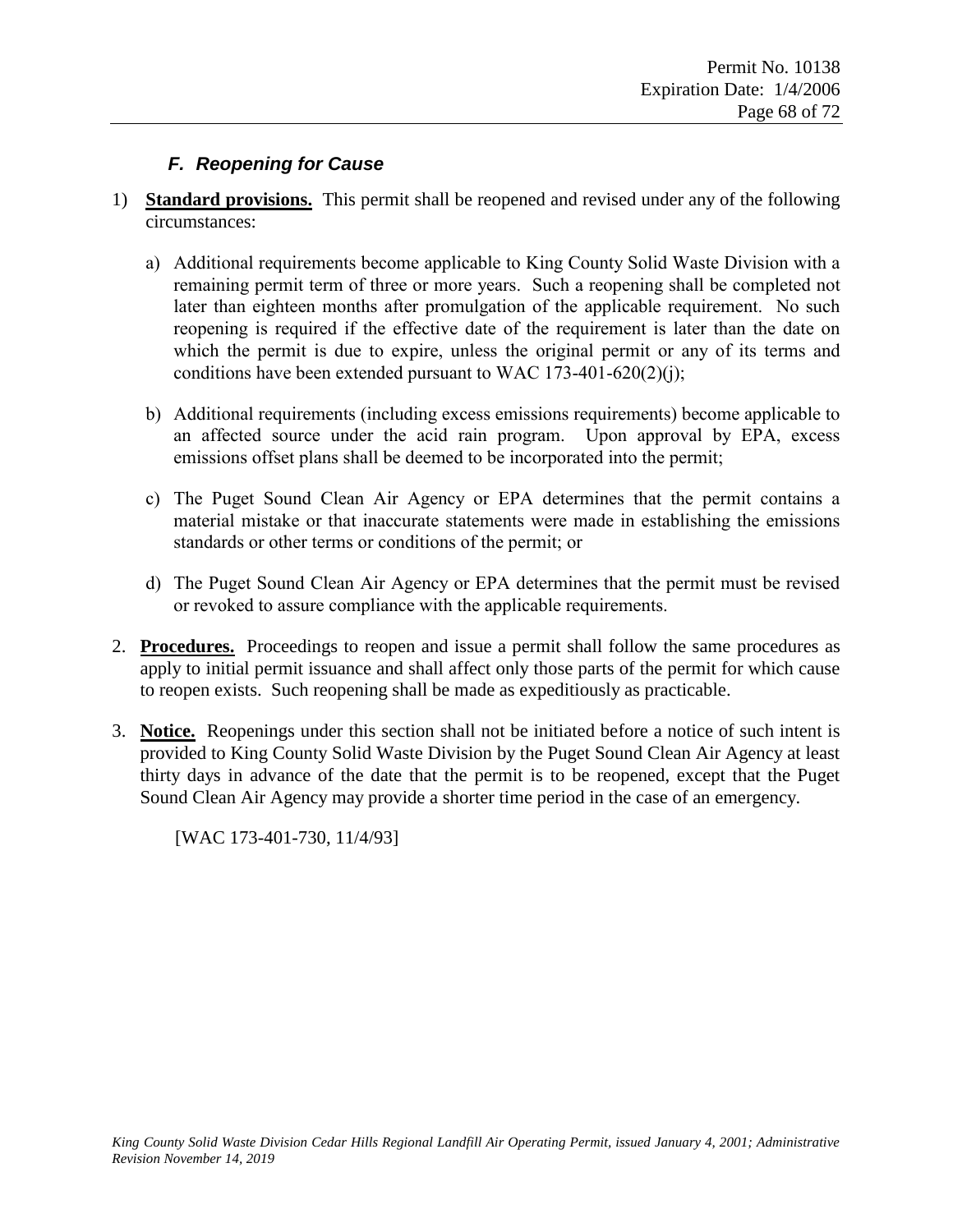## **VII. PERMIT SHIELD**

Compliance with the conditions of the permit shall be deemed compliance with any applicable requirements contained in Sections I through VI of this permit that are specifically identified in this permit as of the date of permit issuance.  $[WAC 173-401-640(1)]$ 

Nothing in this permit shall alter or affect the following:

- 1) The provisions of Section 303 of the FCAA (emergency orders), including the authority of the administrator under that section;
- 2) The liability of an owner or operator of King County Solid Waste Division for any violation of applicable requirements prior to or at the time of permit issuance;
- 3) The applicable requirements of the acid rain program, consistent with Section 408(a) of the FCAA;
- 4) The ability of EPA to obtain information from a source pursuant to Section 114 of the FCAA; or
- 5) The ability of the Puget Sound Clean Air Agency to establish or revise requirements for the use of reasonably available control technology (RACT) as provided in chapter 252, Laws of 1993.

[WAC 173-401-640(4)]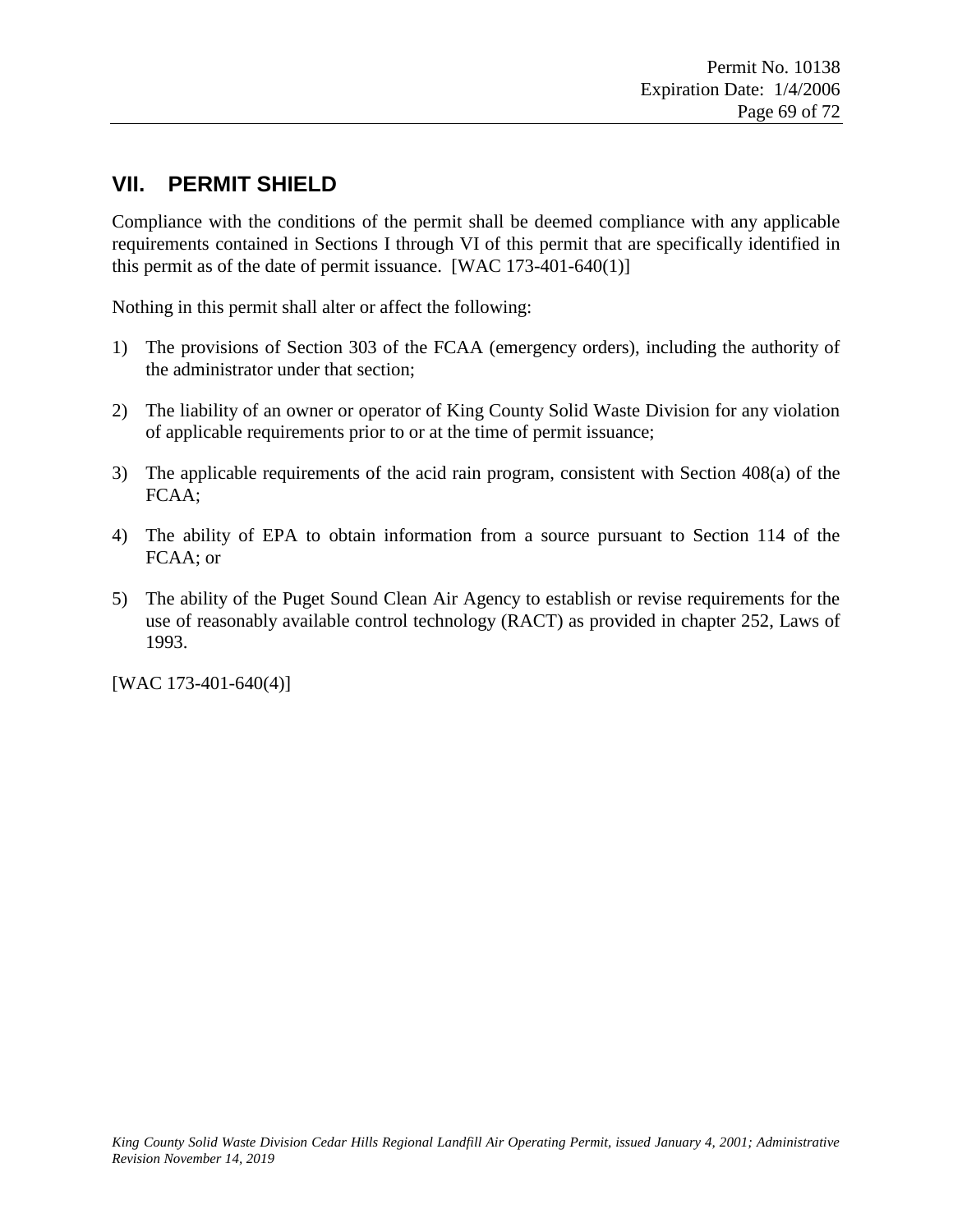# **VIII. INSIGNIFICANT EMISSION UNITS**

As of the date of permit issuance, the emission units listed below are defined as insignificant for the reasons indicated. King County Solid Waste Division does not have to certify that these emission units are in compliance with the generally applicable requirements listed in Section I.A of this permit. [WAC 173-401-530(2)(d)]

| Unit                                                                                   | <b>Basis for IEU Designation</b> |
|----------------------------------------------------------------------------------------|----------------------------------|
| <b>Comfort Heating from Unit Heaters Burning</b><br>Waste Oil (<1/2 MMBTUH)            | WAC 173-401-533(2)(h) & (r)      |
| <b>Welding Equipment</b>                                                               | WAC 173-401-532(12)              |
| <b>Diesel Dispensing</b>                                                               | WAC 173-401-533(2)(c)            |
| Propane Dispensing Station                                                             | WAC 173-401-533(2)(d)            |
| Painting Equipment (limited to aerosol cans)                                           | WAC 173-401-533(2)(q)            |
| Special Waste Containers (antifreeze,<br>transmission/hydraulic oils)                  | WAC 173-401-533(2)(a)            |
| <b>Steam Cleaner</b>                                                                   | WAC 173-401-532(39)              |
| Calibration Gases (for equipment)                                                      | WAC 173-401-533(3)(c)            |
| Safety-Kleen Station                                                                   | WAC 173-401-533(2)(z)            |
| <b>Vehicle Maintenance</b>                                                             | WAC 173-401-532 (7) & (45)       |
| <b>Truck Wash</b>                                                                      | WAC 173-401-532(45)              |
| Mobile Fueler and Mobile Truck Lube                                                    | WAC 173-401-532(2)               |
| Diesel Storage Tanks: (3) 1000-gallon, (1) 500-<br>Gallon Above Ground, (2) 300-Gallon | WAC 173-401-533(2)(c)            |
| Heating Oil Tank: (1) 2000-Gallon                                                      | WAC 173-401-533(2)(c)            |
| Hydraulic/Lube Oil Tanks: (2) 2000-Gallon and<br>Waste Oil Tank: (1) 2000-Gallon       | WAC 173-401-533(2)(c)            |
| Kerosene, Grease, and Oil Drums (55 gallons<br>each)                                   | WAC 173-401-532(42)              |
| <b>Leachate Aeration Pond</b>                                                          | WAC 173-401-530(1)(d)            |
| <b>Wastewater and Leachate Manholes</b>                                                | WAC 173-401-532(120)             |
| VAC Truck Dewaters at Leachate Pond and<br>Dumps Solids at Fill                        | WAC 173-401-532(114)             |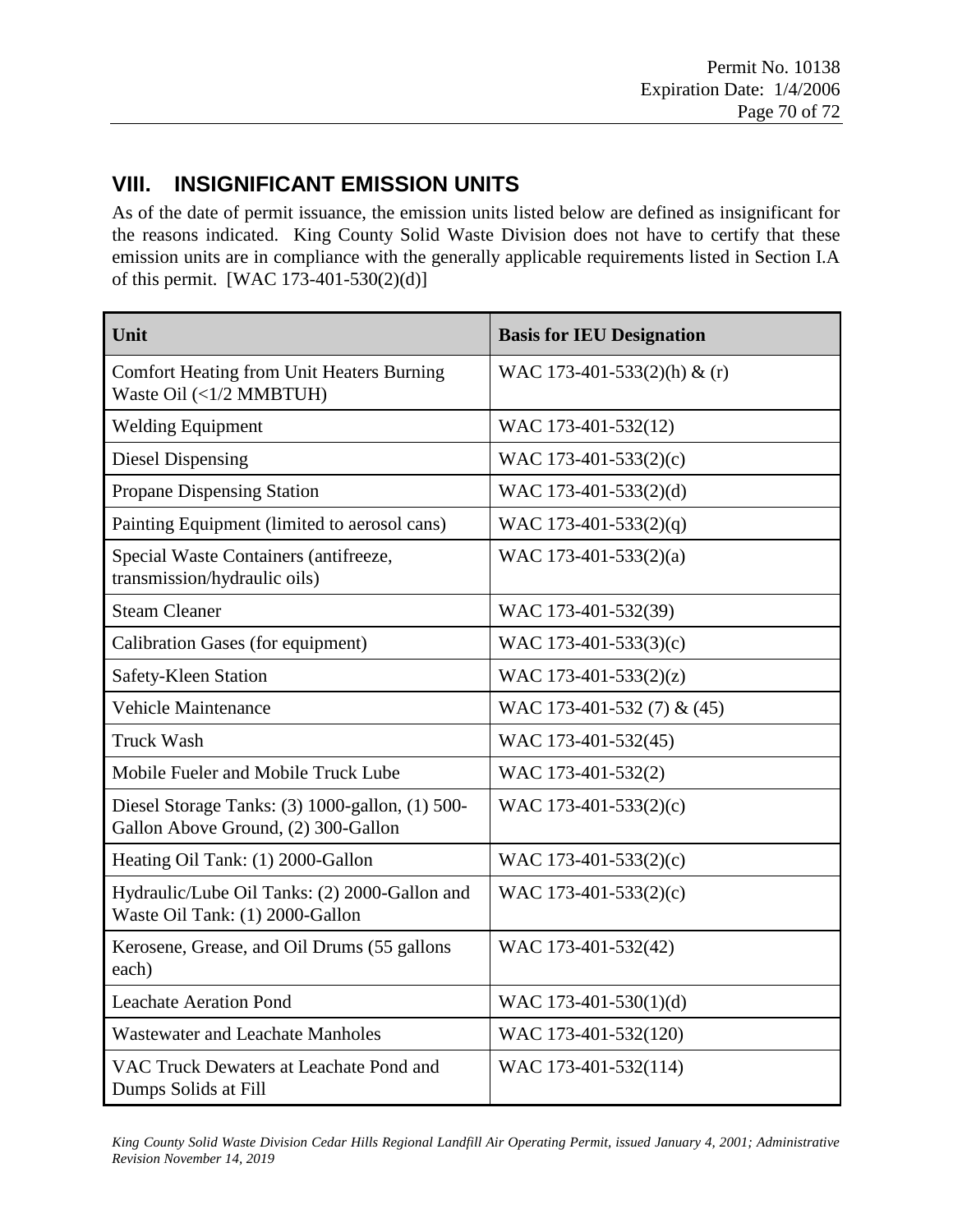| Unit                                            | <b>Basis for IEU Designation</b> |
|-------------------------------------------------|----------------------------------|
| <b>Pump Stations</b>                            | WAC 173-401-532(120)             |
| <b>Leachate Collection Systems-Grease Traps</b> | WAC 173-401-532(120)             |
| Cleanouts                                       | WAC 173-401-532(120)             |
| Airvacs on Force Main                           | WAC 173-401-532(120)             |
| <b>Pig-Launching Stations at Cleanouts</b>      | WAC 173-401-532(120)             |
| <b>LEPS</b>                                     | WAC 173-401-532(120)             |
| Air Compressor (electric)                       | WAC 173-401-532(88)              |
| <b>Stormwater Manholes</b>                      | WAC 173-401-532(120)             |
| <b>Stormwater Ponds</b>                         | WAC 173-401-530(1)(d)            |
| <b>Groundwater Monitoring Wells</b>             | WAC 173-401-532(51)              |
| Roads (sweep and water for dust control)        | WAC 173-401-532(35)              |
| Air Compressor Building at Landfill             | WAC 173-401-532(88)              |
| Waste Dump into Landfill                        | WAC 173-401-530(1)(d)            |
| Daily Cover Placement                           | WAC 173-401-530(1)(d)            |
| <b>Office Activities</b>                        | WAC 173-401-532(49)              |
| <b>Staff Vehicles</b>                           | WAC 173-401-532(54)              |
| <b>Bathroom Vents</b>                           | WAC 173-401-532(48)              |
| <b>Window Air Conditioners</b>                  | WAC 173-401-532(46)              |